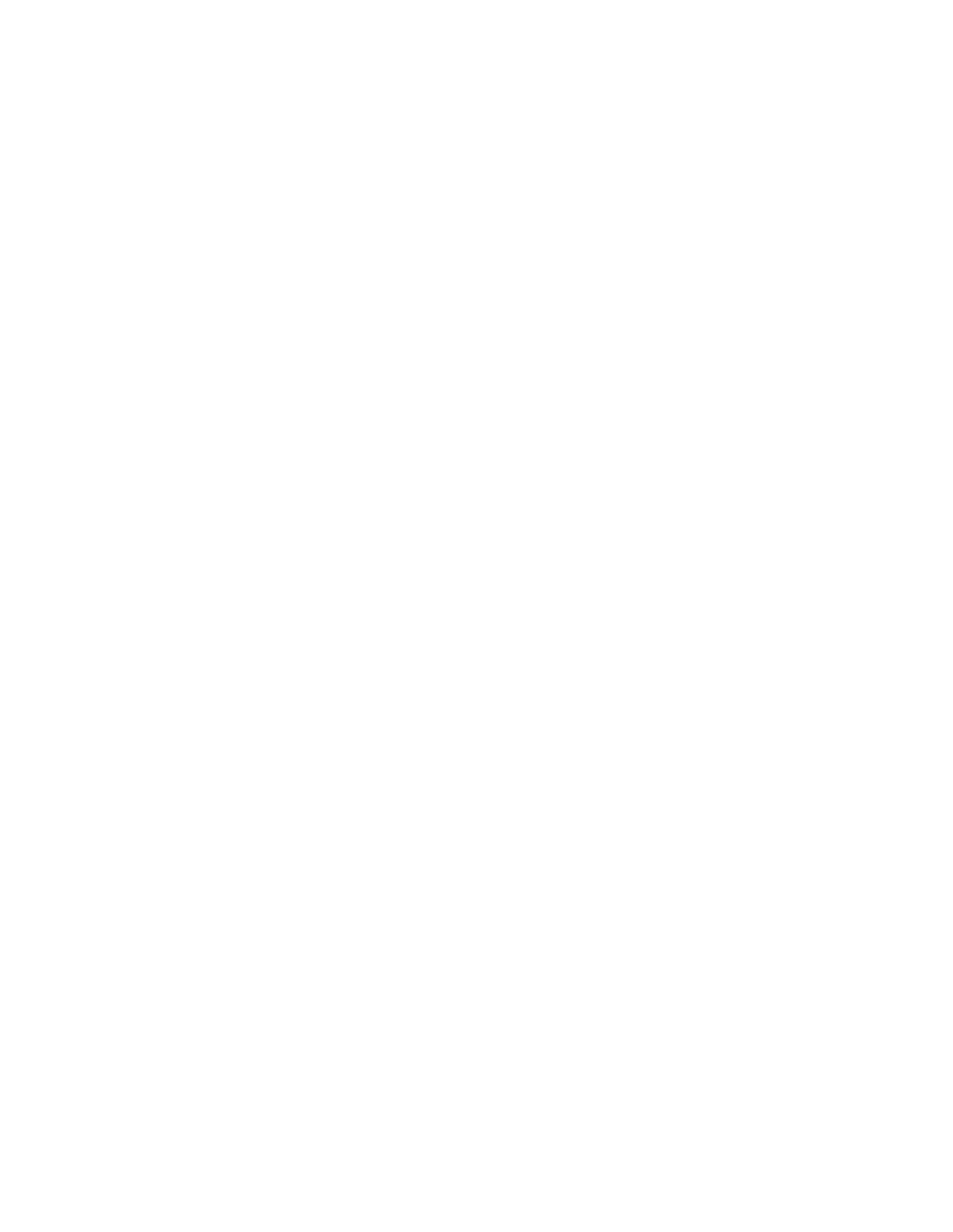# **Regulations, Scheme of study and Examination for BCA Degree Course Under Choice Based Credit System - Semester System (Y2K14 SCHEME) (Revised w.e.f. 2014 -2015)**

#### **R 1.** a) Title of the course: **Bachelor of Computer Applications**

- b) Duration of the Course: Durations of the undergraduate programmes shall extend over FOUR semesters (TWO academic years) for the Associate Degree(Advance Diploma), SIX semesters (Three academic years) for the regular Bachelor Degree.
- c). Scheme of study:

**i)** There shall be five theory papers and two practical from first semester to fourth semester.

**ii)** There will be five theory, two practical and one project in fifth semester. There will be four theory, one practical and one project in sixth semester.

**iii**) The project work shall be carried out either independently or jointly (maximum of three students)

**iv)** Medium of Instruction: The medium of instruction shall be English.

- d) Scheme of Examination: At the end of each semester there be University Examination of three hours duration in each of the theory paper/practical.
- R. 2. Each semester shall be of 4 months duration
- R. 3. Attendance: As per Bangalore University regulations I n force for science degree courses.
- R. 4. A Candidate is allowed to carry over all the previous uncleared (failed) theory papers/Practical to subsequent semesters as per Bangalore University regulations in force for science degree courses.
- R. 5. The maximum period for completion of the course shall be six years form the date of admission.

#### R. 6. Eligibility for admission:

a) A candidate who has passed the two years Pre-University Examination conducted by the Pre-University Education Board in Karnataka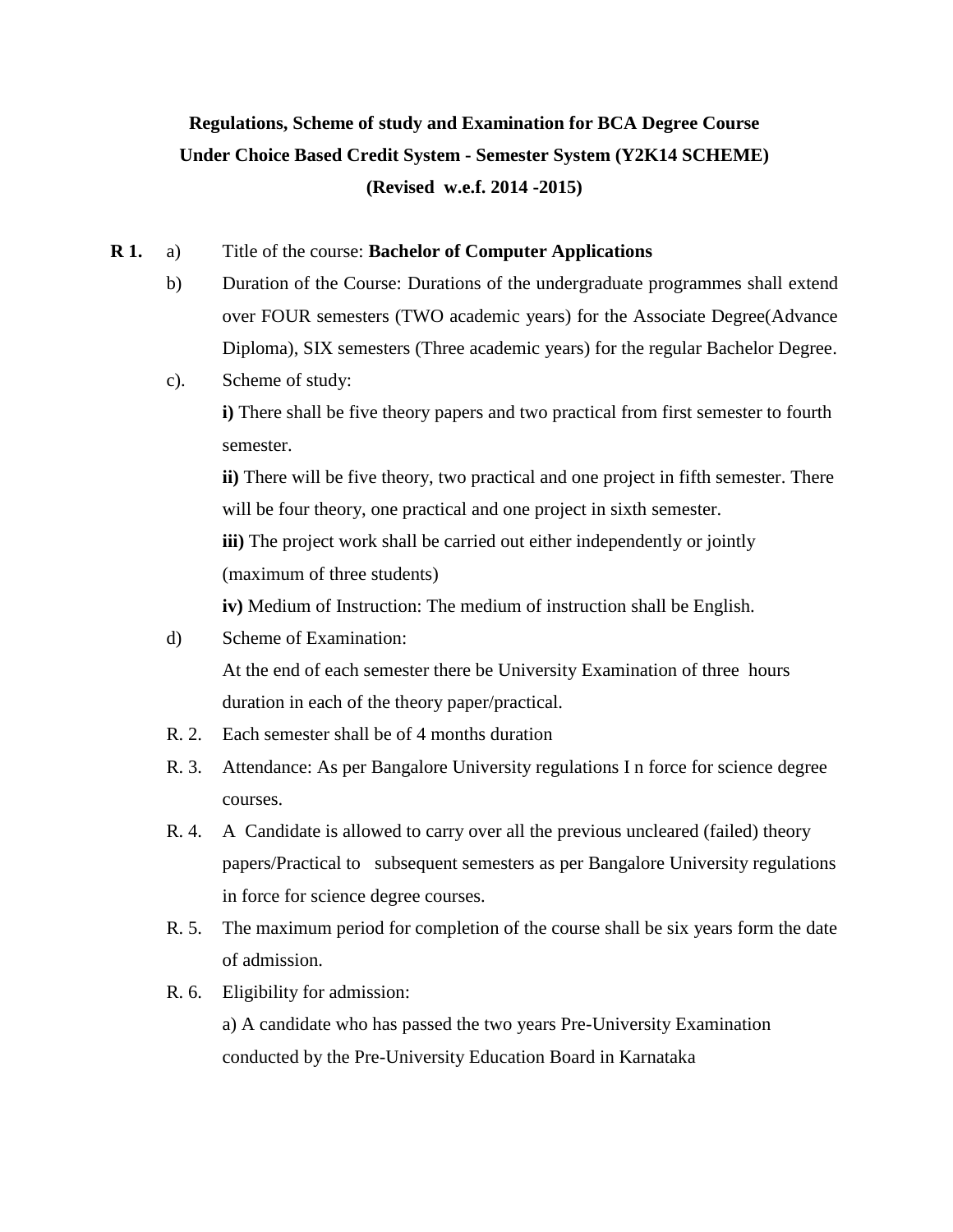b) A candidate who has passed JODC / Three years Diploma in Engineering of Government of Karnataka or any other examination considered as equivalent thereto shall be eligible for admission.

a) Any student who has passed PUC –II Science, Arts or Commerce securing a minimum of 35% OF MARKS

OR

b) Any student who has passed JODC or Diploma in Engg. (of three year duration of Govt. of Karnataka) with minimum of 35% of marks in aggregate in all the semester /years.

#### R. 7. Admission Procedure:

- a) Through Counseling in respective colleges
- b) 50% weight age for entrance test in respective colleges
- c) 50% weight age for performance at qualifying examination.
- d) Merit list shall be prepared based on item No, 7(b) and 7(c)

e) Reservation: As per the notification /Govt. orders form the University /Govt. from time to time.

f) Tuition and other fees: As fixed by the University from time to time R8. The total number of students to be admitted to the course shall be decided by the

University.

R9. Results: Results of candidate shall be declared and the classes awarded as per the procedure followed by the University for B.Sc. Courses.

#### R10. POWER TO REMOVE DIFFICULTIES

1) If may difficulty arises in giving effect to the provisions of these regulations, the Vice-Chancellor may be order make such provisions not inconsistent with the Act, Statutes, Ordinances or other Regulations, as appears to be necessary to expedient to remove the difficulty.

2) Every order made under this shall be subject to rectification by the appropriate University Authorities.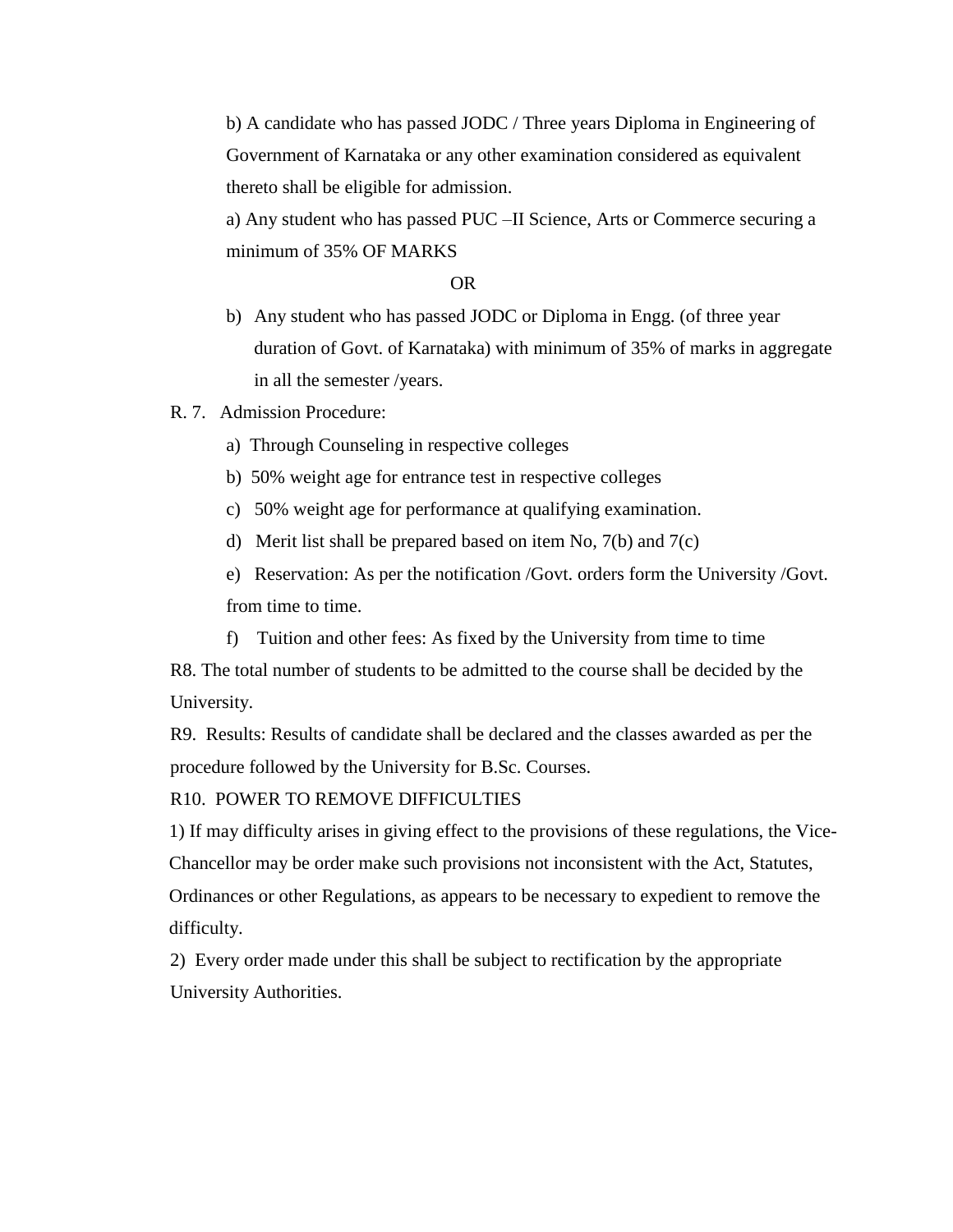#### **Title of Papers and Scheme of Study & Examination for BCA (Bachelor of Computer Applications) Under Choice Based Credit System - Semester System (Revised w.e.f. 2014-2015)**

|              | Part       | Paper<br>Title of the paper<br>Code | Hours                         |                          | <b>Marks</b> |                | Credits |                                |          |
|--------------|------------|-------------------------------------|-------------------------------|--------------------------|--------------|----------------|---------|--------------------------------|----------|
| Semester     |            |                                     |                               | / Week                   | IA           | Exam           | Total   | Subject                        | Semester |
|              |            | BCA101T                             | Indian Language               | $\overline{4}$           | 20           | 80             | 100     | $\overline{2}$                 |          |
|              | Part - $1$ | BCA102T                             | English                       | $\overline{4}$           | 20           | 80             | 100     | $\overline{2}$                 |          |
|              |            |                                     | Problem Solving               |                          |              |                |         |                                |          |
|              |            | BCA103T                             | Techniques using C            | $\overline{4}$           | 30           | 70             | 100     | $\overline{2}$                 |          |
|              |            | BCA104T                             | <b>Digital Electronics</b>    | $\overline{4}$           | 30           | 70             | 100     | $\mathbf{2}$                   |          |
| $\mathbf I$  | $Part - 2$ | BCA105T                             | <b>Discrete Mathematics</b>   | 5                        | 50           | 100            | 150     | $\overline{3}$                 | 16       |
|              |            | BCA103P                             | C Programming Lab             | 3                        | 15           | 35             | 50      | $\mathbf{1}$                   |          |
|              |            | BCA104P                             | Digital Electronics Lab       | 3                        | 15           | 35             | 50      | $\mathbf{1}$                   |          |
|              | $Part - 3$ |                                     | <b>Foundation Course</b>      | 3                        | 30           | 70             | 100     | $\mathbf{2}$                   |          |
|              |            |                                     | CC & EC                       |                          | 50           |                | 50      | $\mathbf{1}$                   |          |
|              | $Part - 1$ | BCA201T                             | <b>Indian Language</b>        | $\overline{4}$           | 20           | 80             | 100     | $\overline{2}$                 |          |
|              |            | BCA202T                             | English                       | $\overline{4}$           | 20           | 80             | 100     | $\overline{2}$                 |          |
|              |            | BCA203T                             | Data structures               | $\overline{4}$           | 30           | 70             | 100     | $\overline{2}$                 |          |
|              |            | BCA204T                             | Database Management           | $\overline{4}$           | 30           | 70             | 100     | $\overline{2}$                 |          |
|              |            |                                     | System                        |                          |              |                |         |                                |          |
| $\mathbf{I}$ | Part - $2$ | <b>BCA205T</b>                      | Numerical and Statistical     | 5                        | 50           | 100            | 150     | 3                              | 16       |
|              |            |                                     | Methods                       |                          |              |                |         |                                |          |
|              |            | BCA203P                             | Data Structures Lab           | 3                        | 15           | 35             | 50      | $\mathbf{1}$                   |          |
|              |            | BCA204T                             | <b>DBMS</b> Lab               | $\overline{3}$           | 15           | 35             | 50      | $\mathbf{1}$                   |          |
|              | Part - $3$ |                                     | <b>Foundation Course</b>      | 3                        | 30           | 70             | 100     | $\overline{2}$                 |          |
|              |            |                                     | CC & EC                       | $\overline{a}$           | 50           |                | 50      | $\mathbf{1}$                   |          |
|              | Part - $1$ | BCA301T                             | <b>Indian Language</b>        | $\overline{4}$           | 20           | 80             | 100     | $\overline{2}$                 |          |
|              |            | BCA302T                             | English                       | $\overline{4}$           | 20           | 80             | 100     | $\overline{2}$                 |          |
|              | Part - $2$ | BCA303T                             | <b>Object Oriented</b>        | $\overline{4}$           | 30           | 70             | 100     | $\overline{2}$                 |          |
|              |            |                                     | Programming using C++         |                          |              |                |         |                                |          |
|              |            | BCA304T                             | <b>Financial Accounting</b>   | $\overline{4}$           | 30           | 70             | 100     | $\overline{2}$                 | 16       |
| III          |            |                                     | and Management                |                          |              |                |         |                                |          |
|              |            | BCA305T                             | Operating System              | 5                        | 50           | 100            | 150     | $\mathfrak{Z}$                 |          |
|              |            | BCA303P                             | $C++$ Lab                     | 3                        | 15           | 35             | 50      | $\mathbf{1}$<br>$\blacksquare$ |          |
|              |            | BCA304T                             | <b>Accounting Package Lab</b> | $\overline{3}$           | 15           | 35             | 50      | $\mathbf{I}$                   |          |
|              | Part - $3$ |                                     | <b>Foundation Course</b>      | 3                        | 30           | 70             | 100     | $\overline{2}$                 |          |
|              |            |                                     | CC & EC                       | $\overline{a}$           | 50           |                | 50      | $\mathbf{1}$                   |          |
|              | Part - $1$ | BCA401T                             | <b>Indian Language</b>        | $\overline{4}$           | 20           | 80             | 100     | $\mathbf{2}$                   |          |
| IV           |            | BCA402T                             | English                       | $\overline{4}$           | 20           | 80             | 100     | $\overline{2}$                 |          |
|              |            | BCA403T                             | Visual Programing             | $\overline{4}$           | 30           | 70             | 100     | $\overline{2}$                 |          |
|              | Part - $2$ | BCA404T                             | Unix Shell programming        | $\overline{4}$           | 30           | 70             | 100     | $\overline{2}$                 | 16       |
|              |            | <b>BCA405T</b>                      | <b>Operation Research</b>     | $\overline{5}$           | 50           | 100            | 150     | 3                              |          |
|              |            | BCA403P                             | Visual Programming Lab        | $\overline{3}$           | 15           | 35             | 50      | $\mathbf{1}$                   |          |
|              |            | BCA404T                             | <b>UNIX Lab</b>               | $\overline{3}$           | 15           | 35             | 50      | $\mathbf{1}$                   |          |
|              | Part - $3$ |                                     | Skill Development<br>Course   | $\overline{3}$           | 30           | 70             | 100     | $\mathbf{2}$                   |          |
|              |            |                                     | CC & EC                       | $\overline{\phantom{0}}$ | 50           | $\overline{a}$ | 50      | $\mathbf{1}$                   |          |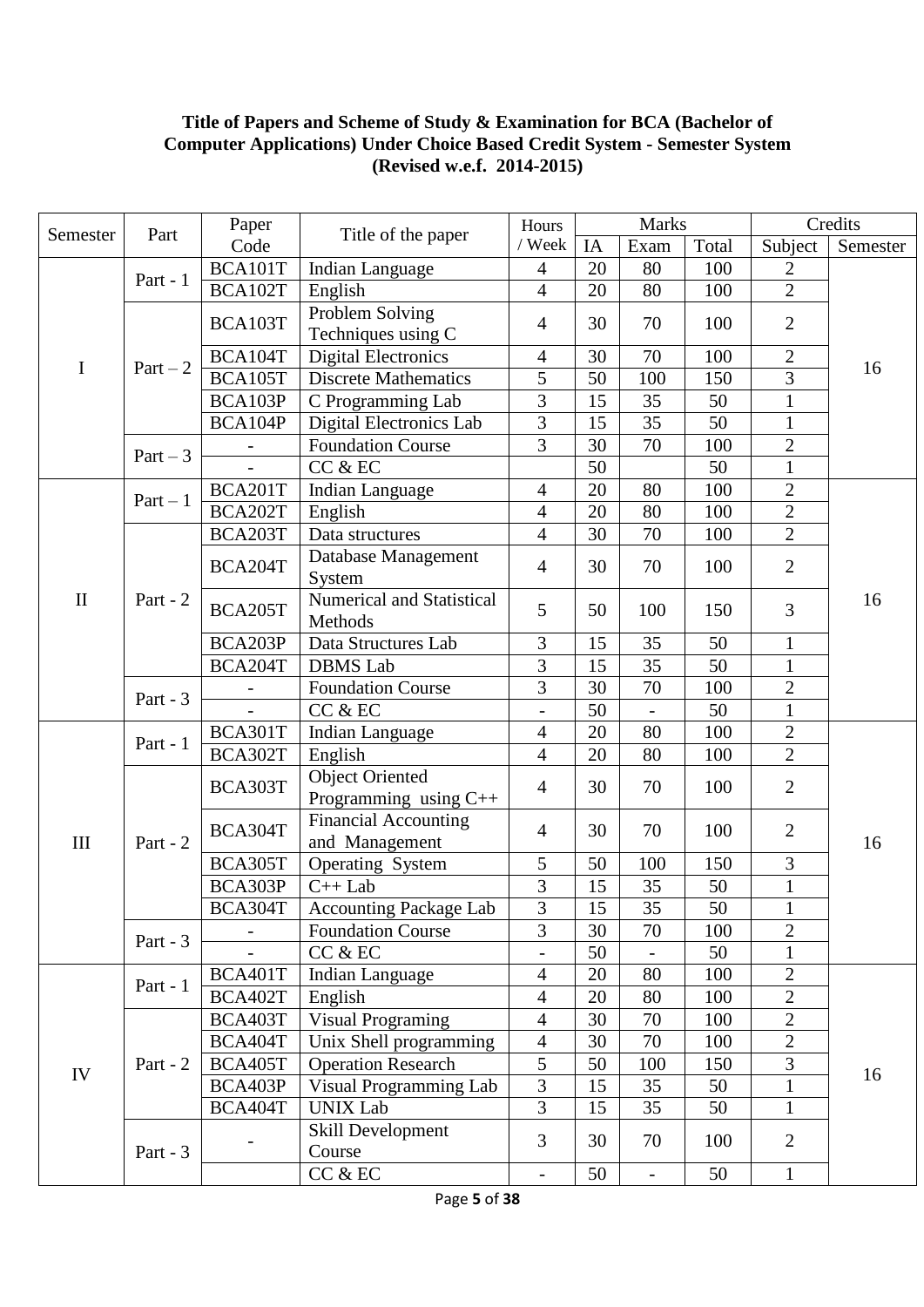|              | Part       | Paper<br>Code | Title of the paper                             | Hours                                       |                      | <b>Marks</b> |       | Credits        |              |  |
|--------------|------------|---------------|------------------------------------------------|---------------------------------------------|----------------------|--------------|-------|----------------|--------------|--|
| Semester     |            |               |                                                | Week                                        | IA                   | Exam         | Total | Subject        | Semester     |  |
|              |            | BCA501T       | Data Communication and<br><b>Networks</b>      | $\overline{4}$                              | 50                   | 100          | 150   | 3              |              |  |
|              |            | BCA502T       | Software Engineering                           | $\overline{4}$                              | 50                   | 100          | 150   | 3              |              |  |
|              |            | BCA503T       | <b>Computer Architecture</b>                   | 4                                           | 50                   | 100          | 150   | 3              |              |  |
|              |            | BCA504T       | Java Programming                               | 4                                           | 30                   | 70           | 100   | $\overline{2}$ |              |  |
| $\mathbf{V}$ | Part - $2$ | BCA505T       | Microprocessor and<br><b>Assembly Language</b> | $\overline{4}$                              | 30                   | 70           | 100   | $\overline{2}$ | 20           |  |
|              |            | BCA504P       | Java Programming Lab                           | $\overline{3}$                              | 15                   | 35           | 50    | $\mathbf{1}$   |              |  |
|              |            |               | BCA505P                                        | <b>Assembly Language</b><br>Programming Lab | 3                    | 15           | 35    | 50             | $\mathbf{1}$ |  |
|              |            | BCA506P       | Project                                        | 8                                           | 50                   | 100          | 150   | 3              |              |  |
|              | Part - $3$ |               | <b>Skill Development</b><br>Course             | 3                                           | 30                   | 70           | 100   | $\overline{2}$ |              |  |
|              | $Part-2$   | BCA601T       | Theory of Computation                          | $\overline{4}$                              | 50                   | 100          | 150   | 3              |              |  |
|              |            | BCA602T       | <b>System Programming</b>                      | $\overline{4}$                              | 50                   | 100          | 150   | 3              |              |  |
|              |            | BCA603T       | Cryptography and<br><b>Network Security</b>    | $\overline{4}$                              | 50                   | 100          | 150   | 3              |              |  |
| VI           |            | BCA604T       | Web Programming                                | $\overline{4}$                              | 30                   | 70           | 100   | $\overline{2}$ | 20           |  |
|              |            | BCA604P       | Web Programming Lab                            | 3                                           | 15                   | 35           | 50    | $\mathbf{1}$   |              |  |
|              |            | BCA605P       | Project Work                                   | 16                                          | 10<br>$\overline{0}$ | 200          | 300   | 6              |              |  |
|              | $Part - 3$ |               | Skill Development<br>Course                    | 3                                           | 30                   | 70           | 100   | 2              |              |  |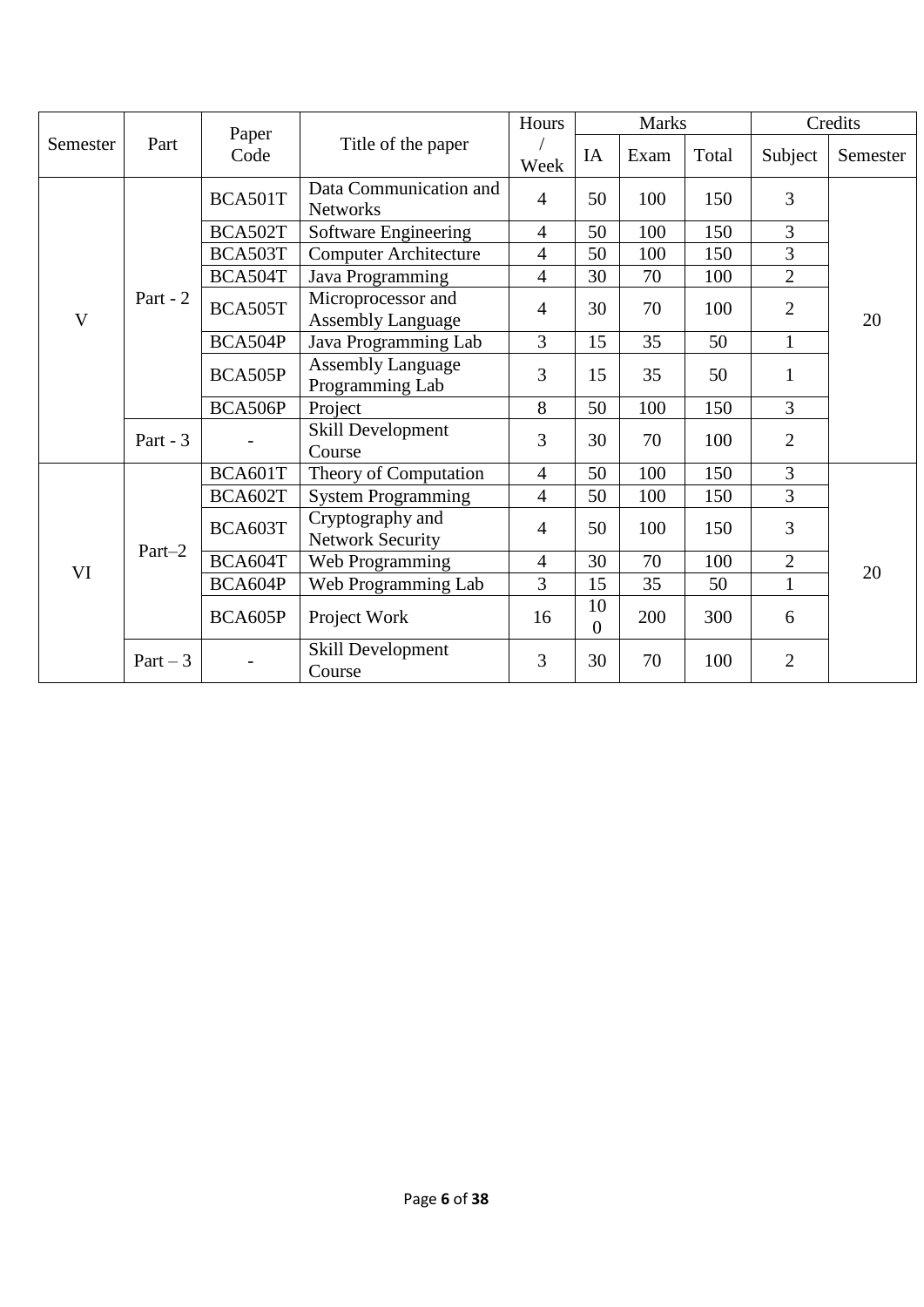#### Page **7** of **38**

#### **FIRST SEMESTER BCA**

#### **BCA101T : INDIAN LANGUAGE**

**Syllabus** as per the one prescribed for science courses of Bangalore University.

#### **BCA102T : ENGLISH**

**Syllabus** as per the one prescribed for science courses of Bangalore University.

#### **BCA103T : PROBLEM SOLVING TECHNIQUES USING C**

Total Teaching Hours : 60 No of Hours / Week : 04 **Unit - I** 

Introduction to Programming Concepts: Software, Classification of Software, Modular Programming, Structured Programming, Algorithms and Flowcharts with examples. Overview of C Language: History of C, Character set, C tokens, Identifiers, Keywords, Data types, Variables, Constants, Symbolic Constants , Operators in C, Hierarchy of Operators, Expressions, Type Conversions and Library Functions.

Managing Input and Output Operation: Formatted and Unformatted I/O Functions, Decision making, branching and looping: Decision Making Statements - if Statement, if– else statement, nesting of if-else statements, else–if ladder, switch statement,?: operator, Looping - while, do-while, for loop, Nested loop, break, continue, and goto statements. Functions: Function Definition, prototyping, types of functions, passing arguments to functions, Nested Functions, Recursive functions.

[12 Hours ]

# **Unit - III**

Arrays: Declaring and Initializing, One Dimensional Arrays, Two Dimensional Arrays, Multi Dimensional Arrays - Passing arrays to functions. Strings: Declaring and Initializing strings, Operations on strings, Arrays of strings, passing strings to functions. Storage Classes - Automatic, External, Static and Register Variables.

#### **Unit-IV**

**Unit-V**

Structures-Declaring and Initializing, Nested structure, Array of Structure, Passing Structures to functions, Unions, typedef, enum, Bit fields. Pointers – Declarations, Pointer arithmetic, Pointers and functions, Call by value, Call by reference, Pointers and Arrays, Arrays of Pointers, Pointers and Structures. Meaning of static and dynamic memory allocation, Memory allocation functions.

[ 12 Hours ]

Files - File modes, File functions, and File operations, Text and Binary files, Command Line arguments. C Preprocessor directives, Macros – Definition, types of Macros, Creating and implementing user defined header files.

[ 12 Hours ]

#### **TEXT BOOKS**

- *1.* E. Balaguruswamy, "Programming In ANSI C", 4th edition, TMH Publications, 2007
- *2.* Ashok N. Kamthane, "Programming with ANSI and Turbo C", Pearson Education, 2006

# **REFERENCES BOOKS**

**Unit - II**

[12 Hours ]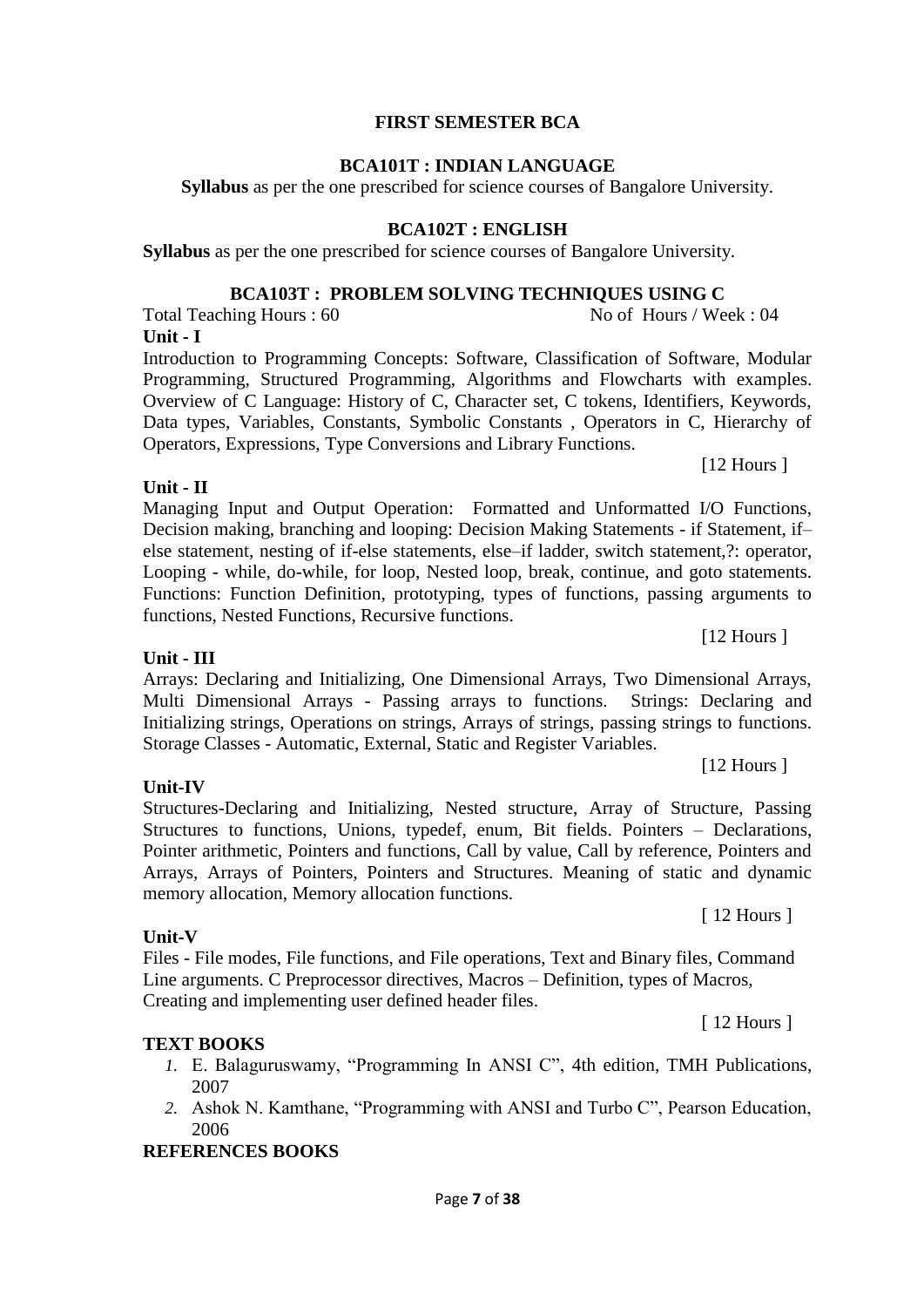- 1. Ashok N. Kamthane et. al., "Computer Programming and IT", Pearson Education, 2011
- 2. Mahapatra, " Thinking In C ", PHI Publications, 1998.
- 3. Yashwant Kanetkar, "Let Us C", 13<sup>th</sup> Edition, PHP, 2013.

### **BCA104T: DIGITAL ELECTRONICS**

Total Teaching Hours : 60 No of Hours / Week : 04 **Unit - I**

[ 12 Hours ]

Introduction to network theorems and AC fundamentals: Ohm's law: Statement, explanation. Kirchhoff's law: Statement & explanation of KCL and KVL. Mesh/loop analysis (up to 2 loops) and node voltage method, Numerical problems. Delta/star and star/Delta transformation: No derivation for Interco version equations, introduction of network, port of network (one port network, two port network), unilateral network, bilateral network, linear network. Need for application of network theorems. (DC Circuits only). Superposition theorem: statement, (only with TWO voltage sources) steps to apply the theorem explanation by considering a simple resistive network and problems. Thevenin's theorem: Statement, (Only with ONE voltage source) Steps to apply the theorem, explanation by considering a simple resistive networking and problems. Norton's theorem: Statement, (Only with ONE voltage source) steps to apply the theorem, explanation by considering a simple resistive network and problems. Maximum power transfer theorem: Statement, explanation of theorem by considering a simple resisting network, expression for maximum power deliver (P L (max) =Vth2/4Rth) (no derivation), graph of Vs Pl, numerical problems and applications. Reciprocity theorem, Statement, explanation using resistive network with dc source and numerical problems. AC Fundamentals: Representation of ac sine wave, instantaneous value, peak value, peak to peak value, average value, r.m.s value cycle, time period, frequency. (No derivations, only mention the expressions) Representation of non sinusoidal waves.

#### **Unit - II**

Semiconductor Devices: Introduction, atomic structure, energy level, energy band diagram in solids, classification of conductors, insulators and semiconductors. Semiconductor, properties, crystal structure of semiconductor, types – intrinsic and extrinsic semiconductor. Intrinsic semiconductor: Crystal structure (Ge& Si), thermal generated charges (electron and holes) carriers the effect temp on their motion. Extrinsic semiconductor: Doping, donor acceptor impurities, c-type, p-type semiconductor, majority and minority carriers, their currents, concept of immobile ions. Semiconductor devices : PN junction diode, formation of pn junction layer, potential barrier, energy level diagram of pn junction, Biasing of pn junction, behaviour of pn junction under forward and reverse biasing, break down in pn junction, avalanche and zener break down. Diode characteristics; V-I characteristic, forward and reverse bias, diode parameters, bulk resistance, knee voltage, static and dynamic resistance, PIV. Application of diode; As a rectifier, as logic gate, as a switch, etc. Rectifier, types, Half wave Full wave. Half wave rectifier: Circuit, working, wave forms and expression for ripple factor and efficiency (no derivation), advantages & disadvantages. Bridge wave rectifier: Circuit, working, wave forms and expressions for ripple factor and efficiently (no derivation), advantages & disadvantages. Logic families: Scale of integration, Digital IC's, classifications, DTL, TTL, ECL, MOS, CMOS, Mention of features: speed of operation, power dissipation, propagation delay, fan-in, fan-out. [ 12 Hours ]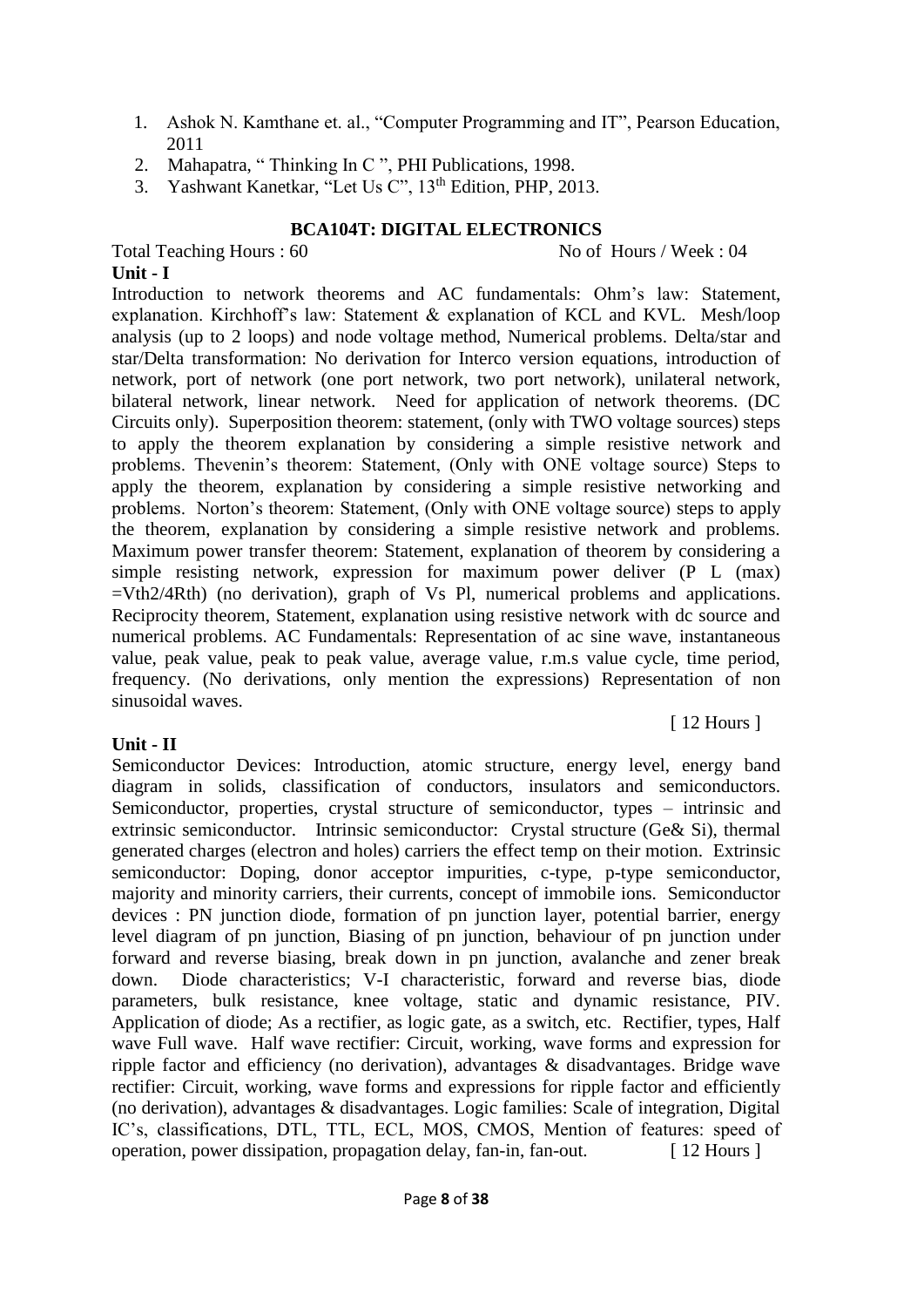#### **Unit – III**

Number Systems: Introduction to number systems – positional and non-positional, Base /Radix. Decimal number system-Definition, digits, radix/base, Binary number system – Bit Byte, Conversions: Binary to Decimal and Decimal to Binary. Octal number system-Conversion from Octal to Decimal to Octal, Octal to Binary and binary to Octal. Hexadecimal number system –Conversion : Decimal to Hex, Hex to decimal, Hex to Binary, Binary to Hex, Octal to Hex, Hex to Octal, Binary, arithmetic –binary addition, subtraction, multiplication and division (only Integer part). 1's and 2's compliment: 2's complement subtraction. Binary code: BCD numbers, 8421 code, 2421 code- examples and applications. Gray code –Conversions-Gray to binary and Binary to Gray, application of gray code (Mention only). Excess-3 code – self complimenting property and applications. Definition and nature of ASCII code. Introduction to error detection and correction code, parity check. Boolean algebra:-Laws and theorems. AND, OR, NOT Laws, Commutative law, associative law, distributive law, Duality theorem. Demorgan's theorems-Statements, proof using truth tables; Simplification of Boolean expressions using Boolean laws. Definition of product term, sum term, minterm, maxterm, SOP, standard POS and Standard POS. Conversion of Boolean expression to Standard SOP and Standard POS forms. Karnaugh maps-Definition of Karnaugh map, K- map for 2, 3 and 4 variables. Conversion of truth tables into k-map grouping of cells, redundant groups and don't care conditions Karnaugh map technique to solve 3 variable and 4 variable expressions. Simplification of 3 and 4 variable Boolean expression using K-maps (SOP only)

#### **Unit - IV**

Logic Gates: AND Gate: Definition, symbol truth table, timing diagram, Pin diagram of IC 7408. OR Gate: Definition, symbol, truth table, timing diagram of IC 7432. NOT Gate: Definition symbol, truth table, timing diagram, Pin diagram of IC 7404. NAND Gate: Definition, symbol, truth table, Pin diagram of IC 7400, NOR Gate: Definition, symbol, truth table, timing diagram, Pin diagram of IC 7402. Exclusive OR Gate: Definition, symbol, truth table, timing diagram. Combinational logic circuits: Definition, applications. Half Adder: Symbol, Logic circuits using XOR and basic gates, Truth table, Full Adder: Symbol, Logic circuits using XOR and basic gates, Truth table, Half Subtractor: Symbol, Logic circuits using XOR and basic gates, Truth table. Full Subtractor: Symbol, Logic circuits using XOR and basic gates, Truth table. Adder – Subtractor; Logic circuit, Pin diagram IC 7483, IC 7486. Parallel Adder: 4 –bit parallel binary adder, BCD adder, IC 7483 NAND –NOR implementation of Adders.

[ 12 Hours ]

[ 12 Hours ]

# **Unit - V**

Sequential Circuits:Importance of clock in digital circuit and introduction to flip flop. Flip –flop-difference between latch and flip-flop. Qualitative study of level and edge triggering. RS latch /unlocked, symbol and truth table. RS flip-flop using NAND gate, symbol, truth table and timing diagram. D flip –flop – Symbol, truth table, Realization of JK flip –flop using NAND gates, working, and timing diagram. Race around condition, present and clear inputs, pin diagram of IC 74112. T flip flop-Logic symbol, JK flip flop as a T flip –flop truth table and timing diagram. Master slave flip flop; Logic circuit, truth table and timing diagram, advantage of M/S flip-flop, pin diagram of IC 7473 IC 7476. Registers: Definition, types of registers-Serial in serial out, serial in parallel out, Parallel in serial out, Parallel in parallel our shift register (Block diagram representation for each), truth table, timing diagram and speed comparison.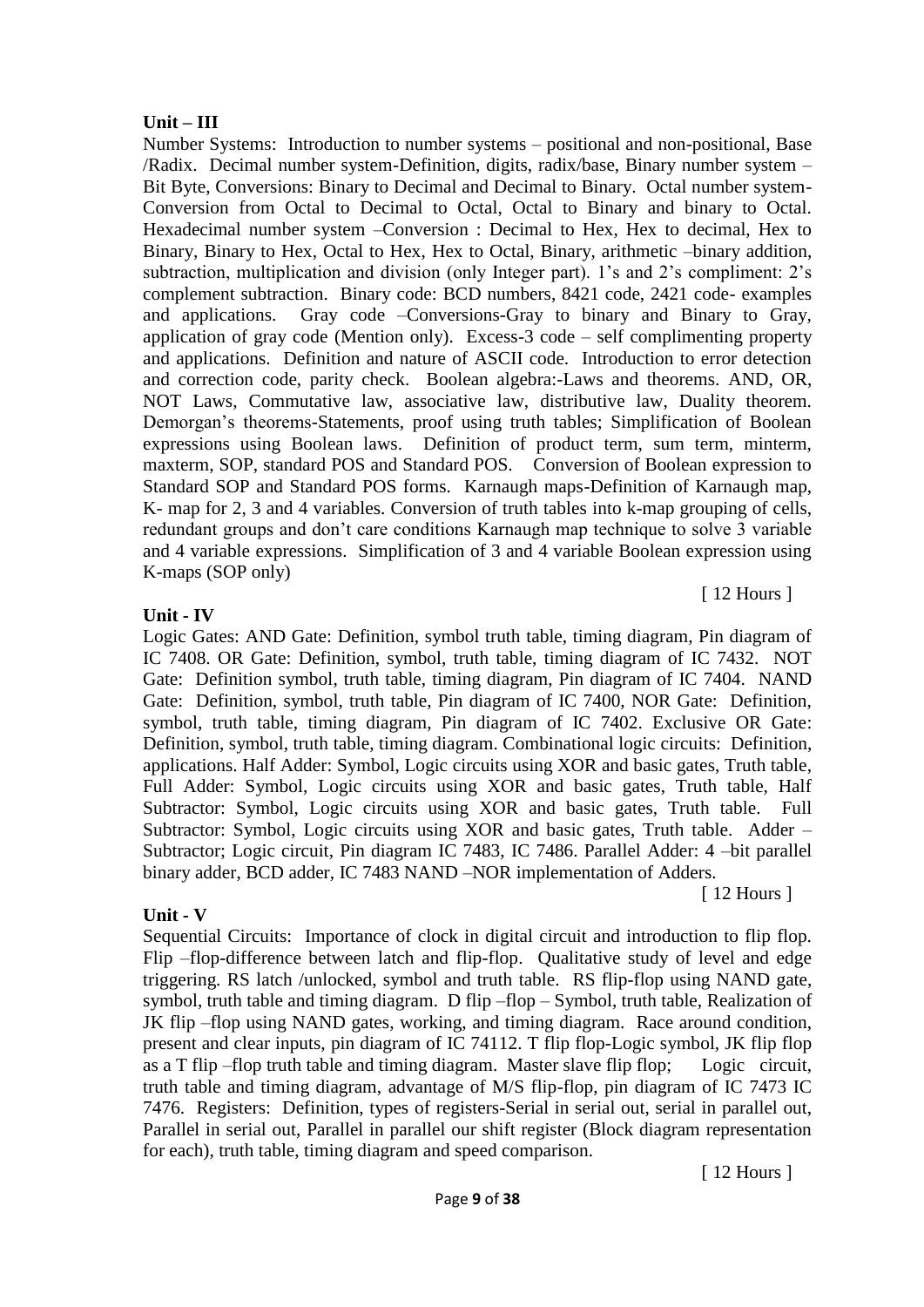#### **Text Books:**

1) Thomas L.Floyd ,''Digital Fundamentals", Peason Education Inc, New Delhi, 2003

#### **Reference Books:**

- 1) Morris Mano, "Digital Design", 5 Th Edition, Prentice Hall, 2013
- 2) R.P.Jain, "Modern Digital Electronics", 3<sup>rd</sup> Edition, Tata Mc Graw Hill, 2003.
- 3) Bignell and Donovan, "Digital Electronics", 5th Edition, Thomson Publication, 2007.

#### **BCA105T: DISCRETE MATHEMATICS**

Total Teaching Hours: 65 No of Hours / Week: 05 **Unit – I**

Sets, Relations and Functions: Sets, Subsets, Equal Sets, Universal Sets, Finite and Infinite Sets, Operation on Sets, Union, Intersection and Complements of Sets, Cartesian Product, Cardinality of Set, De-mogan's law, Simple Applications. Relations, Properties of Relations, Equivalence Relation, Function: Domain and Range, Onto, Into, One to One, one to many Functions, Composite and Inverse Functions. Mathematical Logic: Proposition and truth values, Logical Connectives and their truth tables, Converse, Inverse and Contrapositive, Tautology and Contradiction, Logical Equivalence – Standard Theorems, Switching Circuits.

#### **Unit - II**

Matrices: Review of fundamentals: Definition of matrix, order, Types of matrices: zero, row, column, square, diagonal, scalar, unit, symmetric, skew-symmetric. Determinant: Value of determinant of order 2x2, 3x3, minors, cofactors, adjoint, inverse of a matrix. Solutions of linear equations: Cramers rule and matrix method involving two and three variables. Eigen values and Eigenvectors: Characteristic equation, characteristic roots, characteristic vectors (without any theorems) only 2x2 order. Cayley Hamilton theorem. (Only statement), verification of Cayley Hamilton theorem (only 2x2 matrices), using the same finding the powers of A  $(A^4, A^5, A^{-1}, A^{-2})$ , Inverse of a Matrix using Cayley-Hamilton theorem.

#### **Unit - III**

#### Logarithms: Definition of Logarithm, Indices leading to Logarithms and vice versa, Laws of Logarithms with proofs, Problems, Common Logarithm: Characteristic and Mantissa, Use of Logarithmic Tables, Problems. Permutation and Combination: Fundamental Principle of Counting, Factorial n, Permutations: Definition, Examples, Derivation of Formula  ${}^{n}P_{r}$ , Permutation when all the objects are not distinct, Problems, Combinations: Definition, examples, Proving  ${}^nC_r = {}^nP_r r!$ ,  ${}^nC_r = {}^nC_{n-r}$ ,  ${}^nC_r + {}^nC_{r-1} = {}^{n+1}C_r$ , Problems based on above formulae. [ 13 Hours ]

#### **Unit - IV**

#### Groups: Binary operation, Define of group, properties (only statement), problems (both finite and infinite groups), subgroup, theorems (no proof), problems. Vectors: Definition of vector and scalar, vector addition, dot and cross product, projection of a vector on the other (no geometrical meaning), area of parallelogram, area of a triangle, scalar triple product, volume of parallelepiped, co planarity of three vectors, vector triple product.

[ 13 Hours ]

[ 13 Hours ]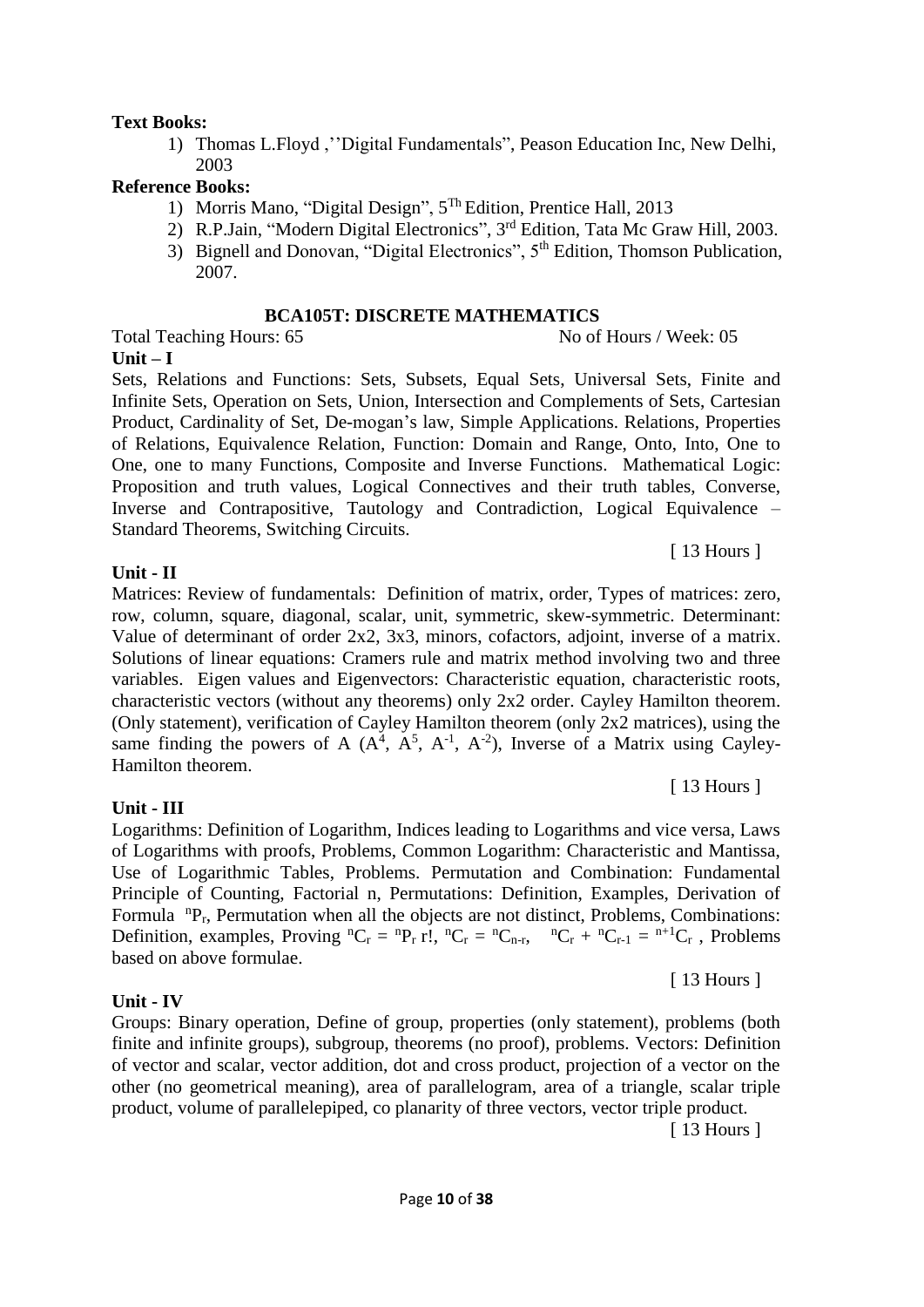### **Unit - V**

Analytical Geometry in Two Dimensions: Coordinates, Distance formula, Section Formula, Area of the Triangle formula (no derivation), Locus of point. Straight Line: Slope of a line and angle between two lines, Various forms of equations of lines – Derivation and Problems. Equation of family of lines passing through the point of intersection of two lines, Distance of a point from line (only problems).

[ 13 Hours ]

#### **Text Books**

1. Grewal, B.S. Higher engineering Mathematings,  $36<sup>th</sup>$  Edition **Reference Books**

- 1. Satyrs S.S, Engineering Mathematics.
- 2. Peter V.O'Neil. Advanced Engineering Mathematics, 5<sup>th</sup> Edition.

#### **BCA103P: C PROGRAMMING LAB PART – A**

- 1) Write a C Program to find the roots of the given quadratic equation using if-else if statement.
- 2) Write a menu driven C program using switch-case to find: (a) Sum of the digits of number (b) Factorial of N.
- 3) Write a C program to find cos (x) using series  $cos(x) = 1 x^2/2! + x^4/4!$  $\ldots \ldots \ldots x^n/n!$ ]
- 4) Write a Program to find whether a given number is prime number are not
- 5) Write a C program to arrange the given set of numbers in ascending and descending order.
- 6) Write a C program to find product of two N x M matrices.
- 7) Write a C program to calculate NCR=  $N!/ R! * (N-R)!$  Using function.
- 8) Write a C program to display Fibonacci series using recursive function.
- 9) Write a C program to concatenate two strings using pointers.
- 10) Write a C program to copy content of one file to another file.

#### **PART – B**

During practical examination the External and Internal examiners may prepare exam question paper related to theory syllabus apart from Part-A. (A minimum of 10 Programs has to be prepared).

Note :

- a) The candidate has to write both the programs One from Part-A and other from Part-B and execute one program as of External examiner choice.
- b) A minimum of 10 Programs has to be done in Part-B and has to be maintained in the Practical Record.
- c) Scheme of Evaluation is as follows:

| Writing two programs     | - 10 Marks |
|--------------------------|------------|
| Execution of one program | - 10 Marks |
| Formatting the Output    | - 05 Marks |
| Viva                     | - 05 Marks |
| Record                   | - 05 Marks |
| <b>Total</b>             | - 35 Marks |

# **BCA104P: DIGITAL ELECTRONICS LAB**

- 1. Study of Logic Gates–AND, OR, NOT, NAND, NOR XOR (Using respective ICs)
- 2. Realization of AND, OR and NOT gates using Universal Gates.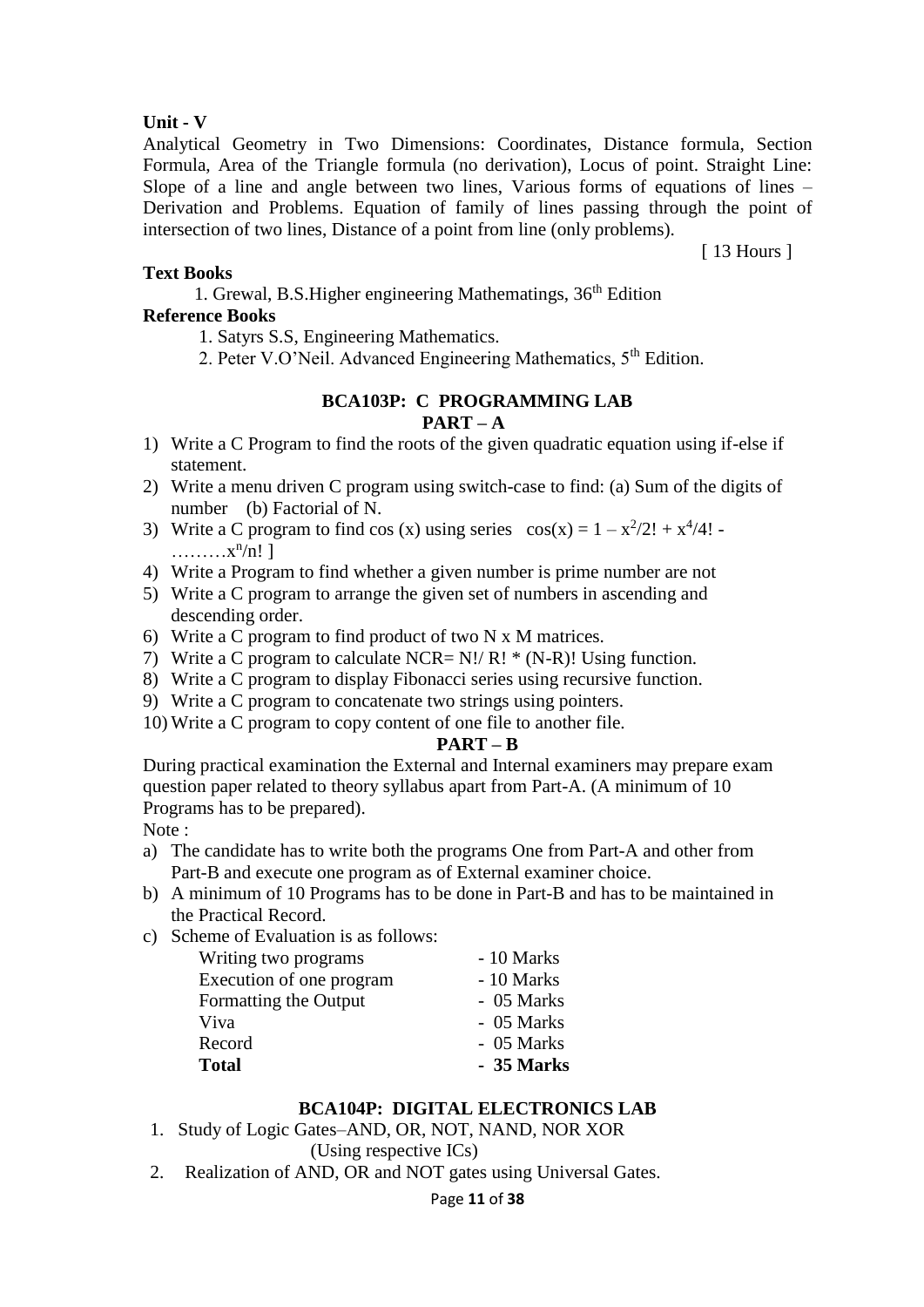- 3. Design and Realization of Half Adder/Subtracted using NAND Gates.
- 4. Design and Realization of Full Adder using Logic Gates.
- 5. Design and Realization of 4 bit Adder/Subtractor using IC 7483.
- 6. Design and Realization of BCD Adder using IC 7483.
- 7. Realization of J-K flip flop using IC 7400 and 7410.
- 8. Realization of T and D flip flop using IC 7476.
- 9. Implementation of PIPO Shift Registers using flip flops. (IC 7476).
- 10. Design and implementation of odd and even parity checker Generator using IC 74180.

#### **PART – B**

During practical examination the External and Internal examiners may prepare exam question paper related to theory syllabus apart from Part-A. (A minimum of 10 Programs has to be prepared).

Note :

- a) The candidate has to write both the programs One from Part-A and other from Part-B and execute one program as of External examiner choice.
- b) A minimum of 10 Programs has to be done in Part-B and has to be maintained in the Practical Record.
- c) Scheme of Evaluation is as follows:

| Writing two programs     | - 10 Marks |
|--------------------------|------------|
| Execution of one program | - 10 Marks |
| Formatting the Output    | - 05 Marks |
| Viva                     | - 05 Marks |
| Record                   | - 05 Marks |
| Total                    | - 35 Marks |
|                          |            |

#### **SECOND SEMESTER BCA**

#### **BCA201T: INDIAN LANGUAGE**

**Syllabus** as per the one prescribed for science courses of Bangalore University.

#### **BCA202T: ENGLISH**

**Syllabus** as per the one prescribed for science courses of Bangalore University.

#### **BCA203T: DATA STRUCTURES**

Total Teaching Hours : 60 No of Hours / Week : 04

#### **Unit-I**

Introduction and Overview: Definition, Elementary data organization, Data Structures, data structures operations, Abstract data types, algorithms complexity, time-space tradeoff. Preliminaries: Mathematical notations and functions, Algorithmic notations, control structures, Complexity of algorithms, asymptotic notations for complexity of algorithms. String Processing: Definition, Storing Stings, String as ADT, String operations, word/text processing, Pattern Matching algorithms.

[ 12 Hours ]

#### **Unit-II**

Arrays: Definition, Linear arrays, arrays as ADT, Representation of Linear Arrays in Memory, Traversing Linear arrays, Inserting and deleting, Sorting: Bubble sort, Insertion sort, Selection sort, Searching: Linear Search, Binary search, Multidimensional arrays,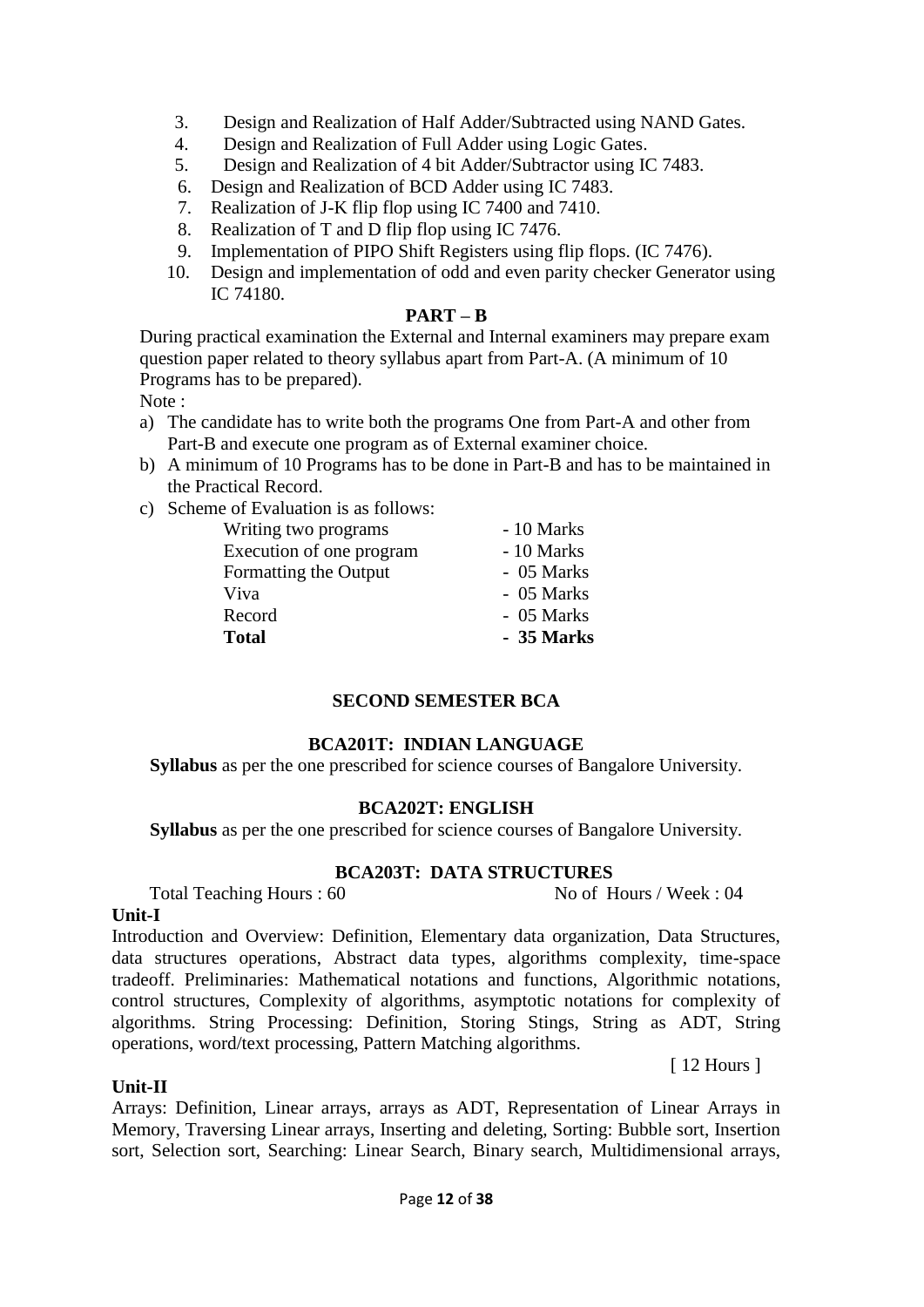Matrices and Sparse matrices.

**Unit-III**

**Unit-IV**

#### Linked list: Definition, Representation of Singly linked list in memory, Traversing a Singly linked list, Searching a Singly linked list, Memory allocation, Garbage collection, Insertion into a singly linked list, Deletion from a singly liked list; Doubly liked list, Header liked list, Circular linked list.

Stacks – Definition, Array representation of stacks, Linked representation of stacks, Stack as ADT, Arithmetic Expressions: Polish Notation, Application of Stacks, Recursion, Towers of Hanoi, Implementation of recursive procedures by stack. Queues – Definition, Array representation of queue, Linked list representation of queues Types of queue: Simple queue, Circular queue, Double ended queue, Priority queue, Operations on Queues, Applications of queues.

# **Unit-V**

Graphs: Graph theory terminology, Sequential representation of Graphs: Adjacency matrix, traversing a Graph. Tree – Definitions, Binary trees, Representing binary trees in memory, Traversing Binary Trees, Binary Search Trees, Searching, Inserting and Deleting in a Binary Search Tree.

# **TEXT BOOKS**

**1.** Seymour Lipschutz, "Data Structures with C", Schaum's outL*ines*, Tata McGraw-Hill, 2011.

# **REFERENCES BOOKS**

- 1. Mark Allen Weiss, "Data Structures and Algorithm Analysis in C", Second Edition, Pearson Education, 2013.
- 2. Robert Kruse, C.L.Tondo, Bruce Leung, Shashi Mogalla, "Data Structures and Program Design using C", Pearson Education, 2009.
- 3. Forouzan, "A Structured Programming Approach using C", 2nd Edition, Cengage Learning India, 2008.

# **BCA204T : DATA BASE MANAGEMENT SYSTEMS**

Total Teaching Hours : 60 No of Hours / Week : 04

**Unit - I**

**Unit - II**

Introduction: Database and Database Users, Characteristics of the Database Approach, Different people behind DBMS, Implications of Database Approach, Advantages of using DBMS, When not to use a DBMS. Database System Concepts and architecture: Data Models, Schemas, and Instances. DBMS Architecture and Data Independence., Database languages and interfaces. The database system Environment, Classification of DBMS.

Data Modelling Using the Entity-Relationship Model: High level conceptual Data Models for Database Design with and example., Entity types, Entity sets, attributes, and Keys, ER Model Concepts, Notation for ER Diagrams, Proper naming of Schema Constructs, Relationship types of degree higher than two. Record Storage and Primary File Organization: Secondary Storage Devices. Buffering of Blocks. Placing file Records

[ 12 Hours ]

[ 12 Hours ]

[ 12 Hours ]

[ 12 Hours ]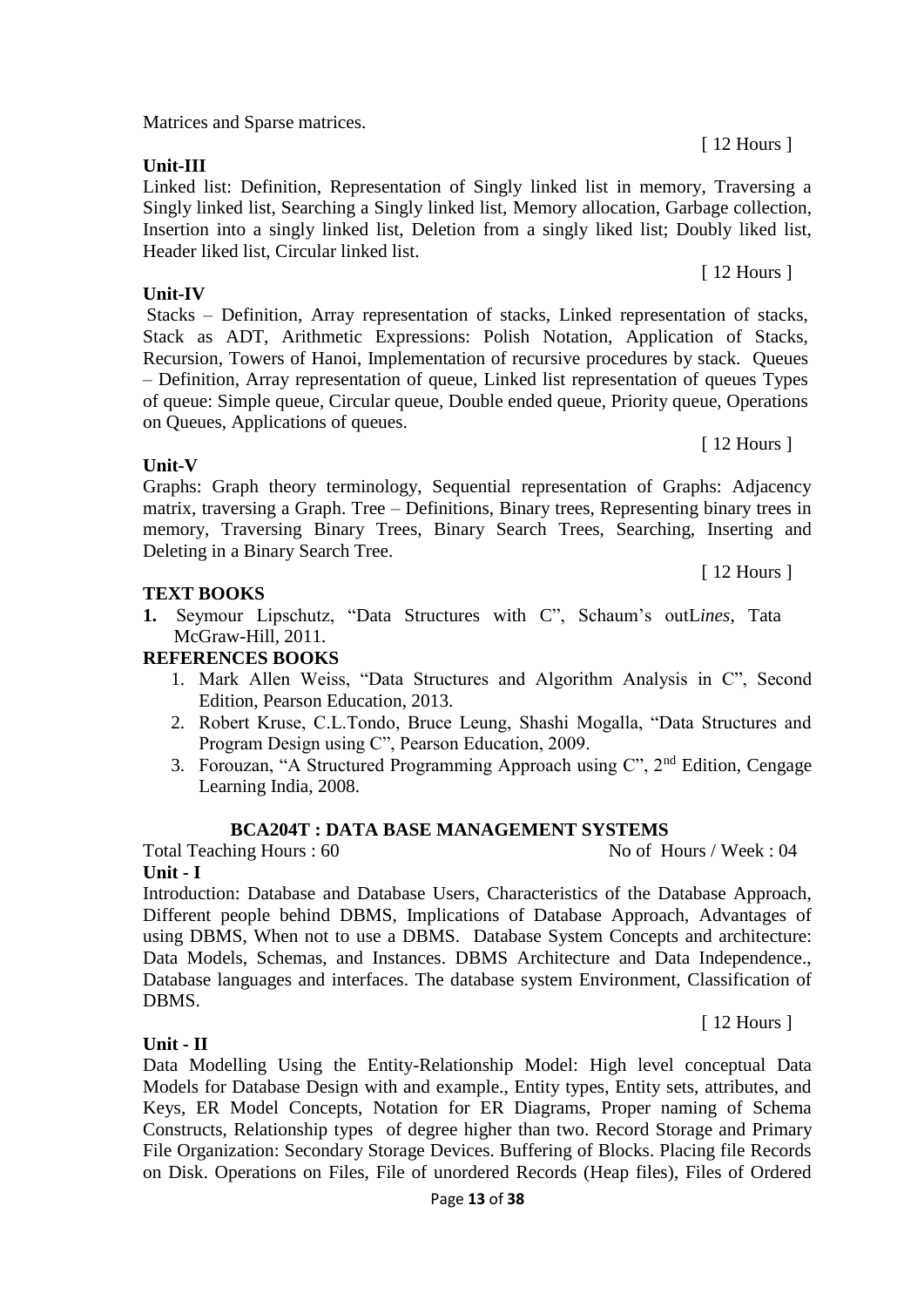Records (Sorted files), Hashing Techniques, and Other Primary file Organization.

**Unit - III**

Functional Dependencies and Normalization for Relational Database: Informal Design Guidelines for Relational schemas, Functional Dependencies, Normal Forms Based on Primary Keys., General Definitions of Second and Third Normal Forms Based on Primary Keys., General Definitions of Second and Third Normal Forms, Boyce-Codd Normal Form. Relational Data Model and Relational Algebra: Relational Model Concepts., relational Model Constraints and relational Database Schema, defining Relations, Update Operations on Relations., Basic Relational Algebra Operations, Additional Relational Operations., Examples of queries in the Relational Algebra., Relational Database design Using ER-to-Relational Mapping. [ 12 Hours ]

**Unit – IV**

Relational Database Language: Data definition in SQL, Queries in SQL, Insert, Delete and Update Statements in SQL, Views in SQL, Specifying General Constraints as Assertions, specifying indexes, Embedded SQL. PL /SQL: Introduction.

**Unit - V**

Transaction Processing Concepts: Introduction, Transaction and System Concepts, Desirable properties of transaction, Schedules and Recoverability, Serializability of Schedules, Transaction Support in SQL, Locking Techniques for Concurrency Control, Concurrency Control based on time stamp ordering.

[ 12 Hours ]

[ 12 Hours ]

**Text book:**

1. Remez Elmasri and Shamkant B. Navathe, "Fundamentals of Database Systems", 5<sup>th</sup> Edition, Pearson Education, 2007.

#### **References:**

- 1. Abrahamsi. Silberschatz, Henry. F. Korth, S. Sudarshan, "Database System Concepts" 6<sup>th</sup> Edition, McGraw Hill, 2012.
- 2. C.J.Date, "Introduction to database systems", Eight Edition, Addison Wesley, 2003.

# **BCA205: NUMERICAL AND STATISCAL METHODS**

Total Teaching Hours: 65 No of Hours / Week : 05 **Unit - I**

Floating-point representation and errors-Normalized floating-point forms, Errors in representing numbers, Floating point machine number and machine epsilon, Loss of significance and its avoidance. Roots of equations-locating roots of  $f(x)=0$  Bisection method, Newton's method, Secant method.

#### **Unit - II**

Interpolation and numerical differentiation-polynomial interpolation, Lagrange and Newton form of interpolating Polynomial, Divided difference and recursive property, Inverse interpolation, First and Second derivative formulae via interpolation Polynomials. Numerical integration-Trapezoidal, Simpson's and adaptive Simpson rules. [ 13 Hours ]

# **Unit - III**

System of linear equations-Gaussian elimination and back substitution-partial and complete pivoting, Doolittle, Cholesky and Crout LU decomposition methods, Jacobi and

[ 13 Hours ]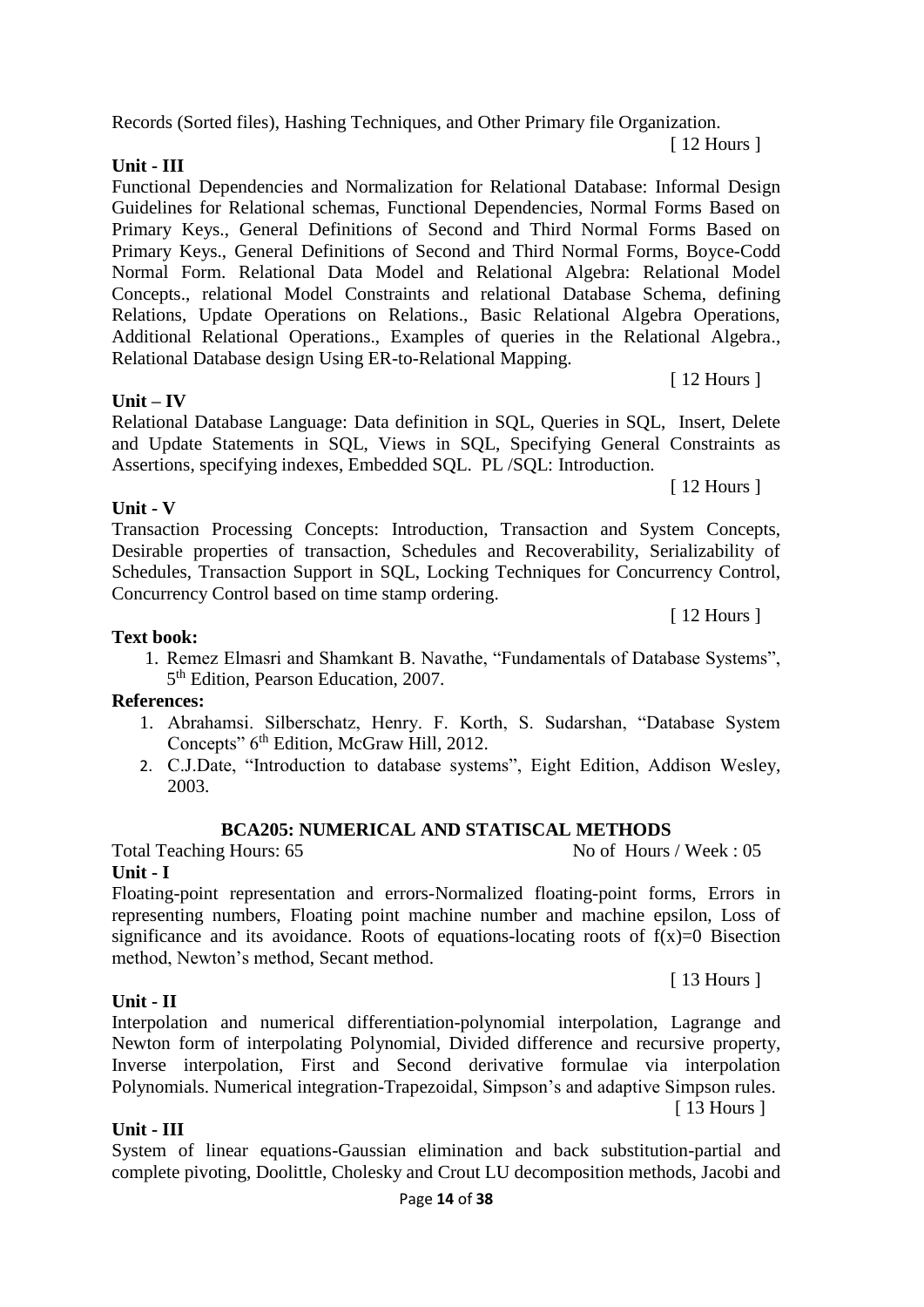Page **15** of **38**

Gauss – Seidel iterative methods. Power (and inverse power) method of obtaining largest (smallest) eigenvalue and corresponding eigenvector. Ordinary differential equationsinitial value problem, Picard's, Taylor series, Runge-Kutta first, second and fourth order methods.

# **Unit – IV**

Basics concepts and definition of statistics. Mean, Standard deviation, coefficient of Variation, skewness & kurtosis, Carl Pearson Correlation, Rank correlation and illustrated examples. Probability: Basic concept and definition of probability, probability axioms, Laws of Probability, Conditional probability, Bayes theorem , Problems and application.

**Unit - V**

Random variable and Expectation: Discrete and continuous random variables, expectation of random variables, theorems on expectation, illustrative examples. Probability Distribution: Probability function, Probability mass/density function, Discrete Distribution – Bernoulli, Binomial Distribution, Continuous distribution – Normal Distribution, applications and problems.

# **Text Books:**

- 1. M.K.Jain, SRK Iyengar and R.K. Jain Numerical methods for Scientific and Engineering Computation: Wiley Eastern.
- 2. Ronald E Walpole & Raymond H Meyers : Probability & Statistics for Engineers and Scientists (Second Edition).

# **References**

- 1. J.Medhi : Statistical Methods New Age Publications.
- 2. S.C.Gupta and V.K.Kapoor Elements of Mathematics, Statistics, Sultan Chand and Sons.

### **BCA203P : DATA STRUCTURES USING C LAB PART - A**

- 1. Write a menu driven C program to perform the following string operations without using string functions: (i) String Length (ii) String Concatenation (ii) String Reverse
- 2. Write a C program to search for an element in an array using Binary search
- 3. Write a C program to sort a list of N elements using Selection Sort Algorithm.
- 4. Write a C program to construct a singly linked list and perform insertion, deletion and Display operations.
- 5. Write a C program to demonstrate the working of stack using liked list.
- 6. Write a C program for Towers of Hanoi problem.
- 7. Write a C program to find GCD of two numbers using recursion
- 8. Write a C program to convert infix arithmetic expression to post fix expression.
- 9. Write a C program to simulate the working of Circular Queue using an array.
- 10. Write a C program to create and traverse a binary search tree.

# **PART – B**

During practical examination the External and Internal examiners may prepare exam question paper related to theory syllabus apart from Part-A. (A minimum of 10 Programs has to be prepared). Note :

[ 13 Hours ]

[ 13 Hours ]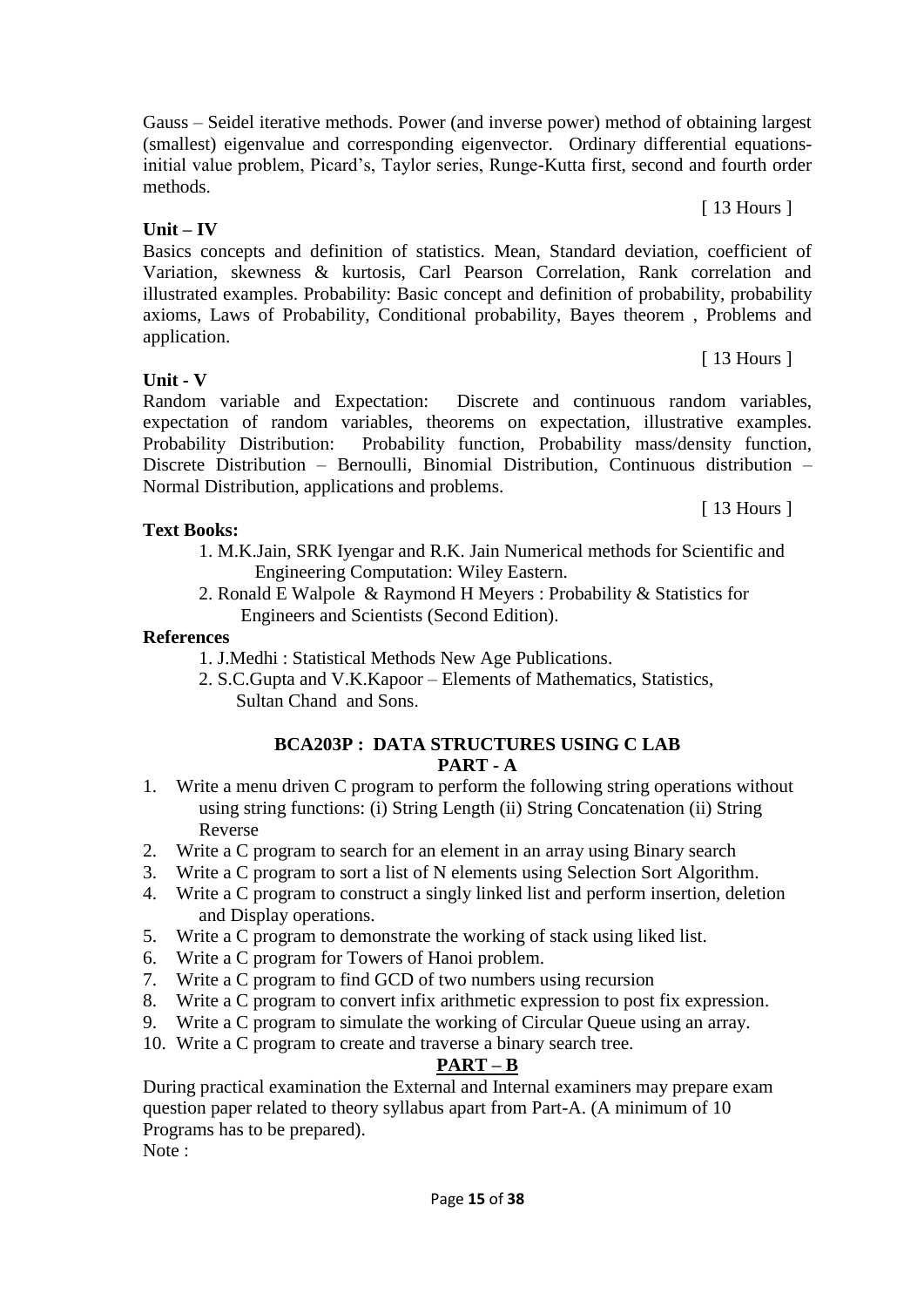- a) The candidate has to write two the programs One from Part-A and other from Part-B and execute one program as of External examiner choice.
- b) A minimum of 10 Programs has to be done in Part-B and has to be maintained in the Practical Record.
- c) Scheme of Evaluation is as follows:

| Writing two programs     | - 10 Marks |
|--------------------------|------------|
| Execution of one program | - 10 Marks |
| Formatting the Output    | - 05 Marks |
| Viva                     | - 05 Marks |
| Record                   | - 05 Marks |
| <b>Total</b>             | - 35 Marks |

#### **BCA304P: DATABASE MANAGEMENT SYSTEM LAB PART - A**

1. The STUDENT detail databases has a table with the following attributes. The primary

keys are underlined. STUDENT(regno: int, name: string, dob: date, marks: int)

i) Create the above table.

ii) Remove the existing attributes from the table.

- iii) Change the date type of regno from integer to string.
- iv) Add a new attribute phoneno to the existing table.
- v) Enter five tuples into the table.
- vi) Display all the tuples in student table.
- 2. A LIBRARY database has a table with the following attributes.

LIBRARY(bookid:int, title:string, author:string, publication:string, yearpub:int, price:real)

- i) Create the above table.
- ii) Enter the five tuples into the table
- iii) Display all the tuples in student table.
- iv) Display the different publishers from the list.
- v) Arrange the tuples in the alphabetical order of the book titles.
- vi) List the details of all the books whose price ranges between Rs. 100 and Rs. 300
- 3. The SALARY database of an organization has a table with the following attributes.

EMPSALARY(empcod:int, empnamee:string, dob:date, department:string, salary:real)

- i) Create the above table.
- ii) Enter the five tuples into the table
- iii) Display all the number of employees working in each dapartment.
- iv) Find the sum of the salaries of all employees.
- v) Find the sum and average of the salaries of employees of a particular department.
- vi) Find the least and highest salaries that an employee draws.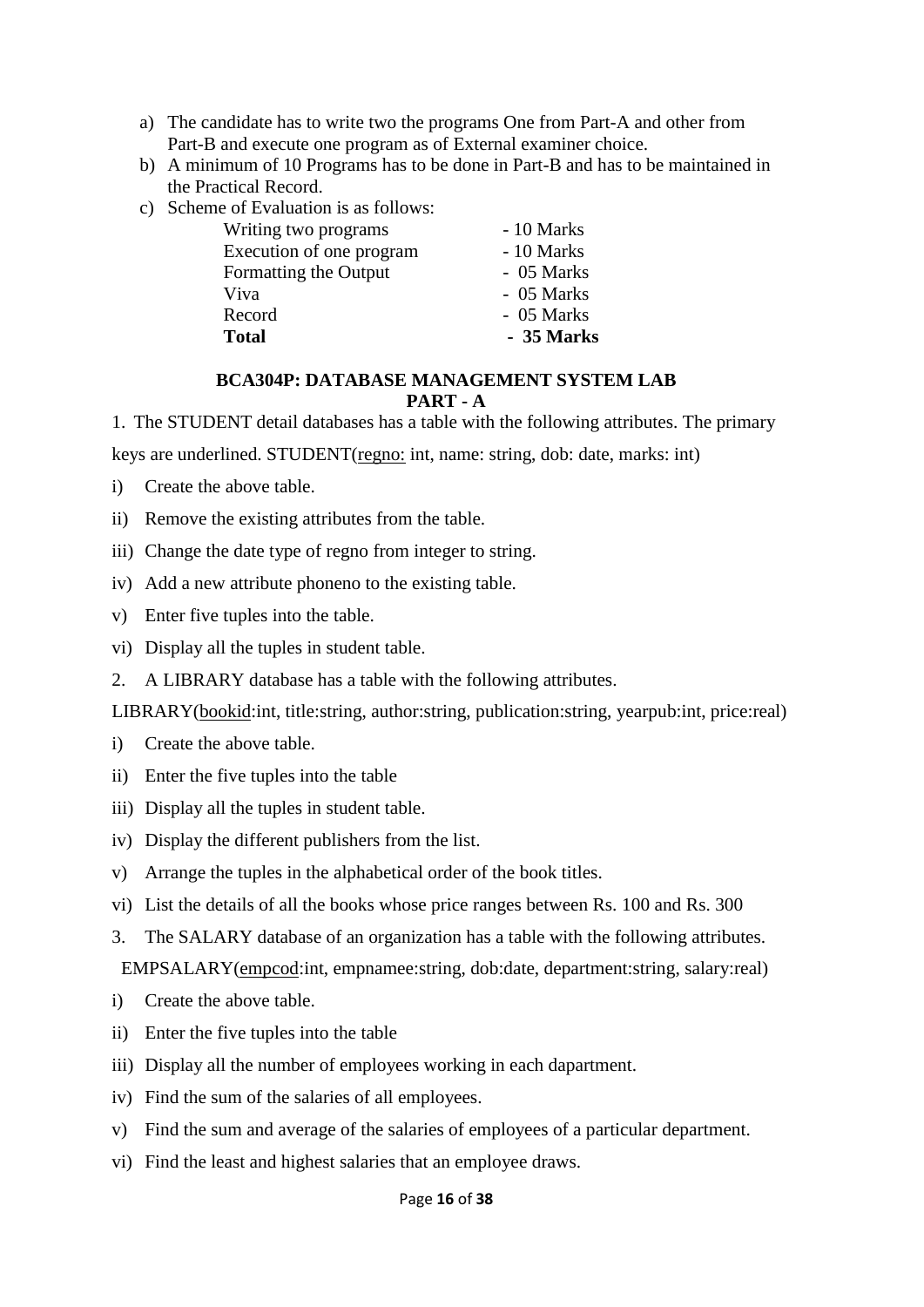4. Consider the insurance database given below. The primary keys are underlined and the data types are specified.

PERSON(driver-id-no: string, name: string, address:strong)

CAR(regno: string, model: string, year: int)

ACCIDENT(report-no: int, date: date, location: String)

OWNS(driver-id-no: string, regno: string)

PARTICIPATED(driver-id-no: string, regno: string, report-no: int, damage-amount: int)

- i) Create the above tables by properly specifying the primary keys and the foreign keys
- ii) Enter atleast five tuples for each relation.
- iii) Demonstrate how you
	- a) Update the damage amount for the car with a specific regno in the accident with report no 12 to 25000.
	- b) Add a new accident to the database.
- iv) Find total number of people who owned cars that were involved in accidents in 2002
- v) Find the number of accidents in which cars belonging to a specific model were involved

5. Consider the following database of students enrollment in courses and books adopted for each course.

STUDENT(regno: string, name: string, major: strong, bdate: date)

COURSE(course-no: int cname: string, dept: string)

ENROLL(reg-no: string, course-no: int, sem: int, marks: int)

BOOK-ADOPTION(course-no: int, sem: int, book-isbn: int)

TEXT(book-isbn: int, book-title: string, publisher: string, author: string)

- i) Create the above tables by properly specifying the primary keys and the foreign keys
- ii) Enter atleast five tuples for each relation.
- iii) Demonstrate how you add a new text book to the database and make this book be adopted by some department.
- iv) Produce a list of text books (include Course-no, book-isbn, book-title) in the alphabetical order for courses offered by the 'Compute Science' department that use more than two books.
- v) List any department that has all its adopted books published by a specific publisher.
- 6. The following tables are maintained by a book dealer

AUTHOR(author-id: int, name: string, city: string, country: string)

PUBLISHER(publisher-id: int name: string, city: string, country: string)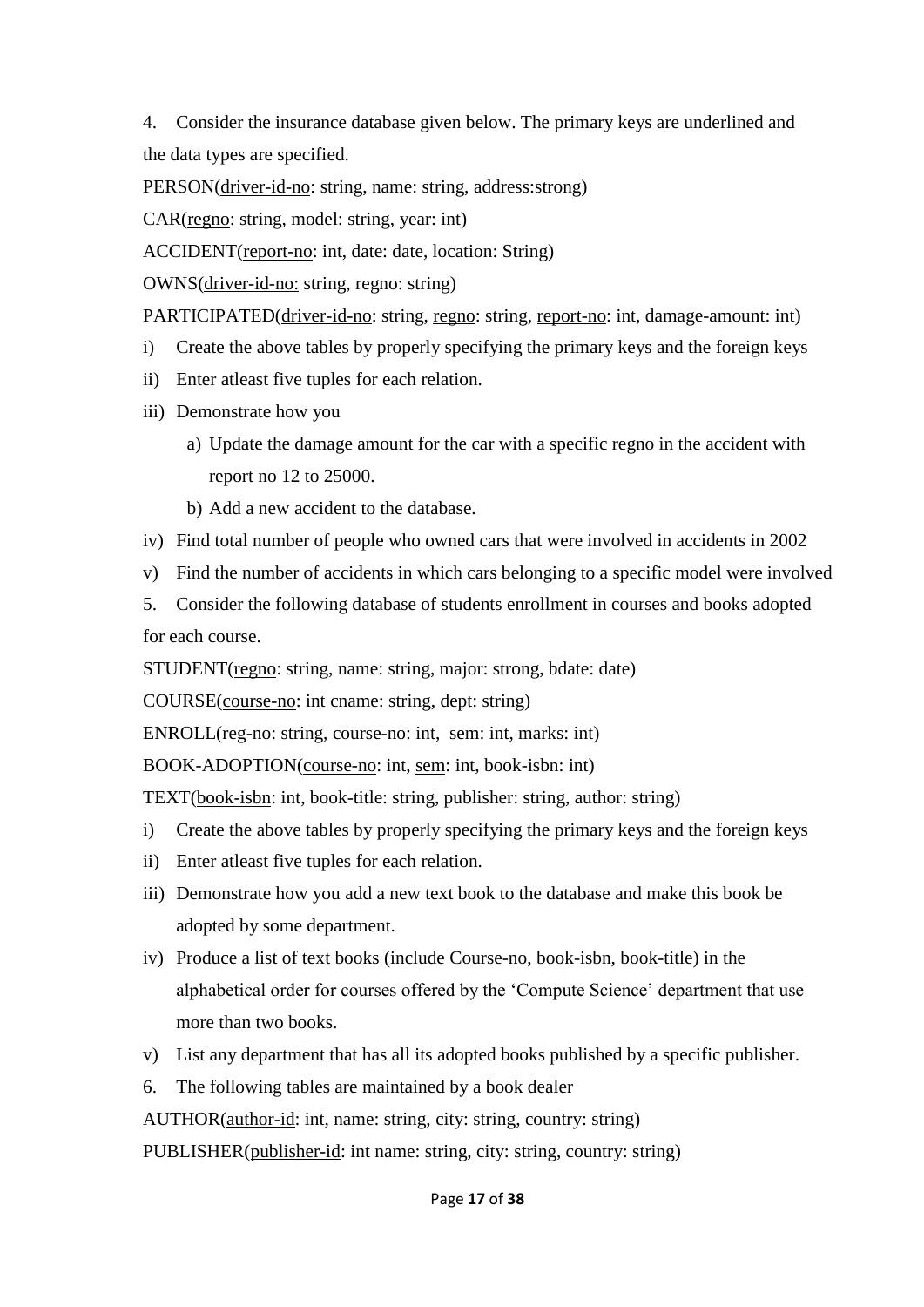CATLOG(book-id: int, title : string, author-id: int, publisher-id: int, category: int, year: int, price: int)

CATEGORY(category-id: int, description: string)

ORDER-DETAILS(order-no: int, book-id: int, quantity: int)

- i) Create above tables by properly specifying the primary keys and the foreign keys.
- ii) Enter atleast five tuples for each relation.
- iii) Give the details of the authors who have 2 or more books in the catalog and the price of the books is greater than the average price of the books in the catalog and the year of publication is after 2010.
- iv) Find the author of the book which has maximum sales.
- v) Demonstrate how to increase price of books published by specific publisher by 10%
- 7. Consider the following database for BANK.

BRANCH(branch-name: string, branch-city: string, assets: real)

ACCOUNT(accno: int, banch-name: string, balance: real)

DEPOSITOR(customer-name: string, accno: int)

CUSTOMER(customer-name: string, customer-street: string, customer-city: string)

LOAN(loan-no: int, branch-name: string, amount: real)

ORROWER(customer-name: string, loan-no: int)

- i) Create the above tables by properly specifying the primary keys and foreign keys.
- ii) Enter atleast five tuples for each relation.
- iii) Find all the customers who have atleast two accounts at the main branch.
- iv) Find all customer who have an account at all the branches located in a specific city.
- v) Demonstrate how t0 delete all account tuples at every branch located in specific city.
- 8. Consider the following database for ORDER PROCEESING.

CUSTOMER(cust-no: int, cname: string, city: string)

ORDER(orderno: int, odate: date, ord-amt: real)

ORDER\_ITEM(orderno: int, itemno:int, qty: int)

ITEM(itemno: int, unitprice: real)

SHIPMENT(orderno: int, warehouseno: int, ship-date: date)

WAREHOUSE(warehouseno: int, city: string)

- i) Create the above tables by properly specifying the primary keys and the foreign keys
- ii) Enter atleast five tuples for each relation.
- iii) List the order number and ship date for all orders shipped from particular warehouse.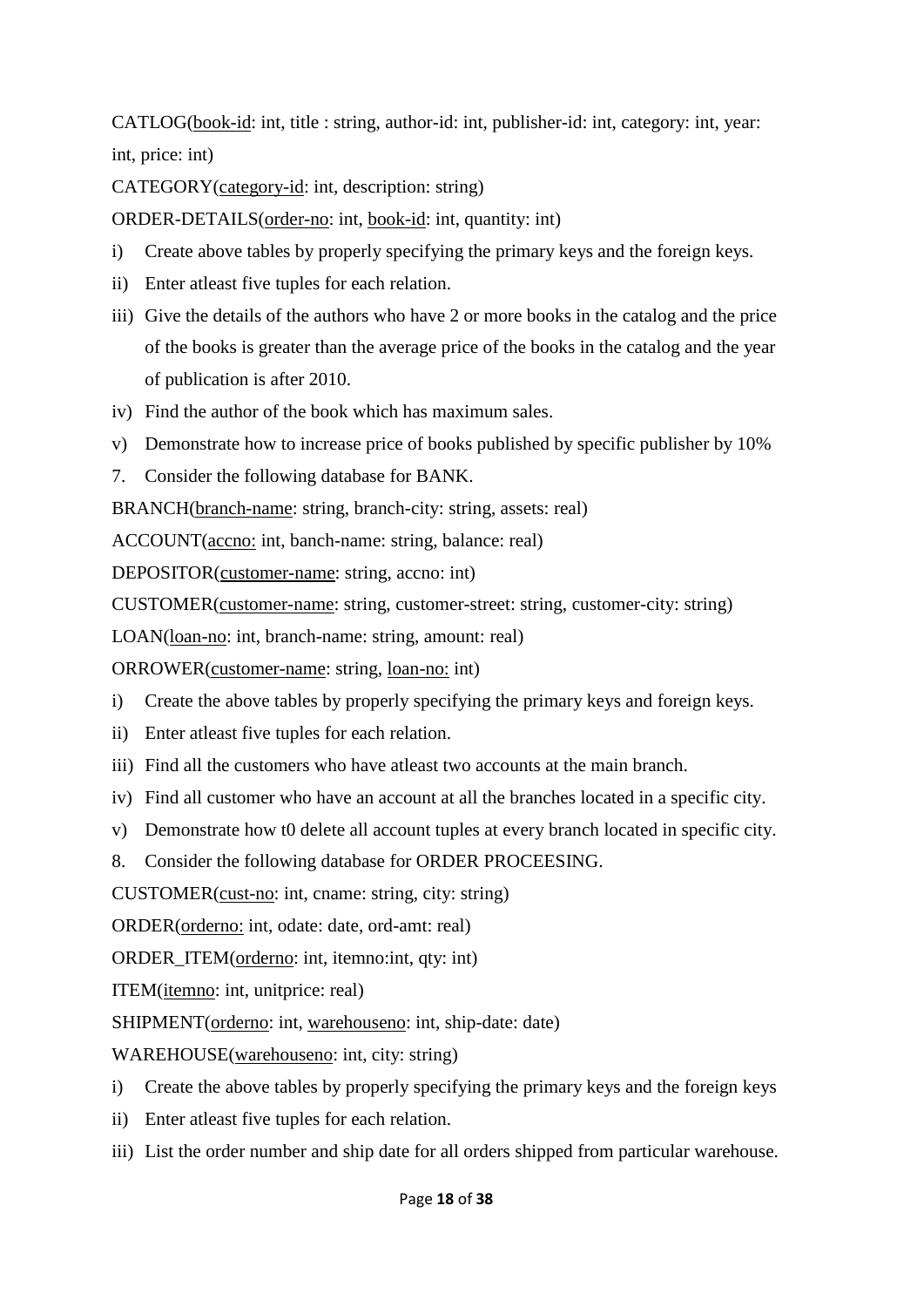- iv) Produce a listing: customer name, no of orders, average order amount
- v) List the orders that were not shipped within 30 days of ordering

#### **PART – B**

During practical examination the External and Internal examiners may prepare exam question paper related to theory syllabus apart from Part-A. (A minimum of 8 Programs has to be prepared).

Note :

- a) The candidate has to write two the programs One from Part-A and other from Part-B and execute one program as of External examiner choice.
- b) A minimum of 8 Programs has to be done in Part-B and has to be maintained in the Practical Record.
- c) Scheme of Evaluation is as follows:

| Writing two programs     | - 10 Marks |
|--------------------------|------------|
| Execution of one program | - 10 Marks |
| Formatting the Output    | - 05 Marks |
| Viva                     | - 05 Marks |
| Record                   | - 05 Marks |
| <b>Total</b>             | - 35 Marks |
|                          |            |

#### **THIRD SEMESTER BCA**

#### **BCA301T: INDIAN LANGUAGE**

**Syllabus** as per the one prescribed for science courses of Bangalore University.

#### **BCA302T: ENGLISH**

**Syllabus** as per the one prescribed for science courses of Bangalore University.

#### **BCA303T: OBJECT ORIENTED PROGRAMMING USING C++**

Total Teaching Hours : 60 No of Hours / Week : 04

#### **Unit - I**

Introduction :Procedure Languages, definition of OOP, Basic concept of OOP, Object Class, Data Abstraction, Data Encapsulation, Data Hiding member functions , Reusability, Inheritance, Creating new Data Types, Polymorphism, Overloading , Dynamic binding and Message passing. C++ Features: The iostream class, C++ Comments, C++ Keywords, Variable declaration, The Const Qualifier. The Endl, Set Waste precision, Manipulators, The scope resolution operator, The new & delete Operations. Functions: Simple Functions, Function declaration, calling the function, function definition, Passing argument to, returning value from function, passing constants, Variables, pass by value , passing structure variables, pass by reference, Default arguments, return statements, return by reference, overloaded functions; Different number of arguments, Different Kinds of argument, inline function.

[ 12 Hours ]

#### **Unit - II**

Objects & Classes: Classes & Objects, Class Declaration, Class member; Data Constructions, Destructors, Member functions, Class member visibility, private, public, protected . The scope of the class objects constructions, Default Constructor. Constructor with argument, constructor with default arguments, Dynamic constructor, copy constructor, Overloaded constructor, Objects as arguments returning objects from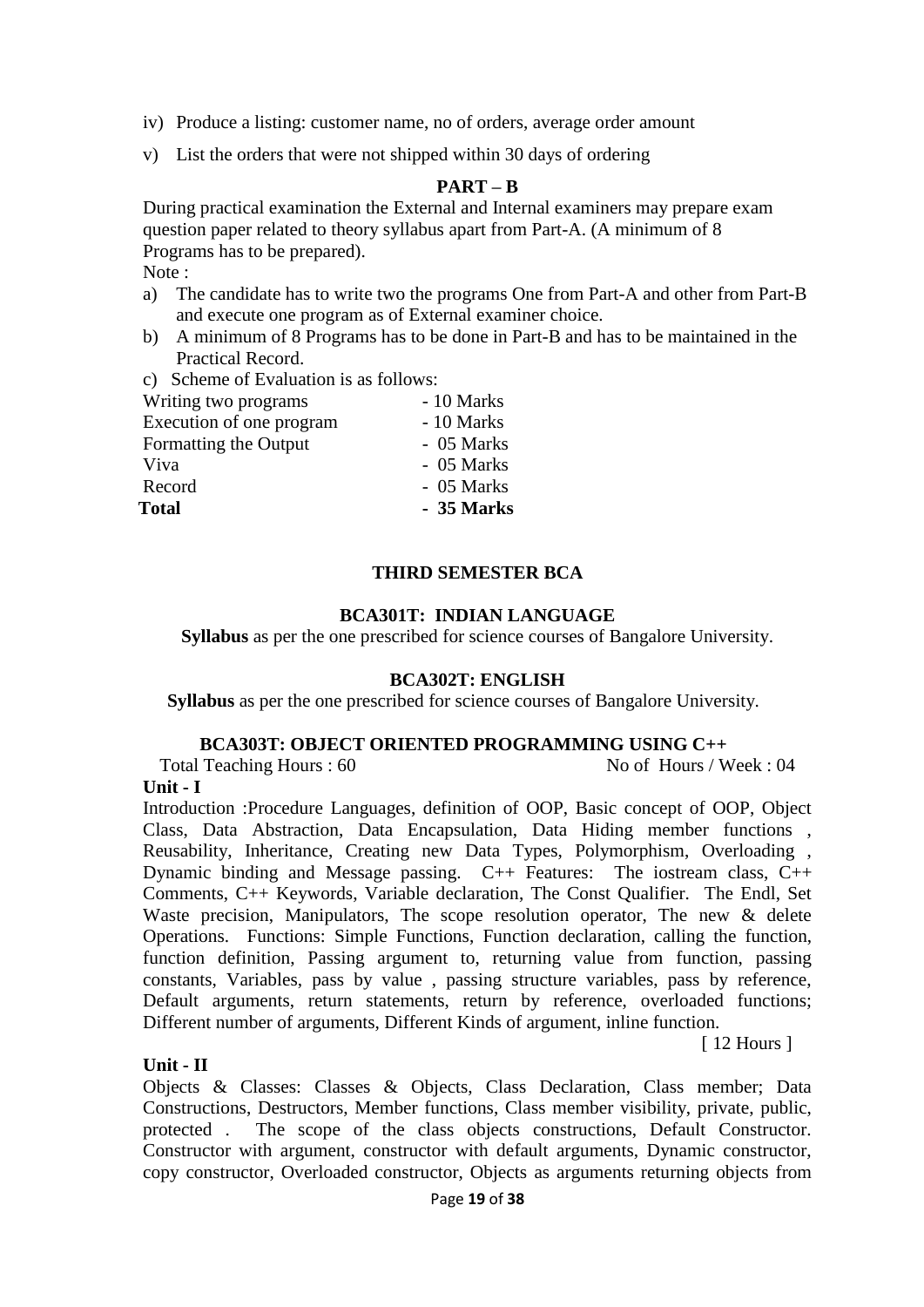functions, class conversion, manipulation private Data members, Destructors classes, object & memory, arrays as class member data: Array of objects, string as class member. [ 12 hours ]

#### **Unit - III**

Operator Overloading : Overloading unary operator: Operator Keyword, Operator arguments, Operator return value, Nameless temporary objects, limitations of increment operator, overloading binary operator, arithmetic operators, comparison operator, arithmetic assignment operator, data conversion; conversion between objects of different classes. Inheritance : Derived Class & Base Class: Specifying the Derived class accessing Base class members, the protected access specifier, Derived class constructor, Overriding member functions, public and private inheritance; Access Combinations, Classes & Structures, Access Specifiers, Level of inheritance; Multilevel inheritance, Hybrid inheritance, Multiple inheritance; member functions in multiple inheritance , constructors in multiple inheritance, Containership; Classes, within classes, Inheritance & Program development.

### **Unit - IV**

Virtual functions: Normal member function accessed with pointers, Virtual member functions accessed with pointers, Dynamic binding, pure virtual functions, Friend function; Friends for functional notation, friend classes, the pointer; Accessing Member Data with this, using this for returning values. Templates & Exception Handling: Introduction, Templates, Class Templates, function templates, Member function templates, Template arguments, Exception Handling.

**Unit V** Streams: The Stream class Hierarchy, Stream classes Header file, string I/O: Writing strings, reading strings, character I/O, Detecting End – of – file. Object I/O; writing an object to disk, reading an object from disk, I/O with multiple objects; the fstream class, The open function, File Pointers; Specifying the position, Specifying the offset. The tellg Function, Disk I/O with Memory Functions; Closing Files, Error Handling, Command

Line Arguments.

**Text books:**

1. Lafore Robert, "Object Oriented Programming in Turbo C++", Galgotia Publications, 2012.

#### **Reference:**

- 1. Lippman, "C++ Primer", 3rd Edition, Pearson Education, 2010.
- 2. E. Balaguruswamy: Object Oriented Programming with C++, Tata McGraw Hill Publications, 2011.
- 3. Farrell, "Object Oriented Programming Using C++", 1st Edition 2008, Cengage Learning India

#### **BCA304T: ACCOUNTING AND FINANCIAL MANAGEMENT**

Total Teaching Hours : 60 No of Hours / Week : 04 **Unit - I**

Introduction: History and Development of Accounting –Meaning Objectives and functions of Accounting-Book–keeping V/s Accounting –Users of accounting data – systems of book-keeping and accounting – branches of accounting –advantages and limitations of accounting. Accounting Concepts and conventions: Meaning need and classification, Accounting standards –meaning, need and classification of Indian

[ 12 Hours ]

[ 12 Hours ]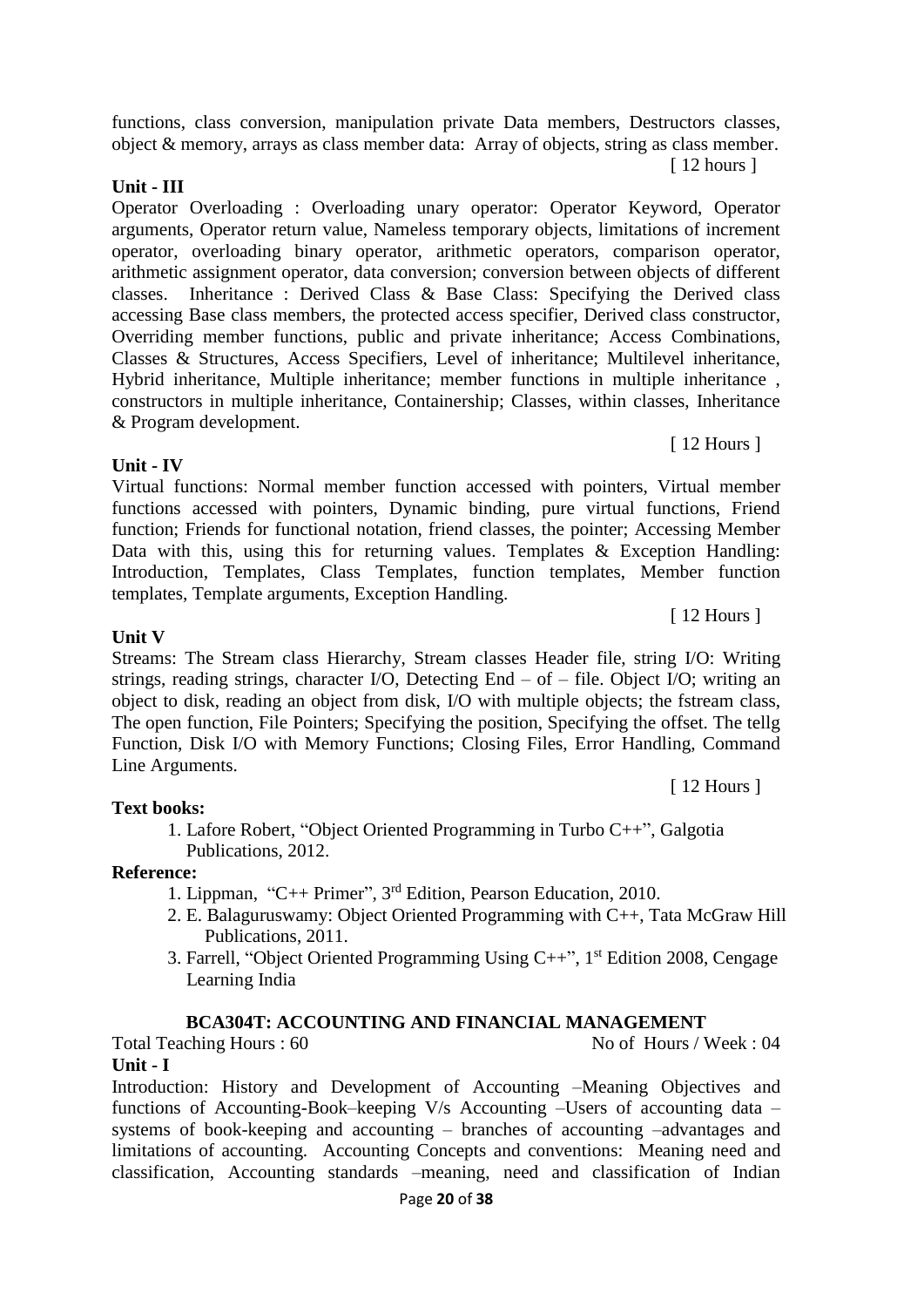Dead locks – system model, Characterization, Dead lock prevention, avoidance and

accounting standards. Accounting principles V/s Accounting standards.

**Unit - II**

Financial Accounting Process: Classification of accounting transaction and accounts, rules of debit and credit as per Double Entry System. Journalisation and Ledger position Preparation of different subsidiary books: Purchase Day Book Sales Day Book, Purchase Returns Day Books, Sales Returns Day Book, Cash Book. Bank Reconciliation Statement: Meaning, Need, Definition, preparation of BRS.

**Unit - III**

Accounting for bill of exchange: Meaning, Need, Definition, Partice to Bill of Exchange, Types of Bills. Accounts Procedure: Honour of the Bill, Dishonour of the Bill, Endorsement, Discounting, Renewal, Bills for collection, Retirement of the Bill, Accommodation Bills, Bill Receivable Book and Payable Book. Preparation of Trial Balance: Rectification of errors and journal Proper.

# **Unit - IV**

Preparation of Final accounts: Meaning, need and classification, Preparation of Manufacturing, Trading, Profit and loss account and Balance-Sheet of sale –traders and partnership firms.

**Unit V** Accounting Package like Tally

### **Text Book**

1. S.Ramesh, B.S.Chandrashekar, a Text Book of Accountancy.

#### **References**

- 1. V.A.Patil and J.S.Korihalli, Book–Keeping and Accounting, (R. Chand and Co. Delhi).
- 2. R.S.Singhal, Principles of Accountancy, Nageen Prakash pvt.Ltd, Meerut.
- 3. B.S.Raman, Accountancy, (United Publishers, Mangalore)

#### **BCA305T: OPERATING SYSTEMS**

Total Teaching Hours : 65 No of Hours / Week : 05

**Unit - I**

**Unit - II**

Introduction: Batch Systems, Concepts of Multiprogramming and Time Sharing, Parallel, Distributed and real time Systems, Operating System Structures, Components & Services, System calls, System programs, Virtual machines. Process Management: Process Concept, Process Scheduling, Co – Operating process, Threads, Inter process communication, CPU Scheduling Criteria, Scheduling algorithm, Multiple Processor Scheduling, Real time Scheduling, Algorithm evolution.

[ 13 Hours ]

Process Synchronization and deadlocks: The Critical Section Problem, Synchronization hardware, Semaphores, Classical problems of synchronization, Critical regions, monitors,

detection, Recovery from dead lock, Combined approach to deadlock handling. [ 13 Hours ]

[ 12 Hours ]

[ 12 Hours ]

[ 12 Hours ]

[ 12 Hours ]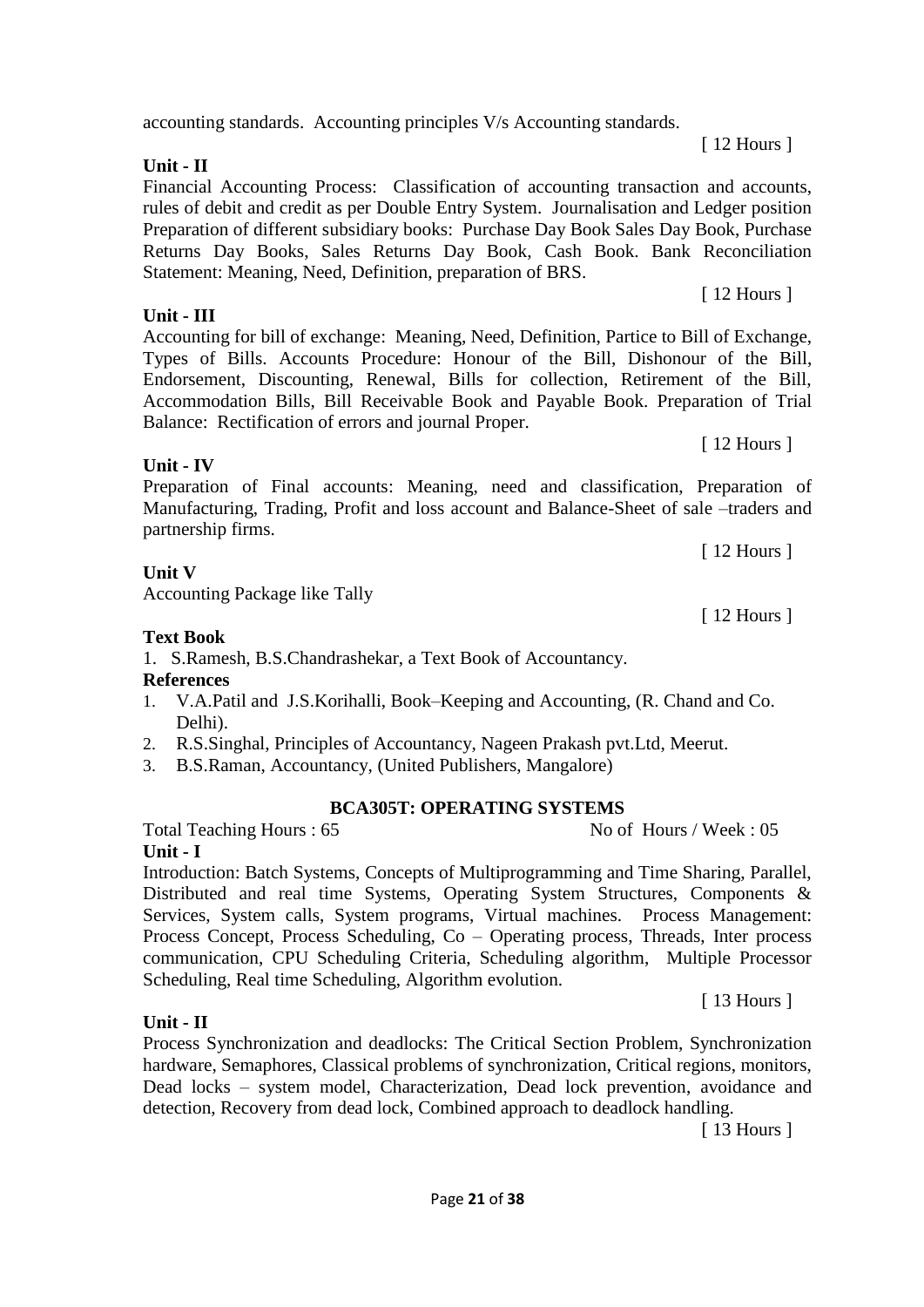#### Page **22** of **38**

#### **Unit - III**

Memory Management: Logical and Physical address space, Swapping, Contiguous allocation, Paging, Segmentation, Segmentation with paging in Mastics and Intel 386, Virtual memory-Demand paging and it's performance, Page replacement algorithms, Allocation of frames, thrashing, page size and other considerations. Demand Segmentation. [ 13 Hours ]

### **Unit - IV**

File management (Systems, Secondary Storage Structure): File Concepts, Access methods, Directory Structure, Protection and consistency, File system structure, Allocation methods, Free space management, Directory Implementation, Efficiency and Performance, Recovery. Disk Management (Structure, Disk Scheduling Methods): Disk Structure & Scheduling methods, Disk management, Swap – Space management.

[ 13 Hours ]

### **Unit - V**

Protection and Security: Goals of protection, Domain Protection, Access matrix, Security Problem, Authentication, One time password, program threats, System threads. Case Study of Windows and Linux Operating System

#### **Text Books:**

1. Abraham Silberschatz and Peter Baer Galvin, "Operating System Concepts", 7th Edition, Pearson Education, 2002.

### **Reference Books:**

- 1. H.M.Deitel, "Operating Systems", Pearson Learning Solutions, 3rd Edition, 2003.
- 2. William Stallings, "Operating Systems", 6<sup>th</sup> Edition, Pearson Education, 2010.
- 3. Stuart, "Operating systems: Principles, Design and Implementation", 1st Edition 2008, Cengage Learning India

#### **BCA303P : C++ PROGRAMMING LAB PART-A**

- 1. Write a program to prepare a shopping lists
- 2. Write a program to perform bank transactions.
- 3. Write a program to swap numbers using friend function.
- 4. Write a program to calculate area and circumference of circle using inline function
- 5. Write a program to perform multiplication of two matrices using operator overloading.
- 6. Write a program to implement operation on queue.
- 7. Write a program to create a student report using inheritance technique.
- 8. Write a Program to find the area and volume of respective figures using function overloading.
- 9. Write a program to show returning current object, accessing member data of current object and returning values of object using this pointer
- 10. Write a program to sort elements using template.

# **PART - B**

During practical examination the External and Internal examiners may prepare exam question paper related to theory syllabus apart from Part-A. (A minimum of 8 Programs has to be prepared).

Note :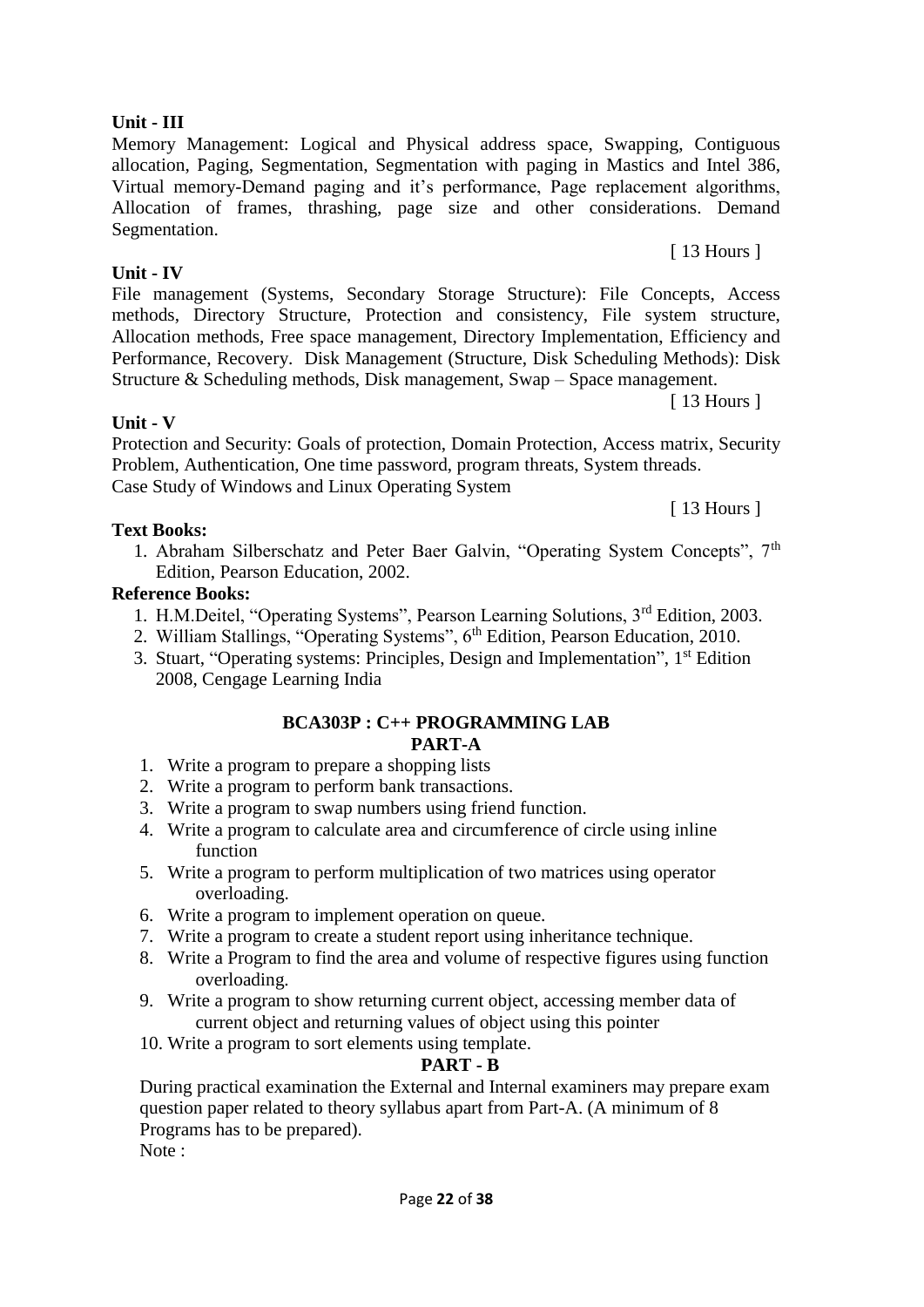- a) The candidate has to write two the programs One from Part-A and other from Part-B and execute one program as of External examiner choice.
- b) A minimum of 10 Programs has to be done in Part-B and has to be maintained in the Practical Record.
- c) Scheme of Evaluation is as follows:

| Writing two programs     | - 10 Marks |
|--------------------------|------------|
| Execution of one program | - 10 Marks |
| Formatting the Output    | - 05 Marks |
| Viva                     | - 05 Marks |
| Record                   | - 05 Marks |
| <b>Total</b>             | - 35 Marks |
|                          |            |

#### **BCA304P: ACCOUNTING PACKAGE LAB**

#### **FOURTH SEMESTER BCA**

#### **BCA401T: INDIAN LANGUAGE**

**Syllabus** as per the one prescribed for science courses of Bangalore University.

#### **BCA402T: ENGLISH**

**Syllabus** as per the one prescribed for science courses of Bangalore University.

#### **BCA403T: VISUAL PROGRAMMING**

Total Teaching Hours : 60 No of Hours / Week : 04

#### **Unit - I**

Introduction to Visual Programming: The intergrated Development Environment – menu bar, tool bar, from designer, project explorer , properties window , from layout window , The Visual Programing editor. The form object: Properties , events and methods pf forms ; Properties – Name , Captain , Backcolor, Borderstyle , controlbox , maxbutton , minbutton, moveable, startup position , height, width , left, top, scalemode, window, state ; Events –load ,unload , Clerk, Activate , Deactivate , Resize, methods – Show , hide , cls , Unload ,print , Controls –Properties and events of different controls such as command buttons , labels , textboxes image controls , timer, horizontal and vertical scroll bars , option buttons , check boxes , frames lists and combo boxes. Predefined Dialog Boxes – MsgBox and InputBO

#### **Unit - II**

Programming: Data types, variables; declaration and scope arithmetic operations, Study of form and code modules, private and public procedures , Main o procedure , Suba and Functions. Mathematical and string Functions; Branching and Looping Statement ; If – Then , if –Then –Else and Nested If Statements; Select Case –different forms; For – Next , While – Wend and Do – Loops statements ; Arrays- declaration . Static and dynamic arrays. Array and Function, menus and toolbars-Creating menus and toolbars, Working with the menu editor , Designing Multiple Document interface forms. Microsoft common controls.

[ 12 Hours ]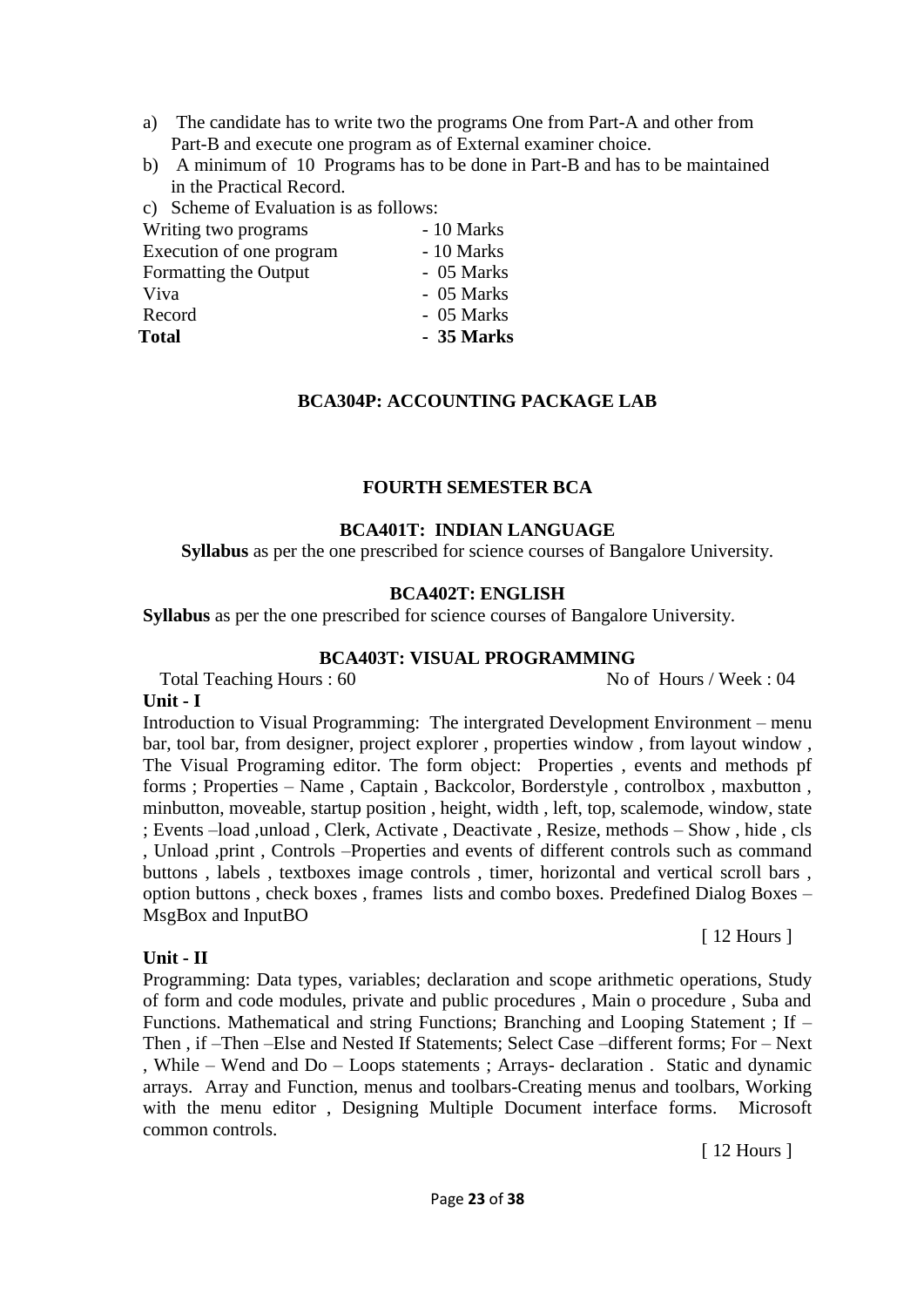### **Unit - III**

OOP methods and properties of an object, class Modules , Encapsultation and Inheritance characteristics Dynamic Link Libraries (DLLs) and Windows API ; Designing Help files ; File handling – Sequential ,Random access and Binary files, Database connectivity – DAO and ADO Tables and Queries, ActiveX Data objects.

**Unit – IV**

#### Visual C++ Programming: Objects-Classes-VC++Components – Resources-Event Handling – Menus – Dialog Boxes – Importing VBX Controls – Files – MFC File Handling – Document View Architecture – Serialization.

### **Unit – V**

Interfacing Other Applications – Multiple Document Interface (MDI) – Splitter Windows – Exception Handling – Debugging – Object Linking and Embedding (OLE) – Database Application – DLL- ODBC.

### **Text Books:**

**Unit - I**

1. Gurumit Singh, "Visual Basic 6", First Edition, Firewall Media, 2007. **Reference Books:**

1.Charles Petzold, "Windows Programming", 5th Edition, Microsoft Press, 1999.

2.Steve Holzner, "Visual C++ Programming", Second Edition, PHI, 1994.

3.Go ttfried, "Programming with Visual Basic 6", PHI, 2000.

#### **BCA404T : UNIX PROGRAMMING**

Total Teaching Hours : 60 No of Hours / Week : 04

Introduction: History, salient features, Unix system architecture, Unix command format, Unix internal and external commands, Directory commands, File related commands, Disk related commands, general utilities. Unix File System: Boot inode, super and data block, in-core structure, Directories, conversion of pathname to inode, inode to a new file, Disk block allocation. Process Management: Process state and data structures of a Process, User vs, kernel node, context of a Process, background processes, Process scheduling commands, Process terminating and examining commands. [ 12 Hours ]

Secondary Storage Management: Formatting, making file system, checking disk space, mountable file system, disk partitioning, file compression. Special Tools and Utilities: Filters, Stream editor SED and AWK, Unix system calls and library functions, Processes, signals and Interrupts, storage and compression facilities.

#### **Unix - III**

**Unit - II**

Shell Programming: Vi editor, shell types, shell command line processing, shell script features, executing a shell script, system and user-defined variables, expr command, shell screen interface, read and echo statement, command substitution, escape sequence characters, shell script arguments, positional parameters, test command, file test, string test, numeric test.  $\lceil 12 \text{ Hours} \rceil$ 

#### **Unit – IV**

Conditional Control Structures-if statement, case statement Looping Control Structurewhile, until, for, statements. Jumping Control Structures – break, continue, exit. Shell Programs covering the above concepts. [ 12 Hours ]

[ 12 Hours ]

[ 12 Hours ]

[ 12 Hours ]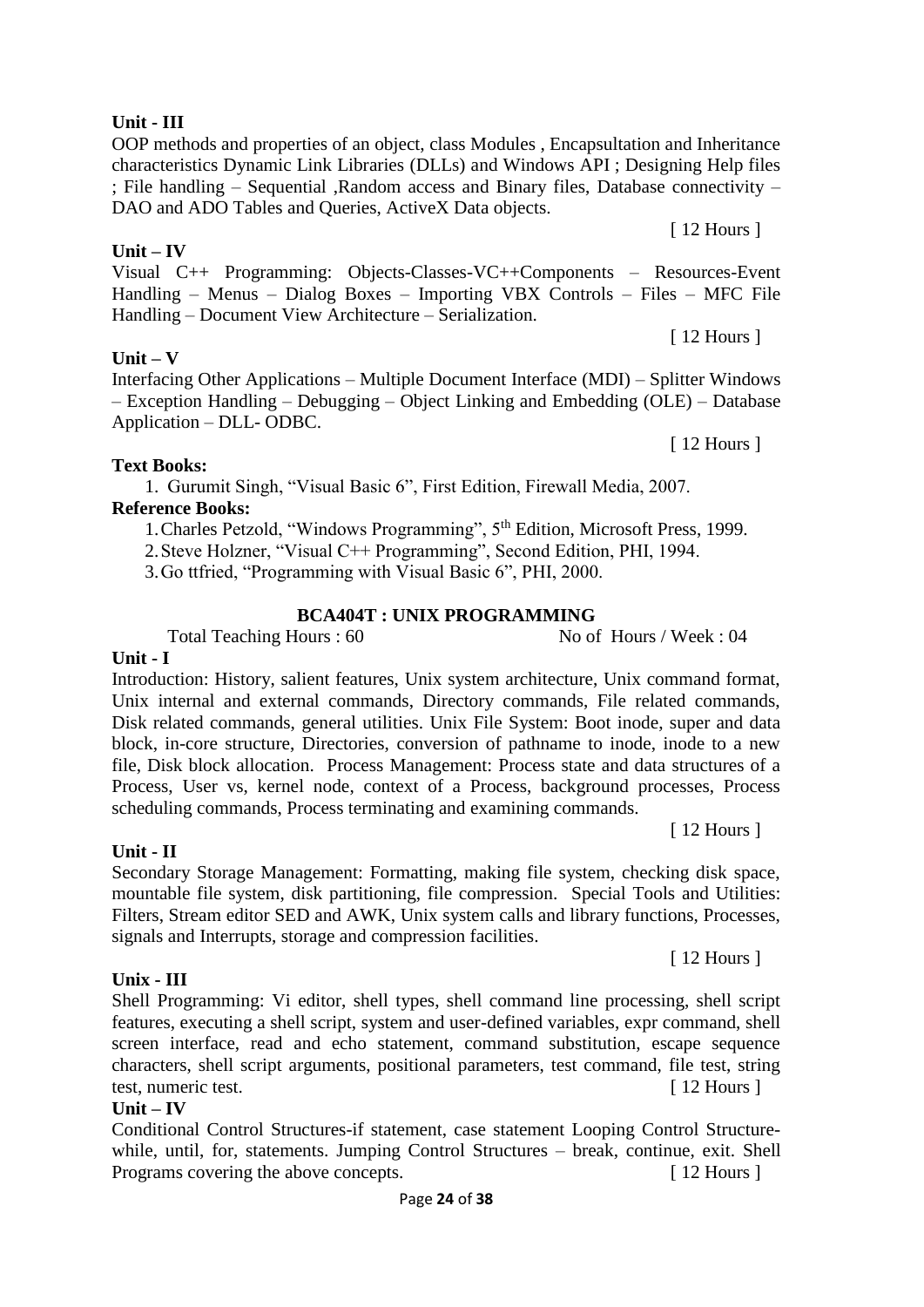#### **Unit – V**

Unix System Communication: Introduction, write, read, wall commands, sending and handling mails. System Administration: Roles of a System Administrator, File System Maintenance, System Startup and Shutdown, User Management, Backup and Restore, Doemons, Domain Name System DNS, Distributed File System.

#### **Text Books:**

1. M.G.Venkateshmurthy, "Introduction to UNIX & SHELL Programming", First Edition, Pearson Education, 2004.

#### **Reference Books:**

- 1. Forouzan,"Unix and Shell Programming", 1st Edition,2008 Cengage Learning India
- 2. UNIX and Shell Programming, Archana Verma, Firewall Media.

### **BCA405T: OPERATIONS RESEARCH**

**Unit - I** Linear Programming Problems: Origin and development of operations research, Linear Programming Problem –formulation of Lenear Programming problem, Graphical

solution. Theory of simplex method. Use of artifical variables and their solution.

### **Unit - II**

Transportation Problem: Mathematical formulation of transportation problem, Initial basic Feasible solution, North West corner rule, Matrix minima method, Vogel's approximation method, MODI method to find optimal solution.

# **Unit - III**

Assignment Problem: Mathematical formulation of an Assignment problem, Assignment algorithm, Hungarian Method to solve Assignment Problem.

# **Unit - IV**

#### Network Analysis: Basic components of Network, Rules for drawing Network diagram Time calculation in Networks. Critical Path Method and PROJECT Evaluation and Review Techniques. Algorithm and flow chart for CPM and PERT.

[ 13 Hours ]

[ 13 Hours ]

# **Unit - V** `

Theory of Games: Two –person Zero –sum Games, the maximin and Minimax principle, Saddle point and value of the Game. Game without saddle points, mixed strategies, solution for 2X2 games, Graphical method Dominance property.

#### **Text books**:

1. Taha, "Operations Research", 7<sup>th</sup> edition, Pearson Education, 2007. **References Book:**

- 1. Billey E. Gillett, "Introduction to Operations Research" , Himalaya Publishing House, Delhi, 1979.
- 2. Hamady A.Taha "Operations Research" , Collin Mac Millan, 1982.

[13 Hours ]

[ 13 Hours ]

[ 13 Hours ]

Total Teaching Hours : 65 No of Hours / Week : 05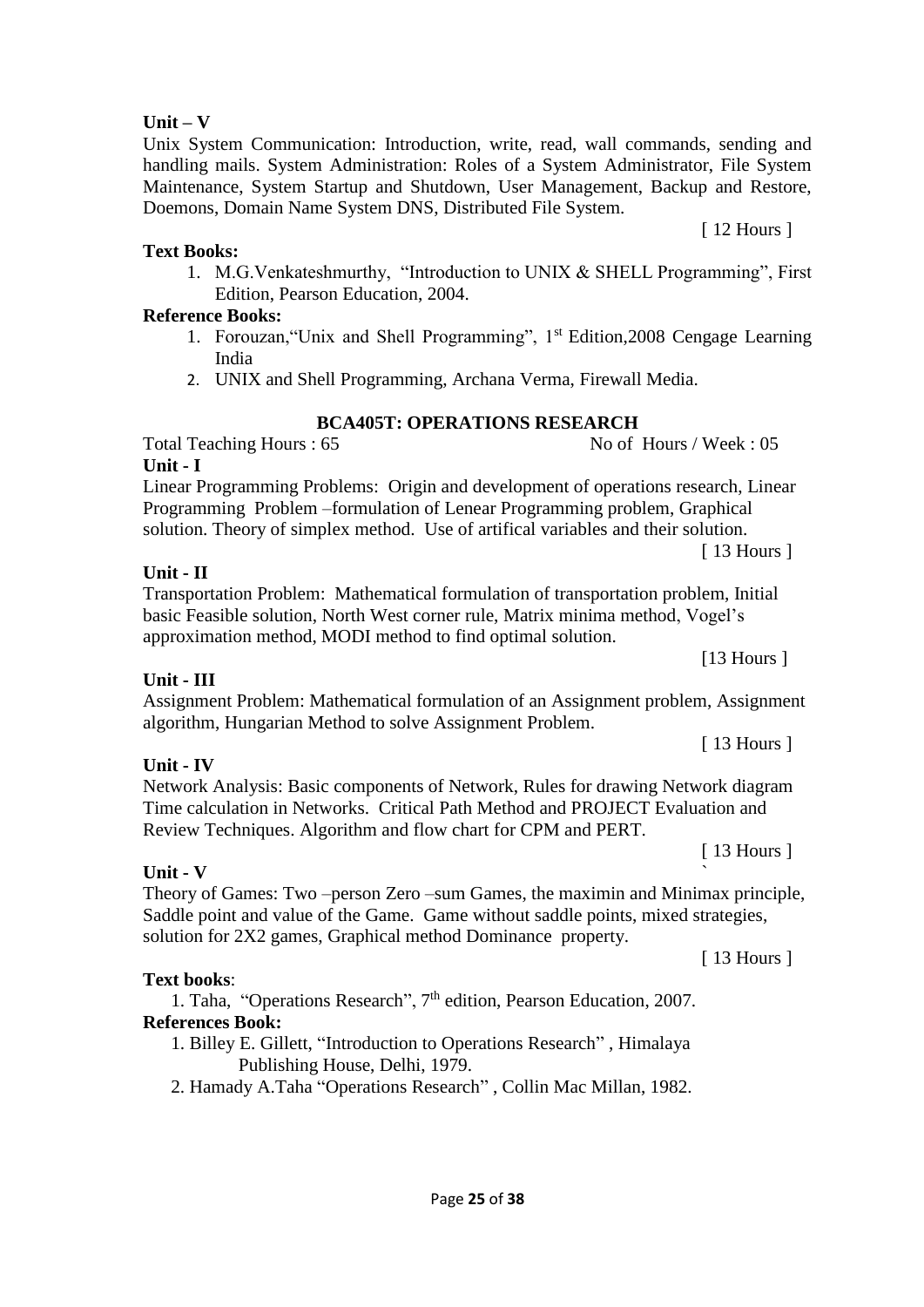#### **FIFTH SEMESTER BCA**

#### **BCA501T: DATA COMMUNICATIONS AND NETWORKS**

Total Teaching Hours : 60 No of Hours / Week : 04

#### **Unit – I**

Introduction: Communication Network and services, Approaches to Network Design, Network Functions and Network Topology, Message ,packet and circuit Switching , Internet, Packet Switching ; Key factors in Communication Network Evolution ; Layered Architecture and Applications – Examples of Layering , OSI Reference Model, TCP/IP Model Telnet FTP and IP Utilities. Digital Transmission: Digital Representation of Information: Properties of digital transmission: Characterization of Communication Channels Frequency Domain and Time Domain : Fundamental limits in Digital Communication – The Nyquist Signalling rate, The Shannon channel capacity : Line coding , Modems & digital Modulations

#### **Unit - II**

Transmission Systems: properties of media and digital transmission Systems – Twisted Pair , Coaxial Cable, Optical Fibre, Radio Transmission Intrared Light Error detection and correction – Error detection , Two – dimensional parity checks , Internet checksum , Polynomial code; standardized Polynomial codes , Error detecting capability of a polynomial code, Multiplexing – frequency – Division , Time – Division , SONET; Wavelength Division Multiplexing Circuit switches; Telephone network , signalling Traffic and Overload control in Telephone networks – Concentration, Routing Control, Overload controls Cellular Telephone Networks, Satellite Cellular networks.

#### **Unit – III**

Peer –to-Peer Protocols:- Peer-to peer Protocols and service models ARQ Protocols stop and wait , Go –back-N Selective Repeat , Transmission efficiency of ARQ Protocols, Other adaptation functions , - Sliding window flow control Timing Recovery in Synchronous Services Reliable Stream Service, Data Link Control, HDLC, PPP ; Statistical Multiplexing.

#### **Unit - IV**

Local Area Networks and Medium access Control Protocols:- Multiple access communications; Local Area network – LAN Structure, MAC Sublayer, Logical link control layer, Random Access protocols ALOHA , Slotted ALOHA, CSMA, CSMA/CD, Scheduling approaches to medium access control – Reservation Systems, polling , Token passing rings, comparison of Random access & Scheduling access control Comparison of Radom access & SHEDULING MEDIUM access controls; Channelization – FDMA, TDMA, CDMA;

#### **Unit - V**

LAN Standard –Ethernet and IEF, 802.3 LAN Standard ; Token Ring and IEEE 8025 LAN standard , FDDI, Wireless LAN's and IEEE 802.11 Standards; LAN Bridges – Transparent Bridges , Source Routing Bridges , Mixed – media Bridges. Packet Switching Networks :- Network services & Internal Network Operation; Packet Network Topology; Datagrams & VIRTUAL circuits ; structure of switch/ Router, Connectionless packet switching ; Virtual – Circuit packet switching ; Overview of Routing and congestion in packet networks – Routing algorithms classification , Routing tables,

### [ 12 Hours ]

[ 12 Hours ]

[ 12 Hours ]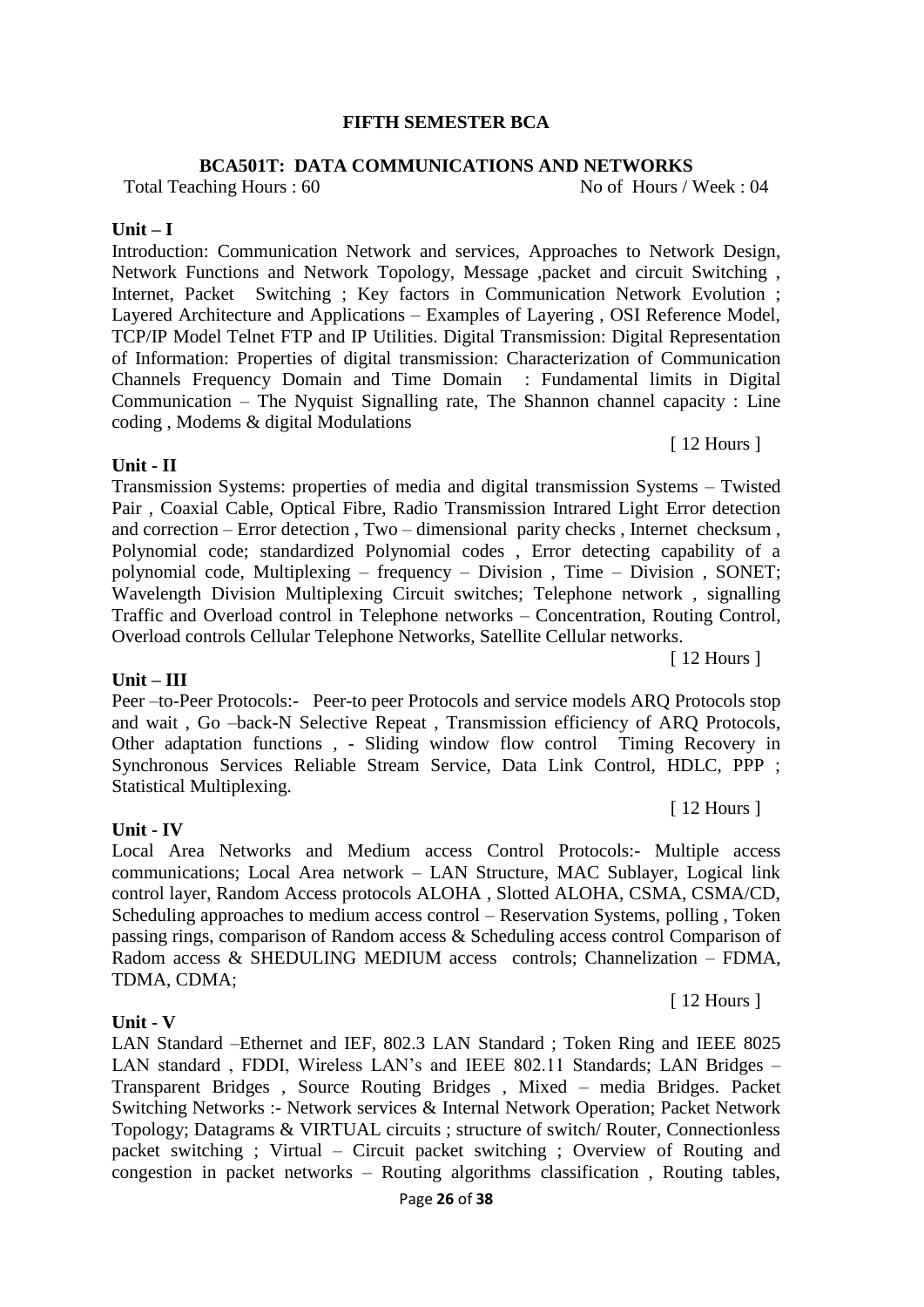Page **27** of **38**

**Unit - V**

Portability.

Software Verification and Validation : The testing Process , Test Planning & Strategies, Black Box , Structural, interface testing , Program inspections , Mathematically based verification, Static analysis tools, Clean room software development. Management Issues: Project management, Quality management, Software cost estimation, Software maintenance. [ 12 Hours ]

#### Object identification, An object oriented design example, Concurrent Objects, Data flow design Structural decomposition, Detailed Design, A Comparison of design Strategies.

**Unit - IV**

**Unit - III** 

**Unit - II**

Software Prototyping: Prototyping in software process, Prototyping techniques, User interface prototyping. Software Design: Design Process, Design Strategies, Design Quality , System Structuring control models, Modular decomposition , Domain Specific architecture. [ 12 Hours ]

Object Oriented& function oriented design: Objects, object Classes and inheritance

User interface design: Design Principles, User System interaction, Information

Software Reliability and reusability : Software reliability metrics , Software reliability Specification , Statistical testing ,Reliability Growth modeling, Fault avoidance & tolerance, Exception handling & defensive programming , Software development with reuse, Software' development for reuse , Generator based reuse, Application System

Presentation, User Guidance, Interface Evaluation.

Process Visibility, Professional responsibility. Computer based System Engineering: Systems and their environment, System Procurement, System Engineering Process, System architecture modelling. Human Factors, System reliability Engineering. Requirements and Specification: The requirement Engineering Process, The Software requirement document, Validation of Evolution of requirements, Viewpoint – oriented & method based analysis , system contexts , Social 7 organizational factors . Data flow , Semantic, Objects, models , Requirement Specification, Non functional requirement. [ 12 Hours ]

#### **Unit - I** Introduction: Software Products and Software process, Process models: Waterfall modal,

**Reference Books:** 1. Andrew S Tanenbaim, "Computer Networks", 4<sup>th</sup> Edition, Pearson Education.

3. Larry &Peterson & Bruce S Davis; Computer networks Second Edition , Morgan

**Text Books:**  1. Stallings, "Data and Computer Communications", 7th Edition,Pearson Education, 2012

shortest path routing algorithms, Flooding , Hierarchical routing , Distance vector routing Link state routing, congestion control algorithms. [ 12 Hours ]

- 2. Behrouz Ferouzan, Introduction to Data Communication & Networking TMH, 1999.
	- Kaufman, 2000.

# **BCA502T : SOFTWARE ENGINEERING**

Evolutionary Development, Bohemia's Spiral model, Overview of risk management,

Total Teaching Hours : 60 No of Hours / Week : 04

[ 12 Hours ]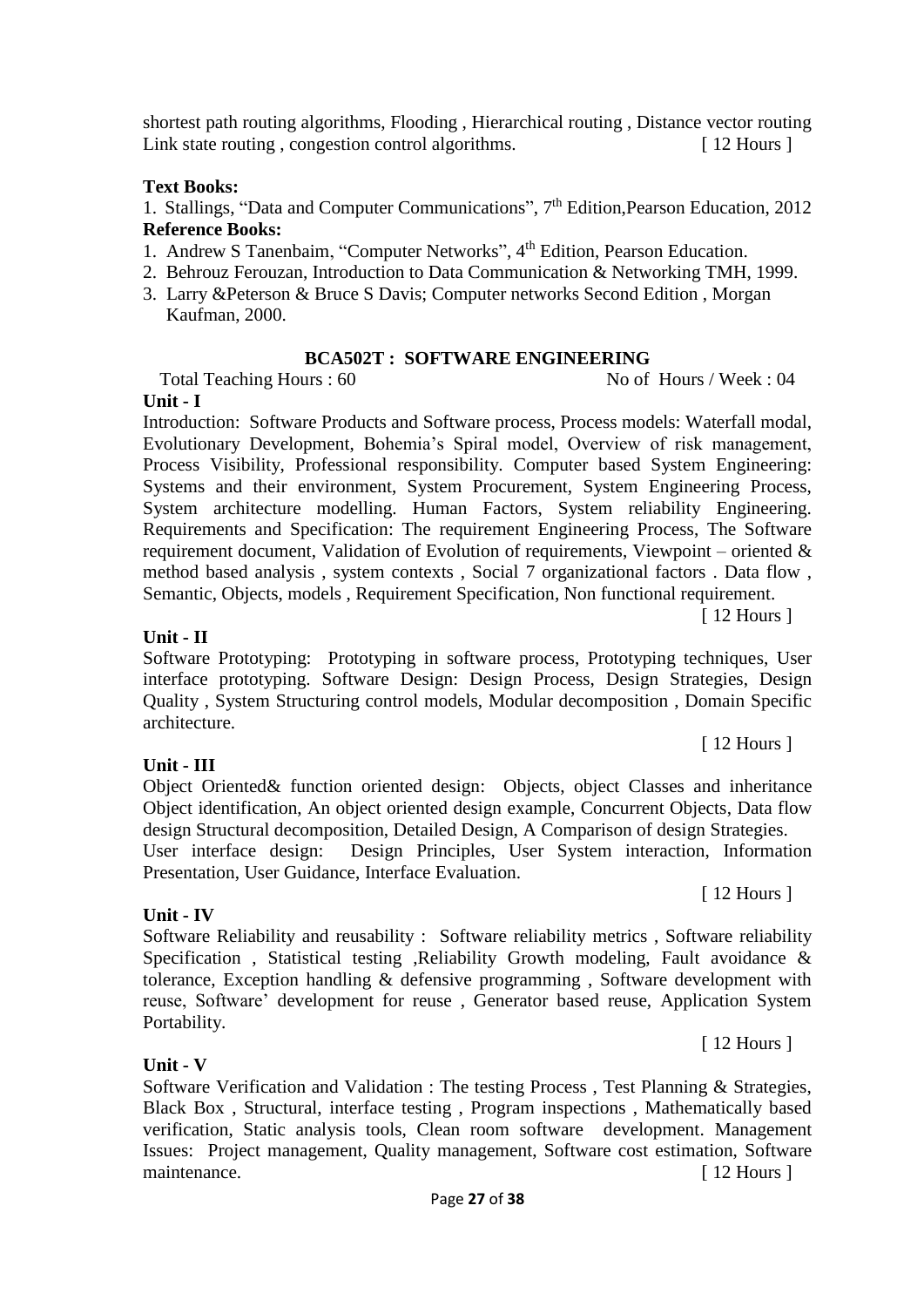#### **BCA503T: COMPUTER ARCHITECTURE** Total Teaching Hours : 60 No of Hours / Week : 04

**Unit - I**

DIGITAL LOGIC CIRCUITS: Logic gates Boolean algebra, map simplification, combinational circuits, flip-flop, sequential circuits. INTEGRATED CIRCUITS AND DIGITAL FUNCTIONS: Digital integrated circuits, IC flip –flops and registers, decoders and multiplexers, binary counters, shift registers, random –access memories (RAM) read –only memories (ROM).

[ 12 Hours ]

[ 12 Hours ]

[ 12 Hours ]

[ 12 Hours ]

DATA REPRESENTATION: Data types, fixed-point representation, floating – point representation, other binary codes, error detection codes.

DATA TRANSFER OPERATIONS: Register Transfer, Memory Transfer and I/O **Transfer** 

BASIC COMPUTER ORGANISATION AND DESIGN: Instruction codes, computer instruction, timing and control, execution and instruction, input-output and interrupt, design of computer.

CENTRAL PROCESSOR ORGANIZATION : Processor bus organization, arithmetic logic unit (ALU) instruction formats, addressing modes, data transfer and manipulation, program control, microprocessor organization.

**Unit – V**  INPUT-OUTPUT ORGANISATION: Peripheral devices . asynchronous data transfer , direct memory access (DMA) ,priority interrupt, input –output processor (IOP).

MEMORY ORGANIZATION : Auxiliary memory, microcomputer memory hierarchy , associative memory , virtual memory, cache memory. [ 12 Hours ]

**Text Books**

1. M.Moris Mano , Computer System, Architecture, 2nd Edition Prentice Hall of India.

#### **References**

- 1. Heuring and Jordan, Computer systems design and Architecture , Peason Edition
- 2. William Stallings , Computer Organisation and Archotecture, Peason Education
- 3. Floyed, Digital Fundamentals, 8<sup>th</sup> Edition, Peason Education.
- 4. Andrew S. Temenbauam, Structured Computer Organization, 3<sup>rd</sup> Edition; Prentice Hall of India.
- 5. David Patterson & Hennessy , Computer Organization & Design , Elsevier.

# **Text book**

**Unit - II**

**Unit – III**

**Unit - IV**

1. Ian Sommerville – Software Engineering, 9<sup>th</sup> Edition, Pearson Education Ltd, 2010.

#### **Reference Books**

- 1. Roger S. Pressman Software Engineering, A Practitioner's approach,  $7<sup>th</sup>$ Edition, McGRAW-HILL Publication, 2010.
- 2. Pankaj Jalote, "An integrated approach to Software Engineering",  $3<sup>rd</sup>$  Edition, Narosa Publishing House, 2013.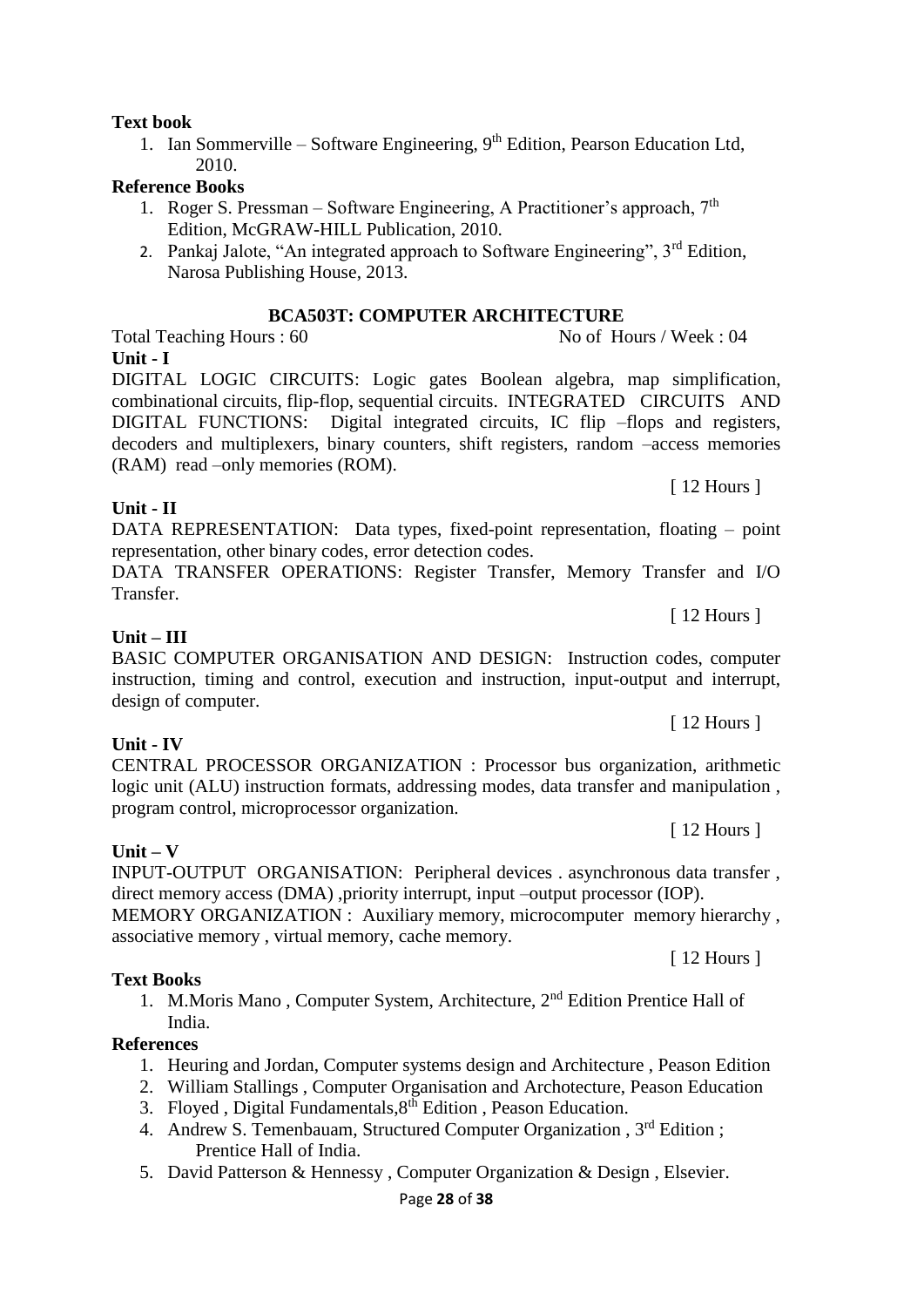#### **BCA504T: OBJECT ORIENTED PROGRAMMING USING JAVA**

Total Teaching Hours : 60 No of Hours / Week : 04

**Unit - I**

Introduction to JAVA: JAVA Evolution: Java History, Java Features, How Java Differs from C and C++, Java and Internet, Java and World Wide Web, Web Browsers, Hardware and Software Requirements, Java Support Systems, Java Environment. Overview of JAVA Language: Introduction, Simple Java program, More of Java Statements, Implementing a Java Program, Java Virtual Machine, Command Line Arguments, Programming Style. Constants, Variables, and Data Types: Introduction, Constants, Variables, Data Types, Declaration of Variables, Giving Values to Variables, Scope of Variables, Symbolic Constants, Type Casting, Getting Values of Variables, Standard Default Values, Operators and Expressions: Introduction, Arithmetic Operators, Relational Operators Logical Operators, Assignment Operators, Increment and Decrement Operators, Conditional Operators, Bitwise Operators, Special Operators, Arithmetic Expressions, Evaluation of Expressions, Precedence of Arithmetic Operators, Type Conversion and Associativity, Mathematical Functions. Decision Making and Branching: Introduction, Decision Making with if Statement, Simple if Statement, The if…..else Statement, Nesting of if………Else Statements, The else if Ladder, The Switch Statement, The ?: Operator. Decision Making and Looping: Introduction. The while Statement, The do Statement, The for Statement, Jumps in Loops Labeled Loops.

#### **Unit -II**

Classes, Arrays, Strings and Vectors: Classes, Objects and Methods: Introduction, Defining a Class, Adding Variables, Adding Methods, Creating Objects, Accessing Class Members, Constructors, Methods Overloading, Static Members, Nesting of Methods, Inheritance: Extending a Class Overriding Methods, Final Variables and Methods, Finalizer methods, Abstract Methods and Classes, Visibility Control. Arrays, Strings and Vectors: Arrays, One-dimensional Arrays, Creating an Array, Two -Dimensional Arrays, Creating an Array, Two – dimensional Arrays, Strings, Vectors, Wrapper Classes.

**Unit - III**

Interfaces, Packages, and Multithreaded Programming: Interfaces: Multiple Inheritance: Introduction, Defining Interfaces, Extending Interfaces, Implementing Interfaces, Accessing Interface Variables. Packages: Putting Classes together: Introduction, Java API Packages, Using System Packages, Naming Conventions, Creating Packages, Accessing a Package, Using a Package, Adding a Class to a Package, Hiding Classes. Multithreaded Programming: Introduction, Creating Threads, Extending the Thread Class, Stopping and Blocking a thread, Life Cycle of a thread, Using Thread Methods, Thread Exceptions, Thread Priority, Synchronization, Implementing the 'Runnable' Interface.

#### **Unit - IV**

Managing Exceptions, Applet Programming: Managing Errors and Exception: Introduction, Types of Exception Handling Code, Multiple Catch Statements, Using Finally Statement, Throwing Our Own Exceptions, Using Exceptions for Debugging. Applet Programming: Introduction, How Applets Differ from Applications, Preparing to Write Applets, Building Applet Code, Applet Life Cycle, Creating an Executable applet, Designing a Web Page, Applet Tag, Adding Applet to HTML File, running the Applet, More About HTML Tags, Displaying Numerical Values, Getting Input from the User.

[ 12 Hours ]

[ 12 Hours ]

[ 12 hours]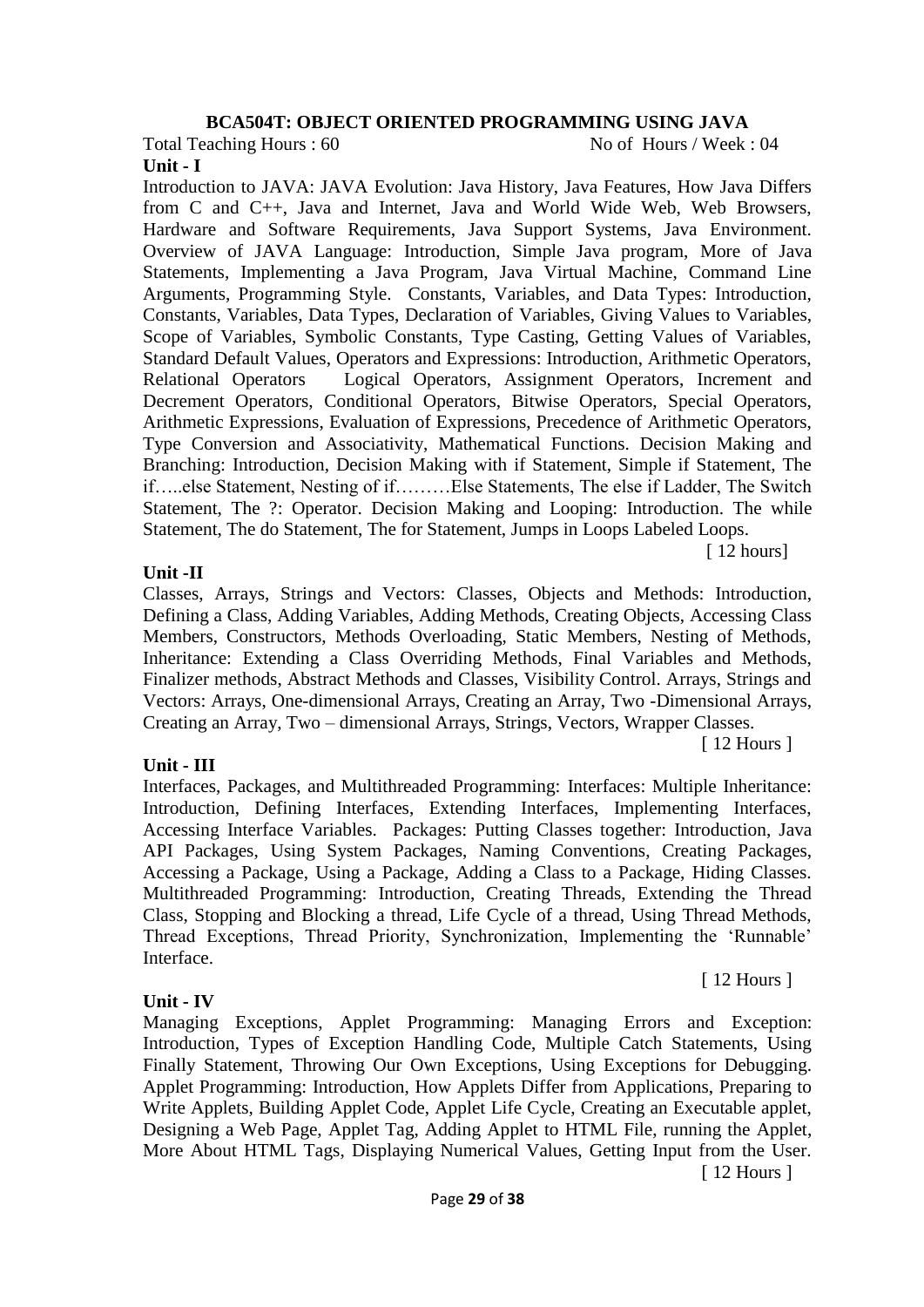#### Page **30** of **38**

#### **Unit - V**

Graphics Programming, Input/Output: Graphics programming: Introduction, The Graphics Class, Lines and rectangles, circles, and Ellipses, Drawing Arcs, Drawing Polygons, Lines Graphs, Using Control Loops in Applets, Drawing Bar Charts. Managing Input/Output Files in JAVA: Introduction, Concept of Streams, Stream Classes, Byte Stream Classes, Character Stream Classes, Using Streams, Other Useful I/O Classes, Using the File Class, Input / Output Exceptions, Creation of Files, Reading / Writing Characters, Reading / Writing Bytes, Handling Primitive Data Types, Concatenating and Buffering Files, Interactive Input and output, Other Stream Classes. [ 12 Hours ]

#### **Text Books:**

1. A.Balaguruswamy, "Programming with JAVA", A Primer, TMH, 1999.

#### **Reference Books:**

- 1. Thomas Boutel, "CGI programming in C and Perl", Addison Wesley, 1996.
- 2. Jefry Dwight et al, Using CGI, Second Edition, Prentice Hall, India, 1997.
- 3. Patrick Naughton & Herbert Schildt, JAVA 2: The Complete Reference, THM, 1999.
- 4. Schildt, "JAVA The Complete Reference", 7<sup>th</sup> Edition.

#### **BCA505T : MICROPROCESSOR AND ASSEMBLY LAGUAGE**

Total Teaching Hours : 60 No of Hours / Week : 04

#### **Unit - I**

Architecture and Operation: Introduction to 8085, Microprocessor organization/ architecture & its operation Microprocessor based system, memory interfacing , basic interfacing concepts ,interfacing I/O devices

#### **Unit - II**

Programming the 8085: Programming model, instruction classification , Instruction format, addressing modes, writing assembly level programs-overview of instruction set, timing diagrams data transfer, Arithmetic, Logic branch operations.

**Unit - III**

#### Programming techniques- Looping Counting and Indexing , 16 bit arithmetic operations , logic operations Compare and rotate operations . Counters and Time delays , Generation of pulse waveforms. Stacks and subroutines- conditional CALL and RETURN instructions. Advanced subroutine concepts. BCD to Binary and Binary to BCD conversions, BCD to 7 segment conversion , Binary to ASCII and ASCII to Binary code conversion, BCD addition and subtraction , multiplication and division.

#### **Unit – IV**

**Unit – V**

#### Memory Interface: Memory and I/O mapping and interfacing concepts. Interrupts : 8085 vectored interrupts , Restart as Software instructions, additional I/O concepts and processes.

Interfacing of peripherals (I/Os) and applications: Interfacing Keyboard (linear and matrix) and 7 segment display including multiplexes, 8279 programmable keyboard /display interface, 8255 PPI , 8259 PIC , DMA and 8257 DMA controller , Serial communication using 8251, D to A converters and interfacing, RS323 serial

[ 12 Hours ]

[ 12 Hours ]

[ 12 Hours ]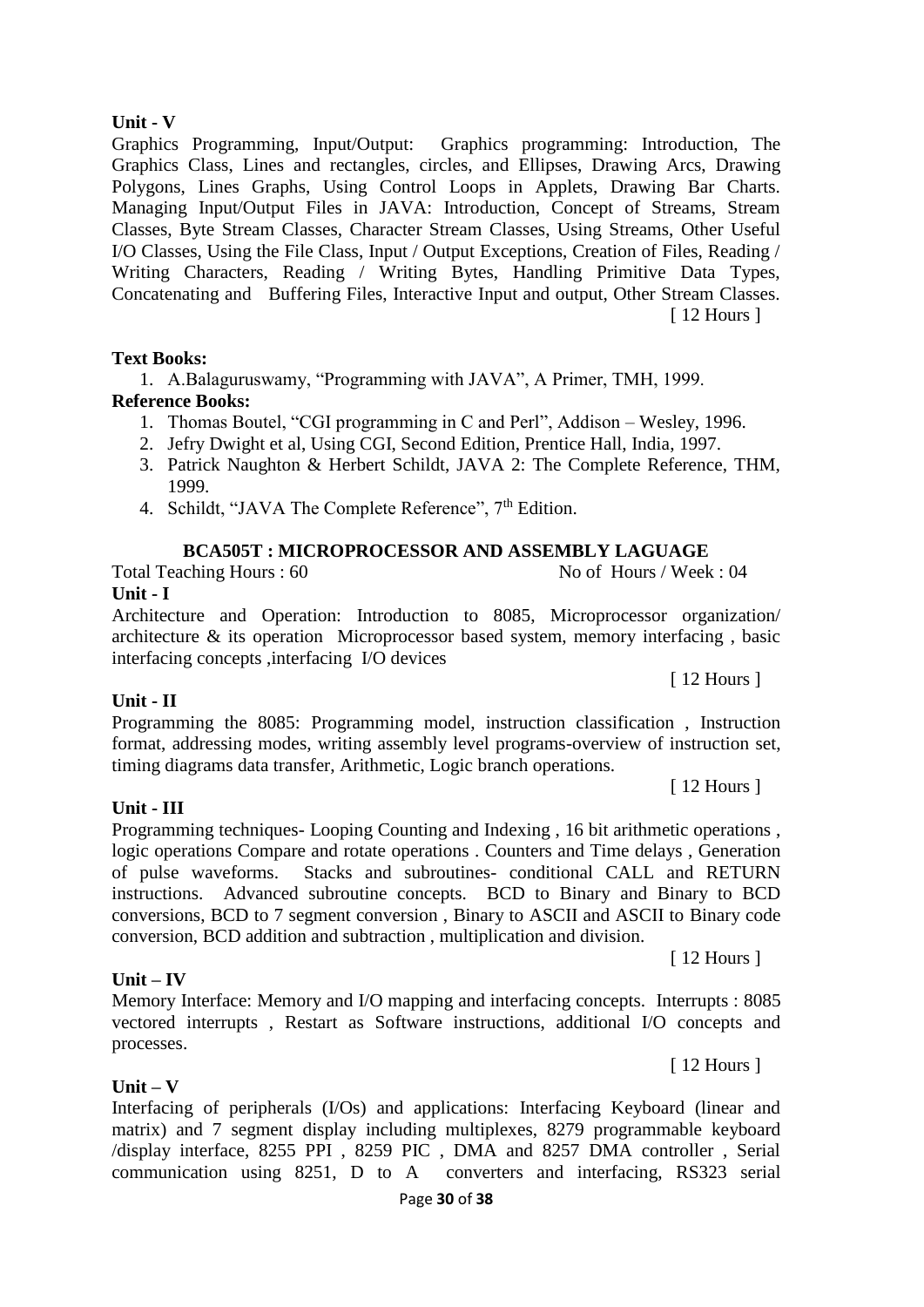communication standards.

[ 12 Hours ]

#### **Text books**

1. R.S.Gaonkar – Microprocessor Architectutre , Programming and Application with 8085. Penram Int. 3rd Edn.

#### **References**

- 1. Douglas V.Hall- Microprocessors and digital systems, MH.
- 2. Kenneth L.Short Microprocessor and Programmed Logic ", PHI, 2<sup>nd</sup> Edn.
- 3. Aditya P. Mathur- Introduction to Microprocessors, 3RD Edn. TMH
- 4. Antonakos: Introduction to Intel family of Microprosessors Pearson Education
- 5. Hoffer: Modern Systems Analysis and Design Pearson Eduction Kendall, System Analysis and Design

#### **BCA504P : JAVA PROGRAMMING LAB PART - A**

- 1. Write a program to find factorial of list of number reading input as command line argument.
- 2. Write a program to display all prime numbers between two limits.
- 3. Write a program to sort list of elements in ascending and descending order and show the exception handling.
- 4. Write a program to implement all string operations.
- 5. Write a program to find area of geometrical figures using method.
- 6. Write a program to implement constructor overloading by passing different number of parameter of different types.
- 7. Write a program to create student report using applet, read the input using text boxes and display the o/p using buttons.
- 8. Write a program to calculate bonus for different departments using method overriding.
- 9. Write a program to implement thread, applets and graphics by implementing animation of ball moving.
- 10. Write a program to implement mouse events and keyboard events.

# **PART – B**

During practical examination the External and Internal examiners may prepare exam question paper related to theory syllabus apart from Part-A. (A minimum of 10 Programs has to be prepared).

Note :

- a) The candidate has to write both the programs One from Part-A and other from Part-B and execute one program as of External examiner choice.
- b) A minimum of 10 Programs has to be done in Part-B and has to be maintained in the Practical Record.
- c) Scheme of Evaluation is as follows:

| - 10 Marks |
|------------|
| - 10 Marks |
| - 05 Marks |
| - 05 Marks |
| - 05 Marks |
| - 35 Marks |
|            |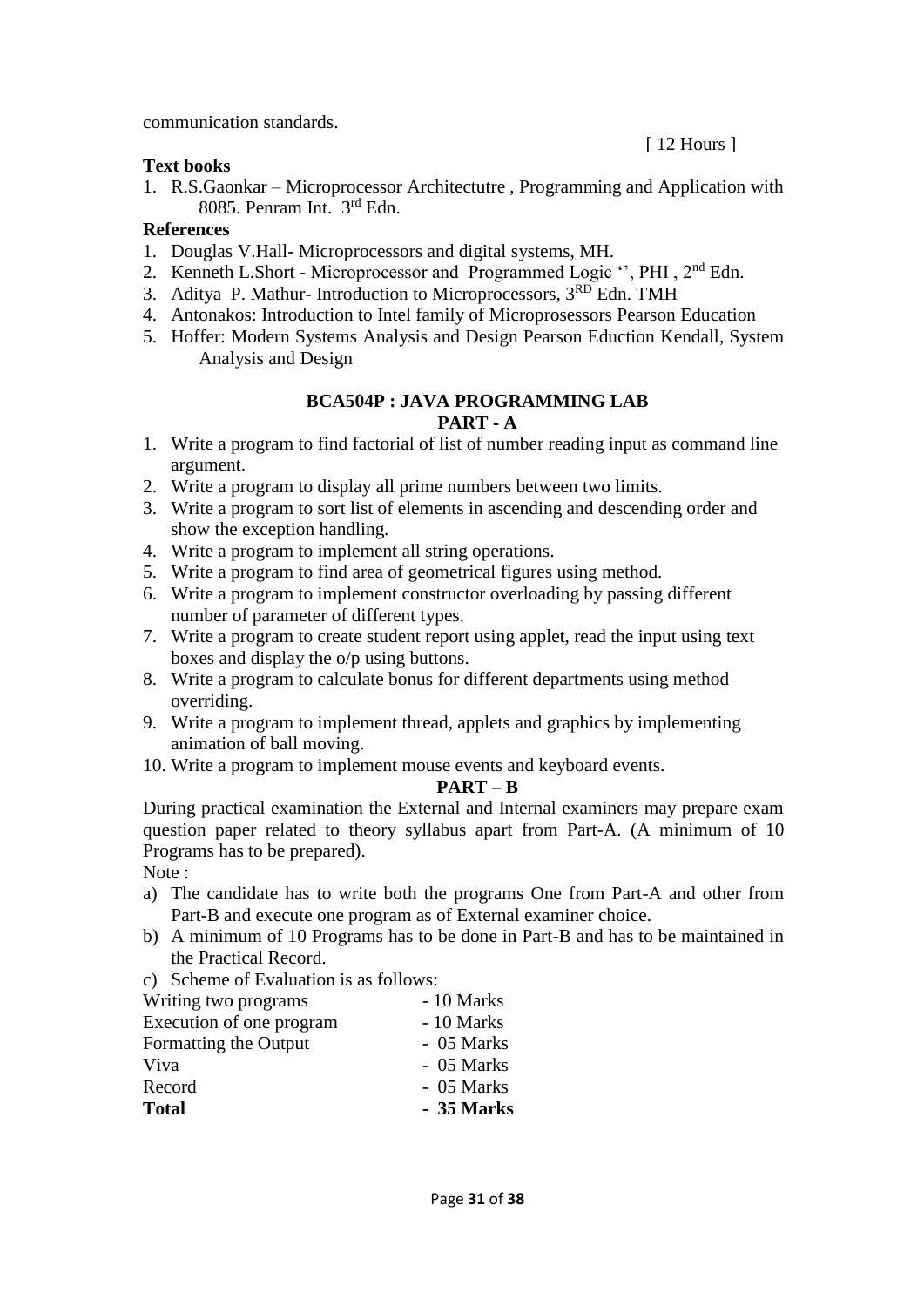#### **BCA505P: ASSEMBLY LANGUAGE PROGRAMMING LAB PART - A**

- 1. Exchange of two 16-bit numbers.
- 2. Addition & Subtraction of two 8 –bit HEX numbers.
- 3. Subtraction of two 16 –bit numbers.
- 4. Two n-byte Number addition.
- 5. Block Transfer.
- 6. 'N' Decimal Number addition.
- 7. 4-Digit BCD addition.
- 8. Subtraction of 16 –bit number.
- 9. Sorting of array in ascending order.
- 10. Multiplication of 2 digit BCD

#### **PART – B**

During practical examination the External and Internal examiners may prepare exam question paper related to theory syllabus apart from Part-A. (A minimum of 10 Programs has to be prepared).

Note :

- a) The candidate has to write both the programs One from Part-A and other from Part-B and execute one program as of External examiner choice.
- b) A minimum of 10 Programs has to be done in Part-B and has to be maintained in the Practical Record.
- c) Scheme of Evaluation is as follows:

| Writing two programs     | - 10 Marks |
|--------------------------|------------|
| Execution of one program | - 10 Marks |
| Formatting the Output    | - 05 Marks |
| Viva                     | - 05 Marks |
| Record                   | - 05 Marks |
| <b>Total</b>             | - 35 Marks |

#### **BCA506P : PROJECT**

Students can develop a project in team (maximum three members). They should implement their project in college in any RDBMS package or any language available in the college. The students have to collect data outside practical hours. Project may be taken outside but must be implemented in the college. Internal marks can be awarded by the guide by evaluating the performance of the students during the course of project work. In viva-voce the questions must be directed only on the project work to access the involvement and understanding of the problem by the students.

The project carries 100 marks is distributed as follows:

| Demonstration and Presentation | 65 Marks |
|--------------------------------|----------|
| Viva-voce                      | 25 Marks |
| Project Report                 | 10 Marks |

#### **SIXTH SEMESTER BCA**

#### **BCA601T : THEORY OF COMPUTATION**

Total Teaching Hours : 60 No of Hours / Week : 04 **Unit - I**

Introduction to Finite Automata: The central concepts of Automata theory; Deterministic finite automata; Nondeterministic finite automata. An application of finite automata,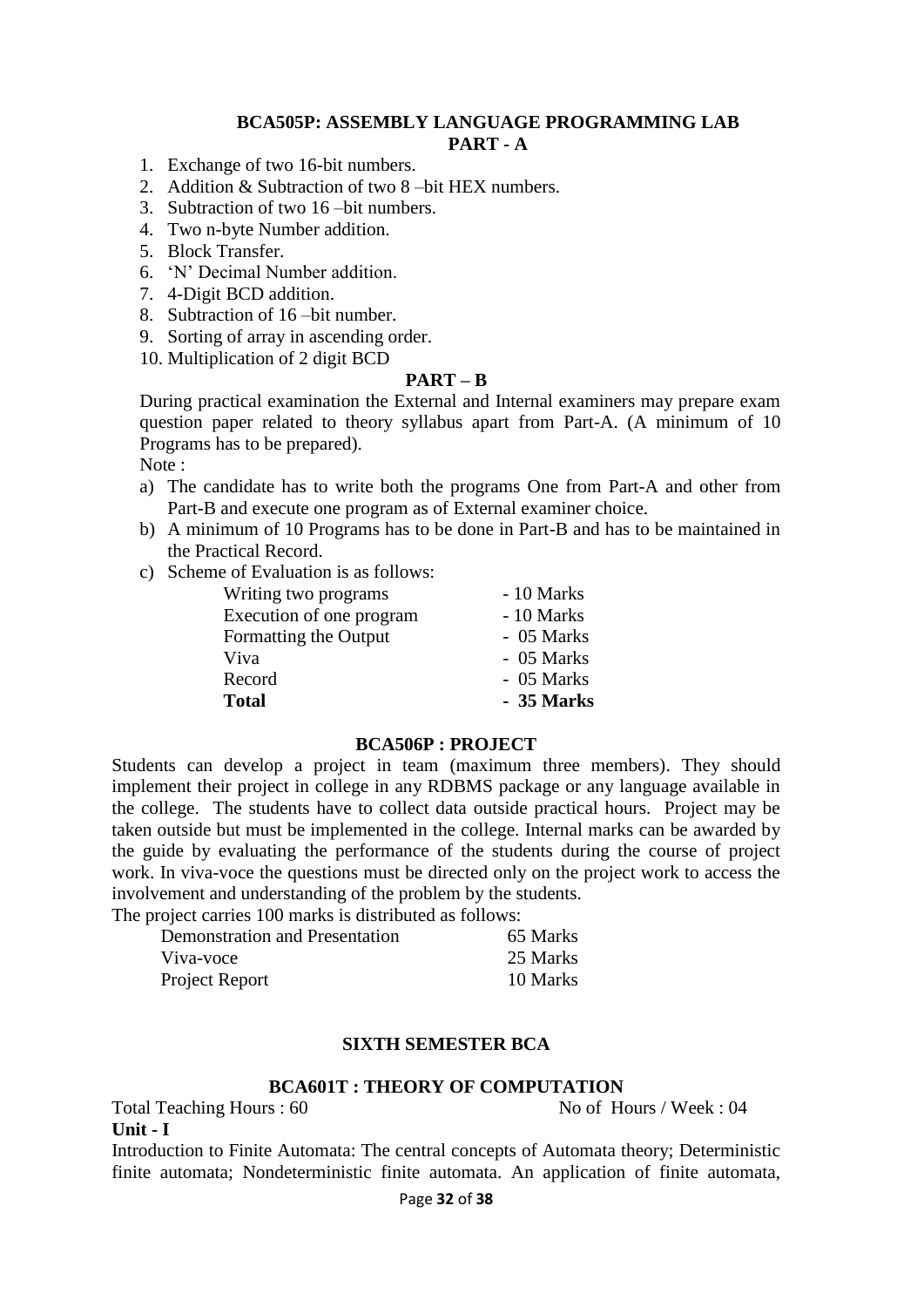Finite automata with Epsilon transitions.

**Unit - II**

**Unit - III**

Regular Expressions: Finite Automata and Regular Expressions Applications of Regular Expressions. Regular languages; Proving languages not to be regular languages; Closure properties of regular languages; Decision properties of regular languages; Equivalence and minimization of automata.

Context–free grammars: Parse trees; Applications; Ambiguity in grammars and Languages. Definition of the Pushdown automata; the languages of a PDA; Equivalence of PDA's and CFG's.

**Unit - IV**

**Unit – V**

Deterministic Pushdown Automata:Normal forms for CFGs; The pumping lemma for CFGs; Closure properties of CFLs. Problems that Computers cannot solve.

[ 12 Hours ]

The Turing machine:Programming techniques for Turing Machines. Undecidability, A Language that is not recursively enumerable; An Undecidable problem that is RE; Post's Correspondence problem.

[ 12 Hours ]

#### **Text Book:**

1. John E. Hopcroft, Rajeev Motwani, Jeffrey D.Ullman: Introduction to Automata Theory, Languages and Computation, 3rd Edition, Pearson Education, 2011.

#### **Reference Books:**

- 1. John C Martin: Introduction to Languages and Automata Theory, 3rd Edition, Tata McGraw-Hill, 2007.
- 2. Daniel I.A. Cohen: Introduction to Computer Theory, 2nd Edition, John Wiley & Sons, 2009.
- 3. Thomas A. Sudkamp: An Introduction to the Theory of Computer Science, Languages and Machines, 3rd Edition,Pearson Education, 2006

#### **BCA602T: SYSTEM PROGRAMMING**

Total Teaching Hours : 60 No of Hours / Week : 04

Language, Assembly Language

**Unit - I** Background: Machine Structure, Evolution of the Components of a Programming System, Assembler, Loaders, Macros, Compliers, Formal Systems. Machine Structure, Machine Language and assembly language: General Machine Structure, Machine

**Unit - II**

Assemblers: General Design Procedure, Design of assembler, Statement of Problem, Data structure, Format of databases, algorithm, look for modularity, Table Processing: Searching and Sorting. The Problem, Searching a table, linear Search, binary Search, Sorting, interchange sort, Shell Sort, Bucket Sort, Radix Exchange Sort, address calculation sort, comparison of sorts, hash or random entry searching.

[ 12 Hours ]

[ 12 Hours ]

[ 12 Hours ]

[ 12 Hours ]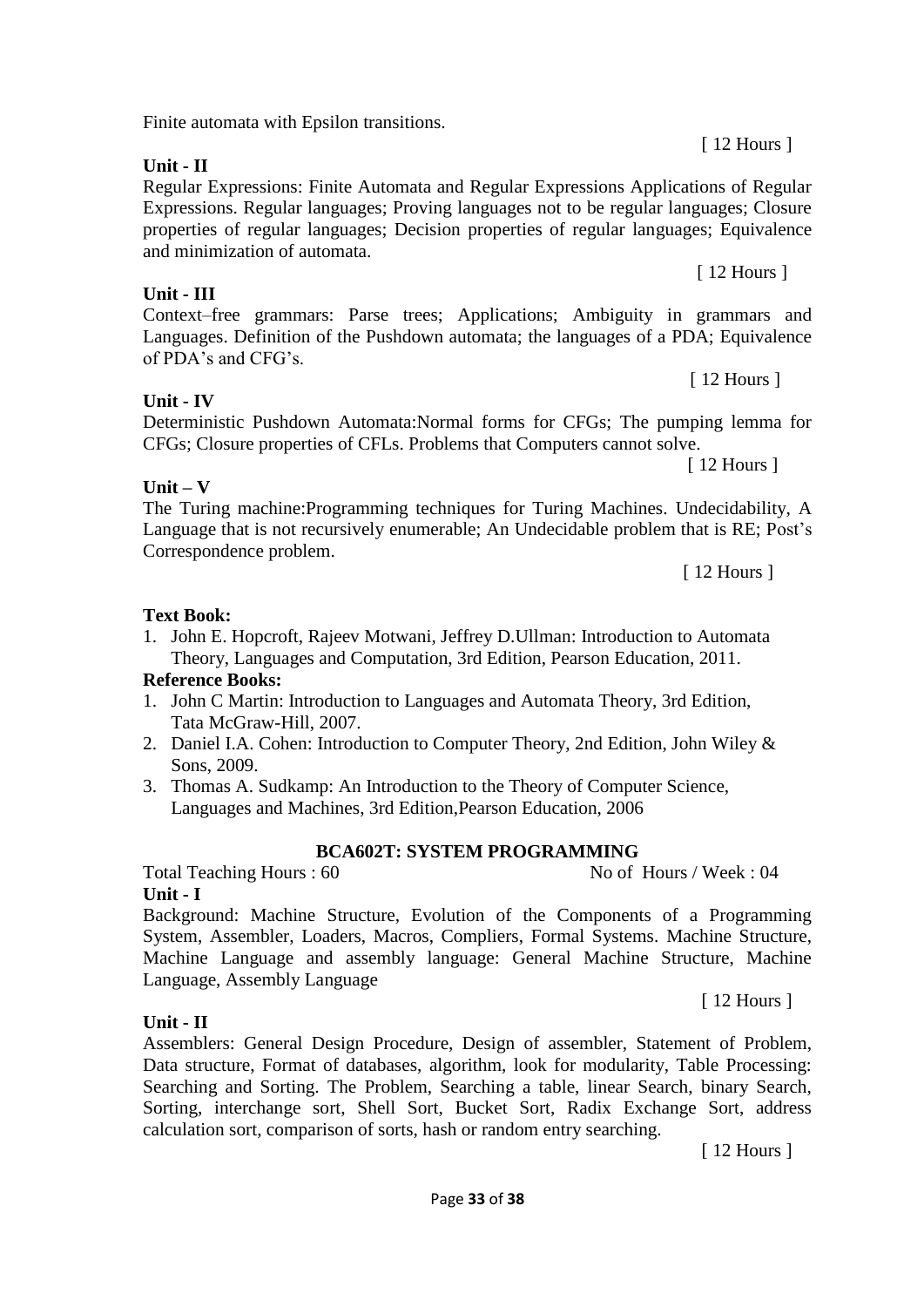### **Unit - III**

MACRO LANGUAGE AND THE MACRO PROCESSOR: Macroinstruction, Features of macro Facility, Macro instruction arguments, conditional macro Expansion, macro calls within macros, macro Instructions defining macros, Implementation, Statement of problem, implementation of a restricted facility, A two pass algorithm. A single pass algorithm, implementation of macro calls within macros. Implementation within an assembles.

#### **Unit - IV**

LOADERS: Loader schemes, Compile & go, General loading Scheme, absolute loaders, Subroutine Languages, Relocating loaders, Direct linking loaders, other loading Schemes – Binders, linking loaders, Overlays, Dynamic binders. Design of absolute loader, Design of a Direct linking loader Specification of problem, Specification of data structure, format of data bases algorithm.

### **Unit - V**

COMPILERS: Statement of problem, Problem1: Recognizing basic Elements, Problem2: Recognizing Syntactic cutis & interpreting meaning, Problem3: Storage Allocation, Problem4: Code Generation. Optimization (machine independent) optimization (machine dependent), Assembly Phase, General Model of complier. PHASES OF COMPILERS: Simple Structure of Compiler, Brief introduction to 7 Phases of Compliers.

[ 12 Hours ]

[ 12 Hours ]

### **Text Books:**

1. John J. Donowon, System Programming, TATA McGraw-Hill.

#### **Reference Books:**

1. Dhamdhere: System programming and Operating System TMH

2. Beck: System Software, 3/e Pearson Education.

# **BCA603T : CRYPTOGRAPHY AND NETWORK SECURITY**

Total Teaching Hours : 60 No of Hours / Week : 04

# **Unit - I**

Introduction: Security Goals, Cryptographic Attacks, Services and Mechanism, Techniques. Mathematics of Cryptography: Integer Arithmetic, Modular Arithmetic, Matrices, Linear Congruence.

# **Unit – II**

Traditional Symmetric-Key Ciphers: Introduction, Substitution Ciphers, Transpositional Ciphers, Stream and Block Ciphers. Data Encryption Standard (DES): Introduction, DES Structure, DES Analysis, Security of DES, Multiple DES, Examples of Block Ciphers influenced by DES. Advanced Encryption Standard: Introduction, Transformations, Key Expansion, The AES Ciphers, Examples, Analysis of AES.

#### **Unit III**

Encipherment using Modern Symmetric-Key Ciphers: Use of Modern Block Ciphers, Use of Stream Ciphers, Other Issues. Mathematics of Asymmetric-Key Cryptography: Primes, Primality Testing, Factorization, Chinese Remainder Theorem, Quadratic Congruence, Exponentiation and Logarithm. Asymmetric Key Cryptography: Introduction, RSA Cryptosystem, Rabin Cryptosystem, Elgamal Cryptosystem, Elliptic Curve Cryptosystems.

[ 12 Hours ]

[ 12 Hours ]

[ 12 Hours ]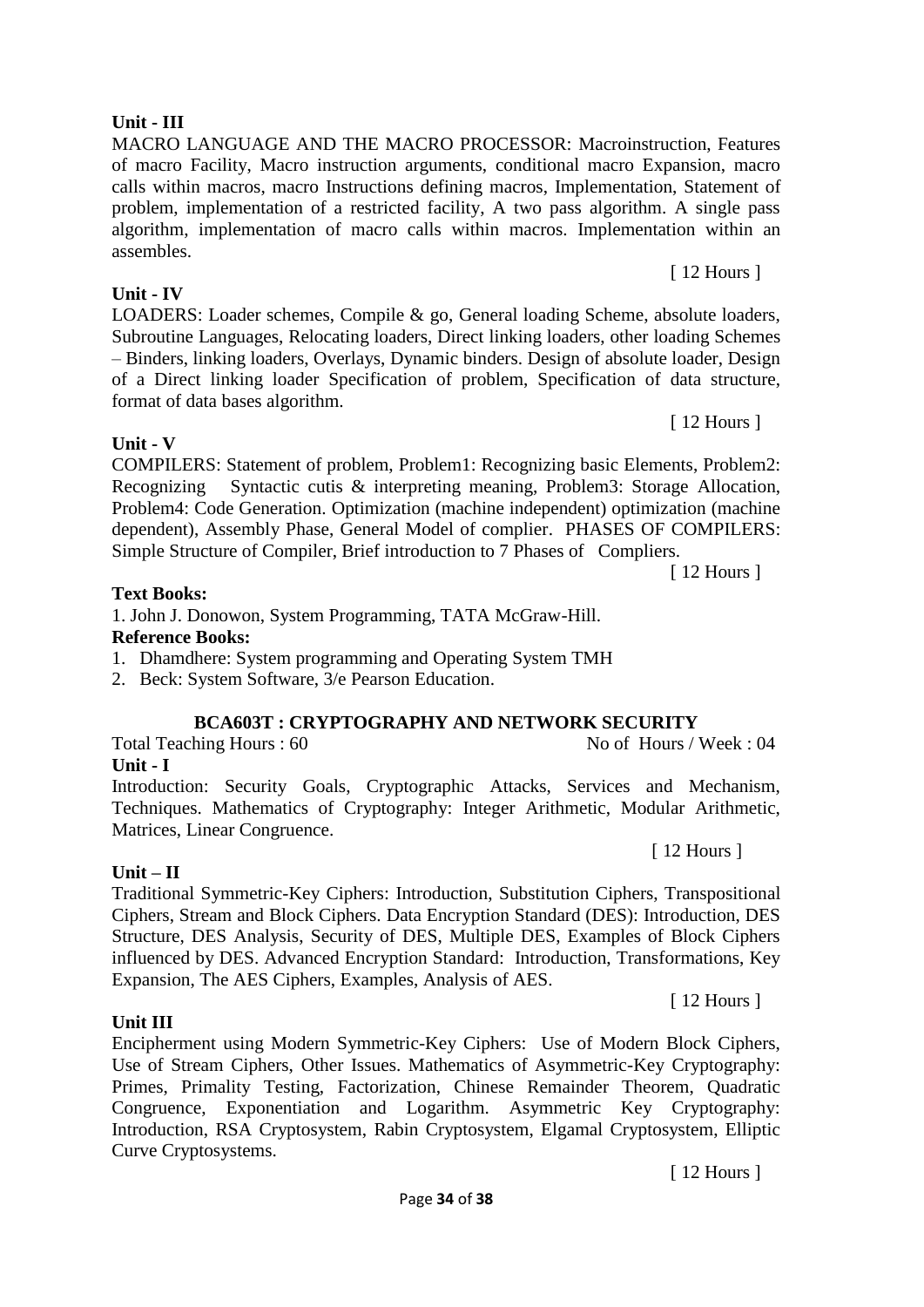### **Unit - IV**

Cryptography Hash Functions: Introduction, Description of MD Hash Family, Whirlpool, SHA-512. Digital Signature: Comparison, Process, Services, Attacks on Digital Signature, Digital Signature Schemes, Variations and Applications. Key Management: Symmetric-Key Distribution, Kerberos, Symmetric-Key Agreement, Public-Key Distribution, Hijacking.

### **Unit - V**

Security at the Application Layer: PGP and S/MIME: Email, PGP, S/MIME. Security at the Transport Layer: SSL and TLS: SSL Architecture, Four Protocols, SSL Message Formats, Transport Layer Security. Security at the Network Layer: IPSec: Two modes, Two security protocols, Security association, security policy, Internet Key exchange, ISAKMP. [ 12 Hours ]

#### **Text Book:**

1. Behrouz A. Forouzan, Debdeep Mukhopadhyay: Cryptography and Network Security, 2nd Edition, Special Indian Edition, Tata McGraw-Hill, 2011.

#### **Reference Books:**

- 1. Michael E. Whitman and Herbert J. Mattord: Principles of Information Security, 2nd Edition, Thomson, Cengage Delmar Learning India Pvt., 2012.
- 2. William Stallings: Network Security Essentials: Applications and Standards, 4th Edition, Pearson Education, 2012.

#### **BCA604T: WEB PROGRAMMING**

Total Teaching Hours : 60 No of Hours / Week : 04

#### **Unit - I**

Fundamentals of Web: Internet, WWW, Web Browsers, and Web Servers, URLs, MIME, HTTP, Security, The Web Programmers Toolbox. XHTML: Origins and evolution of HTML and XHTML, Basic syntax, Standard XHTML document structure, Basic text markup, Images, Hypertext Links, Lists, Tables.

#### **Unit - II**

HTML and XHTML: Forms, Frames in HTML and XHTML, Syntactic differences between HTML and XHTML. CSS: Introduction, Levels of style sheets, Style specification formats, Selector forms, Property value forms, Font properties, List properties, Color, Alignment of text, The Box model, Background images, The <span> and <div> tags, Conflict resolution.

#### **Unit -III**

**Unit - IV**

Java Script: Overview of JavaScript; Object orientation and JavaScript; General syntactic characteristics; Primitives, Operations, and expressions; Screen output and keyboard input; Control statements; Object creation and Modification; Arrays; Functions; Constructor; Pattern matching using expressions; Errors in scripts; Examples.

[ 12 Hours]

Java Script and HTML Documents: The JavaScript execution environment; The Document Object Model; Element access in JavaScript; Events and event handling; Handling events from the Body elements, Button elements, Text box and Password elements; The DOM 2 event model; The navigator object; DOM tree traversal and modification.

[12 Hours]

[12 Hours]

[ 12 Hours]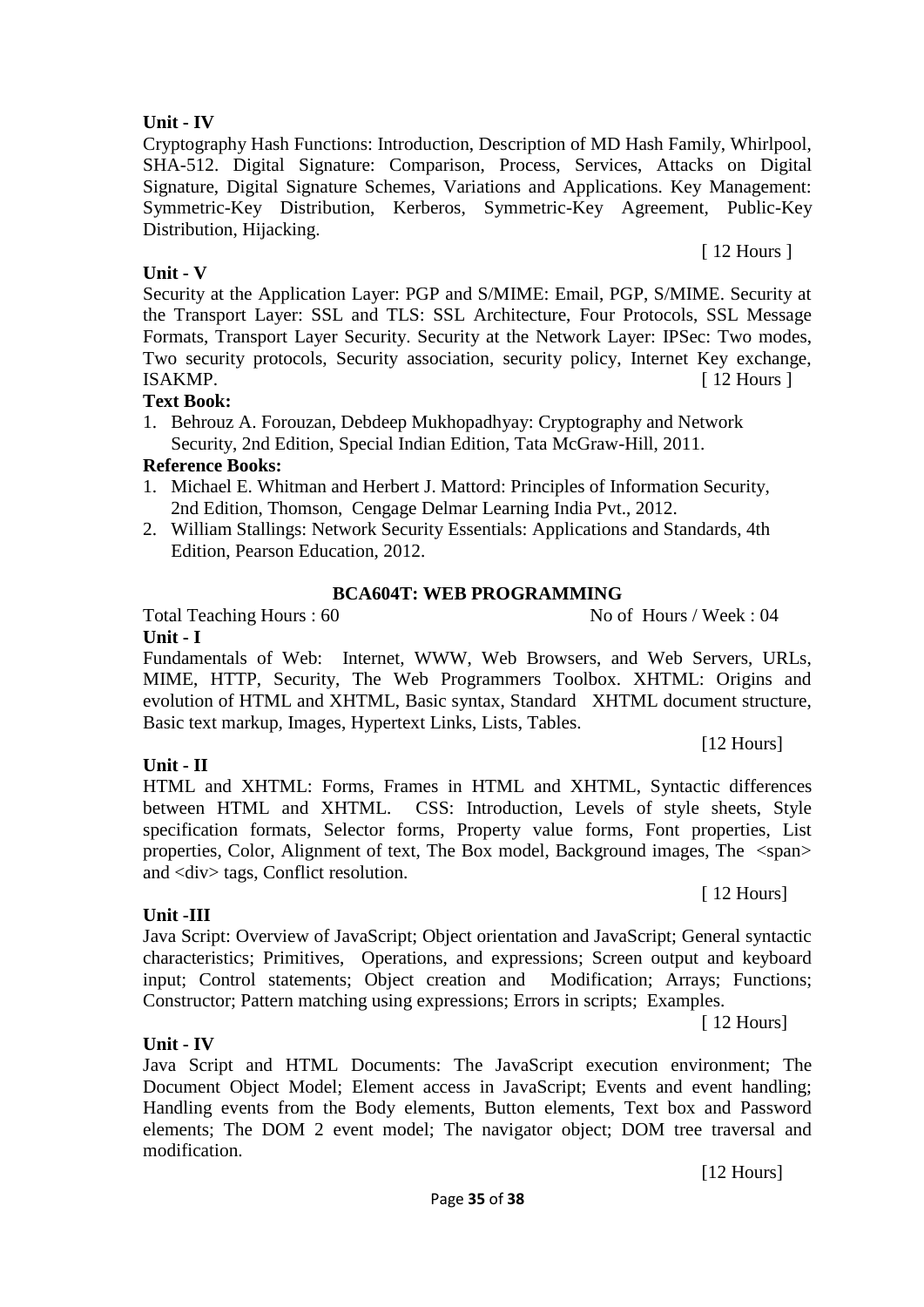#### **Unit - V**

Dynamic Documents with JavaScript: Introduction to dynamic documents; Positioning elements; Moving elements; Element visibility; Changing colors and fonts; Dynamic content; Stacking elements; Locating the mouse cursor; Reacting to a mouse click; Slow movement of elements; Dragging and dropping elements. XML: Introduction; Syntax; Document structure; Document Type definitions; Namespaces; XML schemas; Displaying raw XML documents; Displaying XML documents with CSS; XSLT style sheets; XML Processors; Web services.

#### **Text Books**

[ 12 Hours]

1. Robert W Sebesta, "Programming the World Wide Web", 4<sup>th</sup> Edition, Pearson Education, 2008.

#### **Reference Books**

- 1. M.Deitel, P.J.Deitel, A.B.Goldberg, "Internet & World Wide Web How to program", 3rd Edition, Pearson Education / PHI, 2004.
- 2. Chris Bates, "Web Programming Building Internet Applications", 3rd Edition, Wiley India, 2006.
- 3. Xue Bai et al, "The Web Warrior Guide to Web Programming", Thomson, 2003.
- 4. Sklar, "The Web Warrior Guide to Web Design Technologies", 1<sup>st</sup> Edition, Cengage Learning India.

#### **BCA604P : WEB PROGRAMMING LAB PART -A**

- 1. Write a program to find factorial of list of number reading input as command line argument.
- 2. Write a program to sort list of element in ascending and descending order and show the exception handling.
- 3. Write a program to implement all string operations.
- 4. Write a program to find area of geometrical figures using method overloading.
- 5. Write a program to implement constructor overloading by passing different number of parameter of different types.
- 6. Write a program to create student report using applet, read the input using text boxes and display the o/p using buttons.
- 7. Write a program to implement an apply by passing parameter to HTML.
- 8. Write a program to implement thread, applets and graphics by implementing animation of ball moving.
- 9. Write a program to implement mouse events.
- 10. Write a program to implement keyboard events.

#### **PART – B**

During practical examination the External and Internal examiners may prepare exam question paper related to theory syllabus apart from Part-A. (A minimum of 10 Programs has to be prepared).

Note :

- a) The candidate has to write both the programs One from Part-A and other from Part-B and execute one program as of External examiner choice.
- b) A minimum of 10 Programs has to be done in Part-B and has to be maintained in the Practical Record.
- c) Scheme of Evaluation is as follows:

| Writing two programs     | - 10 Marks |
|--------------------------|------------|
| Execution of one program | - 10 Marks |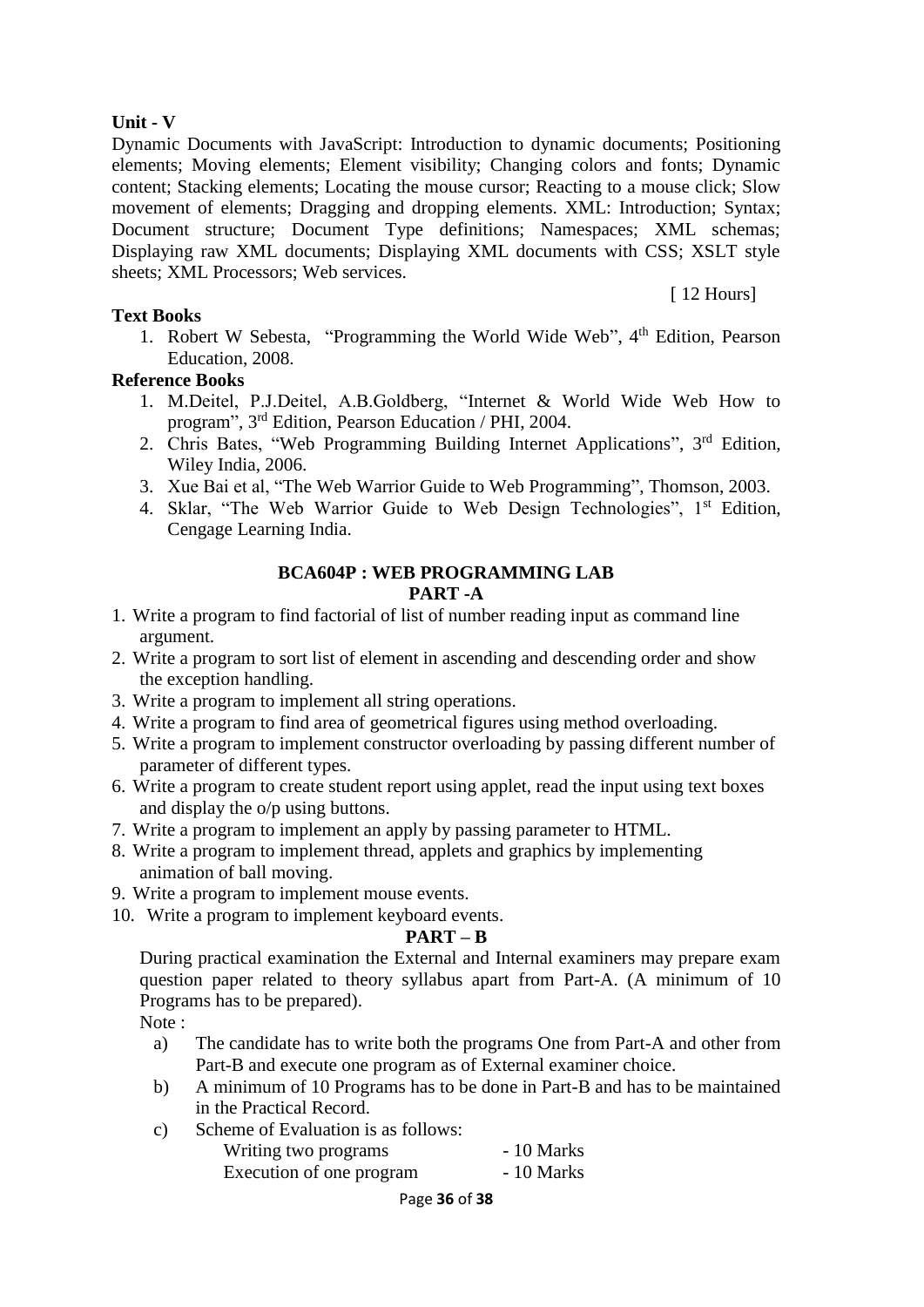| Formatting the Output | - 05 Marks |
|-----------------------|------------|
| Viva                  | - 05 Marks |
| Record                | - 05 Marks |
| <b>Total</b>          | - 35 Marks |
|                       |            |

#### **BCA604P : WEB PROGRAMMING LAB PART - A**

- 1. Create a form having number of elements (Textboxes, Radio buttons, Checkboxes, and so on). Write JavaScript code to count the number of elements in a form
- 2. Create a HTML form that has number of Textboxes. When the form runs in the Browser fill the textboxes with data. Write JavaScript code that verifies that all textboxes has been filled. If a textboxes has been left empty, popup an alert indicating which textbox has been left empty.
- 3. Develop a HTML Form, which accepts any Mathematical expression. Write JavaScript code to Evaluates the expression and Displays the result.
- 4. Create a page with dynamic effects. Write the code to include layers and basic animation.
- 5. Write a JavaScript code to find the sum of N natural Numbers. (Use user-defined function)
- 6. Write a JavaScript code block using arrays and generate the current date in words, this should include the day, month and year.
- 7. Create a form for Student information. Write JavaScript code to find Total, Average, Result and Grade.
- 8. Create a form for Employee information. Write JavaScript code to find DA, HRA, PF, TAX, Gross pay, Deduction and Net pay.
- 9. Create a form consists of a two Multiple choice lists and one single choice list
- (a) The first multiple choice list, displays the Major dishes available
- (b) The second multiple choice list, displays the Starters available.
- (c)The single choice list, displays the Soft drinks available.
- 10. Create a web page using two image files, which switch between one another as the mouse pointer moves over the image. Use the on Mouse Over and on Mouse Out event handlers.

#### **PART – B**

During practical examination the External and Internal examiners may prepare exam question paper related to theory syllabus apart from Part-A. (A minimum of 10 Programs has to be prepared).

Note :

- a) The candidate has to write both the programs One from Part-A and other from Part-B and execute one program as of External examiner choice.
- b) A minimum of 10 Programs has to be done in Part-B and has to be maintained in the Practical Record.
- c) Scheme of Evaluation is as follows:

| Writing two programs     | - 10 Marks |
|--------------------------|------------|
| Execution of one program | - 10 Marks |
| Formatting the Output    | - 05 Marks |
| Viva                     | - 05 Marks |
| Record                   | - 05 Marks |
| <b>Total</b>             | - 35 Marks |